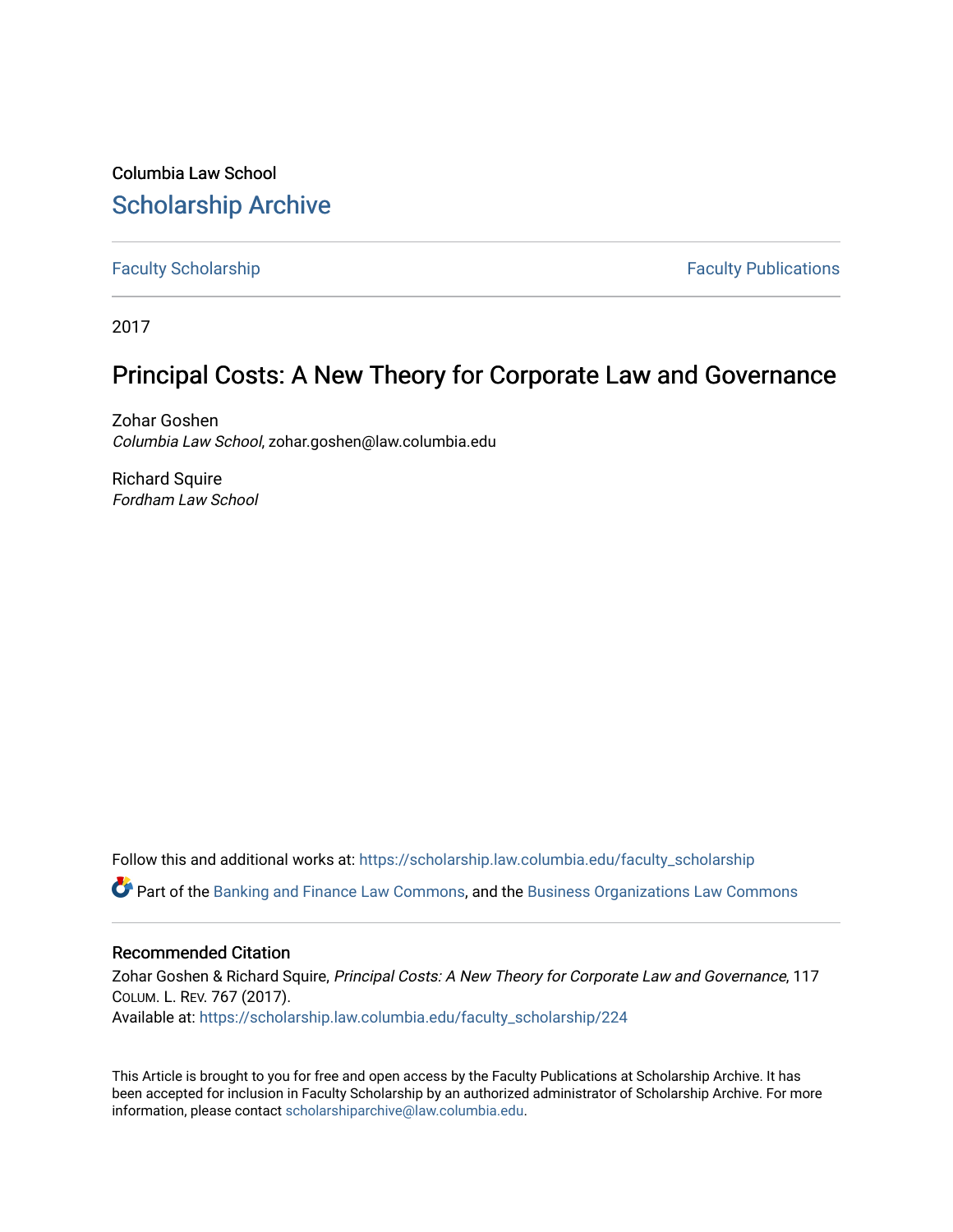# **ESSAY**

# PRINCIPAL COSTS: A NEW THEORY FOR CORPORATE LAW AND **GOVERNANCE**

#### *Zohar Goshen*\* *& Richard Squire*\*\*

*The problem of managerial agency costs dominates debates in corporate law. Many leading scholars advocate reforms that would reduce agency costs by forcing firms to allocate more control to shareholders. Such proposals disregard the costs that shareholders avoid by delegating control to managers and voluntarily restricting their own control rights. This Essay introduces* principal-cost theory*, which posits that each firm's optimal governance structure minimizes the sum of* principal costs*, produced when investors exercise control, and* agent costs*, produced when managers exercise control. Both principal costs and agent costs can arise from honest mistakes (which generate* competence costs*) and from disloyal conduct (which generate* conflict costs*). Because the expected costs of competence and conflict are firm-specific, the optimal division of control is firm-specific as well. Thus, firms rationally select from a range of governance structures that empower shareholders to varying degrees. The empirical predictions produced by principal-cost theory are more accurate than those produced by any theory focused solely on agency costs. Principal-cost theory also suggests different policy prescriptions. Rather than banning some governance*

<sup>\*.</sup> Alfred W. Bressler Professor of Law, Columbia Law School, and Professor of Law, Ono Academic College.

<sup>\*\*.</sup> Professor of Law, Fordham Law School. For helpful comments we are grateful to Brian Cheffins, Albert Choi, John Coffee, Luca Enriques, Merritt Fox, Jesse Fried, Ronald Gilson, Victor Goldberg, Jeff Gordon, Assaf Hamdani, Sharon Hannes, Robert J. Jackson, Jr., Marcel Kahan, Michael Klausner, Joe McCahery, Curtis Milhaupt, Edward Morrison, Charles Nathan, Mariana Pargendler, Katharina Pistor, Ariel Porat, Alex Raskolnikov, Garbriel Rauterberg, Roberta Romano, Ruth Ronnen, Robert Scott, Alex Stein, Leo E. Strine, Jr., Eric Talley, Andrew Verstein, and participants at the following events: the Columbia Law School faculty workshop, the Fifth Circuit Annual Judicial Conference, the Fordham Law School faculty workshop, the American Law and Economic Association 2015 Annual Conference, the Soshnick Colloquium on Law and Economic Workshop at Northwestern University Law School, the Law and Business Seminar at Vanderbilt Law School, and the Thirteenth Annual N.Y.U./Penn Conference on Law & Finance. We also are grateful to Hannah Geller, Kristin Giglia, Ray Koh, Anna Shifflet, and Reilly Steel for their superb research and editing assistance. Finally, we thank Anna Shifflet for suggesting the term "principal costs."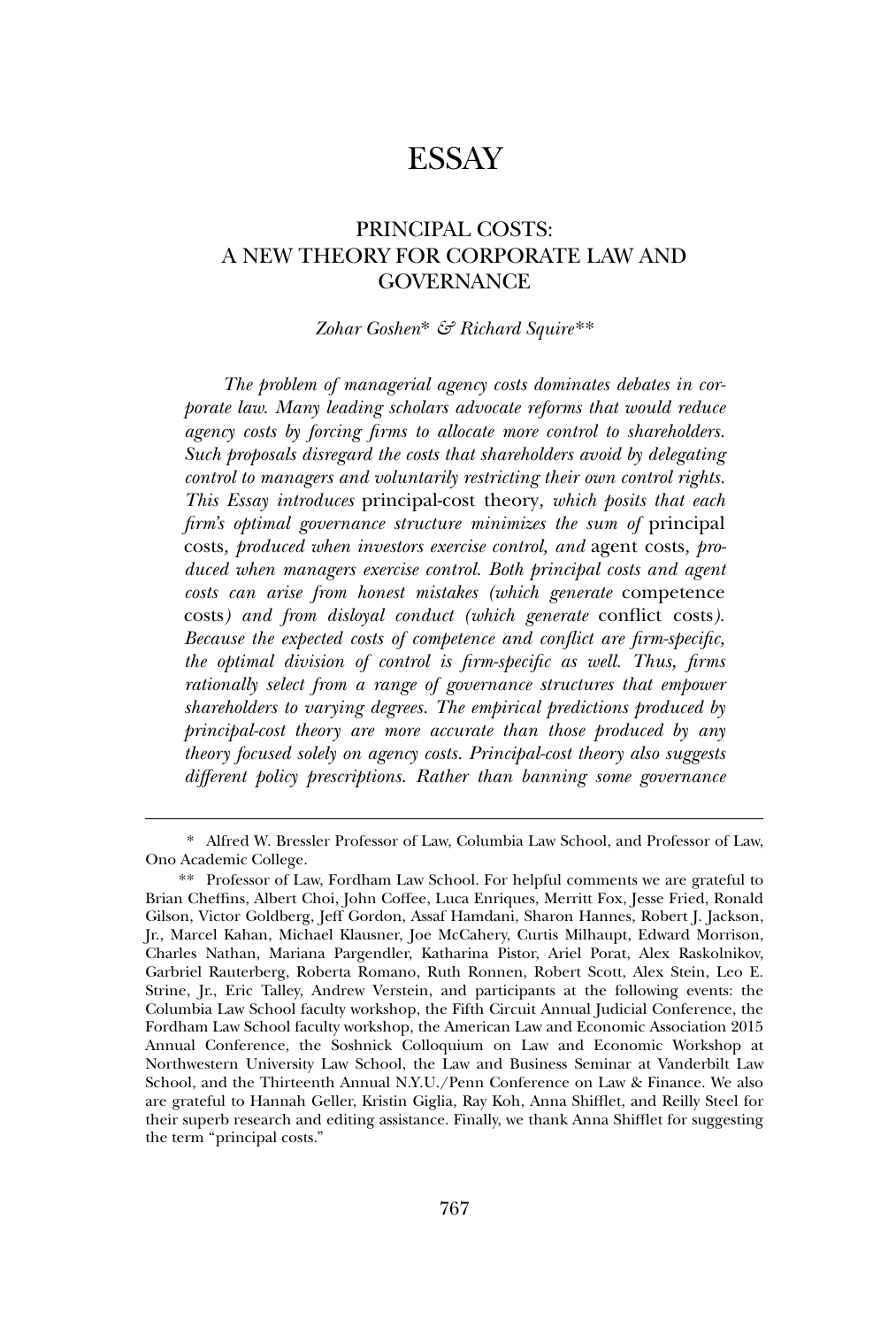*features and mandating others, lawmakers should permit each firm to tailor its governance structure based on its firm-specific tradeoff between principal costs and agent costs.*

| А. | The Jensen-Meckling Model and Its Extensions 775                |  |
|----|-----------------------------------------------------------------|--|
| B. | The Blind Spots of Agency-Cost Essentialism  778                |  |
|    | II. CONTROL COSTS: THE PROBLEMS OF COMPETENCE AND CONFLICT  783 |  |
| А. |                                                                 |  |
|    | 1.                                                              |  |
|    | 2.                                                              |  |
|    | 3.                                                              |  |
| В. | The Byproduct of Competence-Raising Delegation: Conflict        |  |
|    |                                                                 |  |
|    | 1.                                                              |  |
|    | 2.                                                              |  |
|    | 3.                                                              |  |
| C. |                                                                 |  |
|    |                                                                 |  |
| А. | The Tradeoff Between Principal Costs and Agent Costs 796        |  |
| B. |                                                                 |  |
| C. |                                                                 |  |
| D. |                                                                 |  |
|    | 1.                                                              |  |
|    | The Concentrated-Ownership Structure 807<br>2.                  |  |
|    | 3.                                                              |  |
|    | IV. PRINCIPAL-COST THEORY VERSUS AGENCY-COST ESSENTIALISM:      |  |
|    |                                                                 |  |
| А. |                                                                 |  |
|    | 1.                                                              |  |
|    | 2.                                                              |  |
|    | 3.                                                              |  |
|    | 4.                                                              |  |
|    | 5.                                                              |  |
|    | 6.                                                              |  |
|    | 7.                                                              |  |
| В. |                                                                 |  |
|    |                                                                 |  |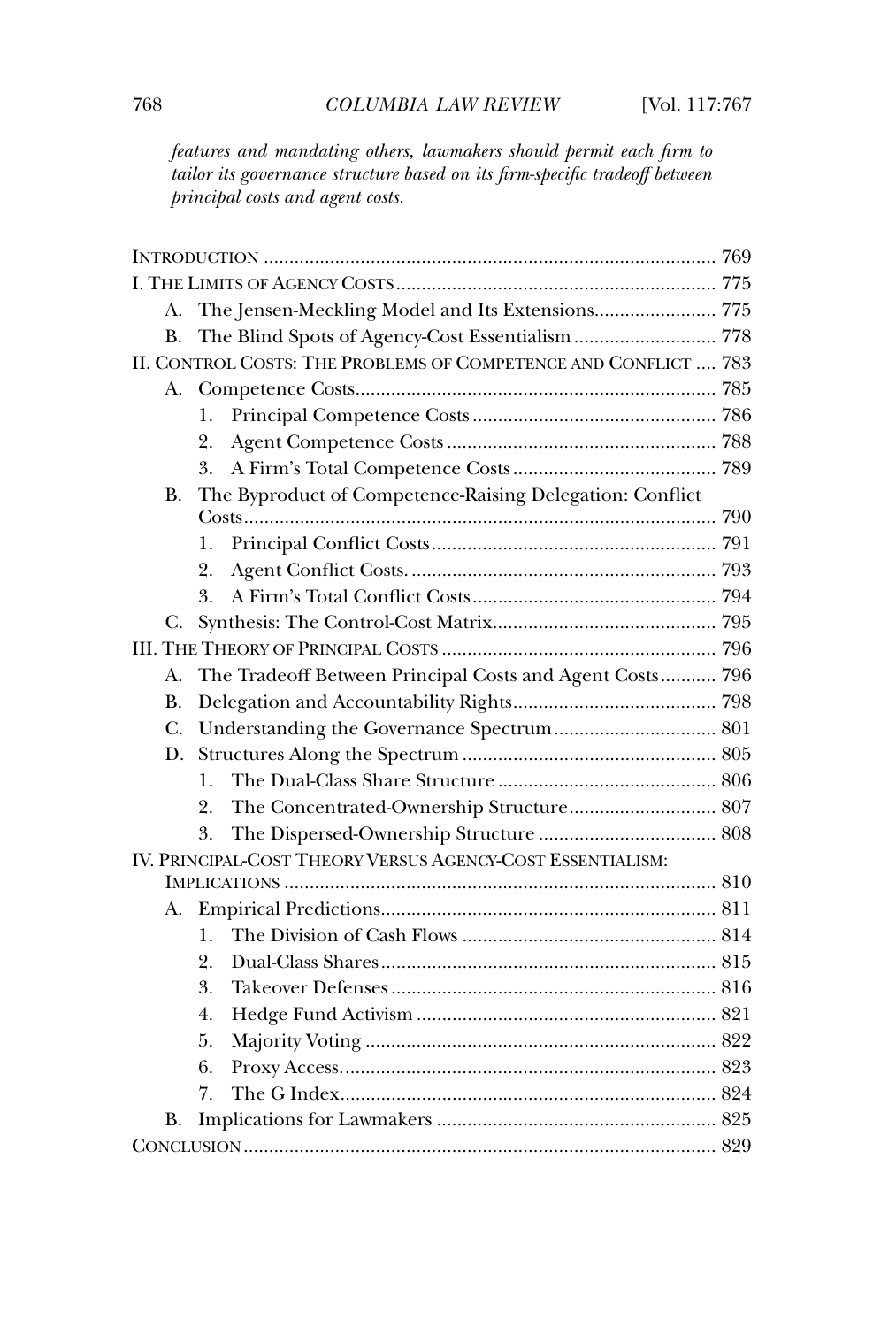#### **INTRODUCTION**

For the last forty years, the problem of agency costs has dominated the study of corporate law and governance.<sup>1</sup> Agency costs result from the separation of control and ownership that occurs when managers run a firm but must share its profits with equityholders.<sup>2</sup> Such managers face incentives to expend less effort and consume more perquisites than they would if they were the firm's sole owners.<sup>3</sup> By shirking their duties and diverting value, managers generate agency costs, which reduce their firm's value.<sup>4</sup> Many scholars—we refer to them as *agency-cost essentialists* treat the reduction of agency costs as the essential function of corporate law and of related fields such as securities regulation. To reduce agency costs, the essentialists would mandate corporate-governance arrangements, such as proxy access, that allocate more control rights to shareholders.<sup>5</sup> And they would ban arrangements that disempower shareholders, such as staggered boards<sup>6</sup> and dual-class shares.<sup>7</sup> To the essentialists, the reduction of agency costs is an unalloyed good toward which all aspects of corporate law and governance should be directed.<sup>8</sup>

Drawing upon a seminal paper by Professors Michael Jensen and William Meckling,<sup>9</sup> agency-cost essentialists assume that firms delegate control to managers, thereby separating control from ownership, solely

6. See, e.g., Lucian Arye Bebchuk, John C. Coates IV & Guhan Subramanian, The Powerful Antitakeover Force of Staggered Boards: Theory, Evidence, and Policy, 54 Stan. L. Rev. 887, 919 (2002) [hereinafter Bebchuk et al., Force of Staggered Boards] (noting that an effective staggered board "should provide incumbents virtually complete protection from hostile bids, with all of the potential drawbacks in terms of managerial agency costs that are associated with such insulation").

7. See, e.g., Lucian Arye Bebchuk, Reinier Kraakman & George G. Triantis, Stock Pyramids, Cross-Ownership, and Dual Class Equity: The Mechanisms and Agency Costs of Separating Control from Cash-Flow Rights, *in* Concentrated Corporate Ownership 295, 310–11 (Randall K. Morck ed., 2000) [hereinafter Bebchuk et al., Stock Pyramids] (finding high agency costs in firms with controlling shareholders, including those with dualclass shares).

8. See, e.g., Lucian Arye Bebchuk, The Case for Increasing Shareholder Power, 118 Harv. L. Rev. 833 (2005) [hereinafter Bebchuk, Shareholder Power].

<sup>1.</sup> For the seminal work on agency costs in business firms, see Michael C. Jensen & William H. Meckling, Theory of the Firm: Managerial Behavior, Agency Costs and Ownership Structure, 3 J. Fin. Econ. 305 (1976).

<sup>2.</sup> Id. at 309.

<sup>3.</sup> Id. at 312–13.

<sup>4.</sup> Id. at 313.

<sup>5.</sup> See, e.g., Lucian A. Bebchuk & Scott Hirst, Private Ordering and the Proxy Access Debate, 65 Bus. Law. 329, 335–36 (2010) (advocating a proxy access default rule).

<sup>9.</sup> See Jensen & Meckling, supra note 1.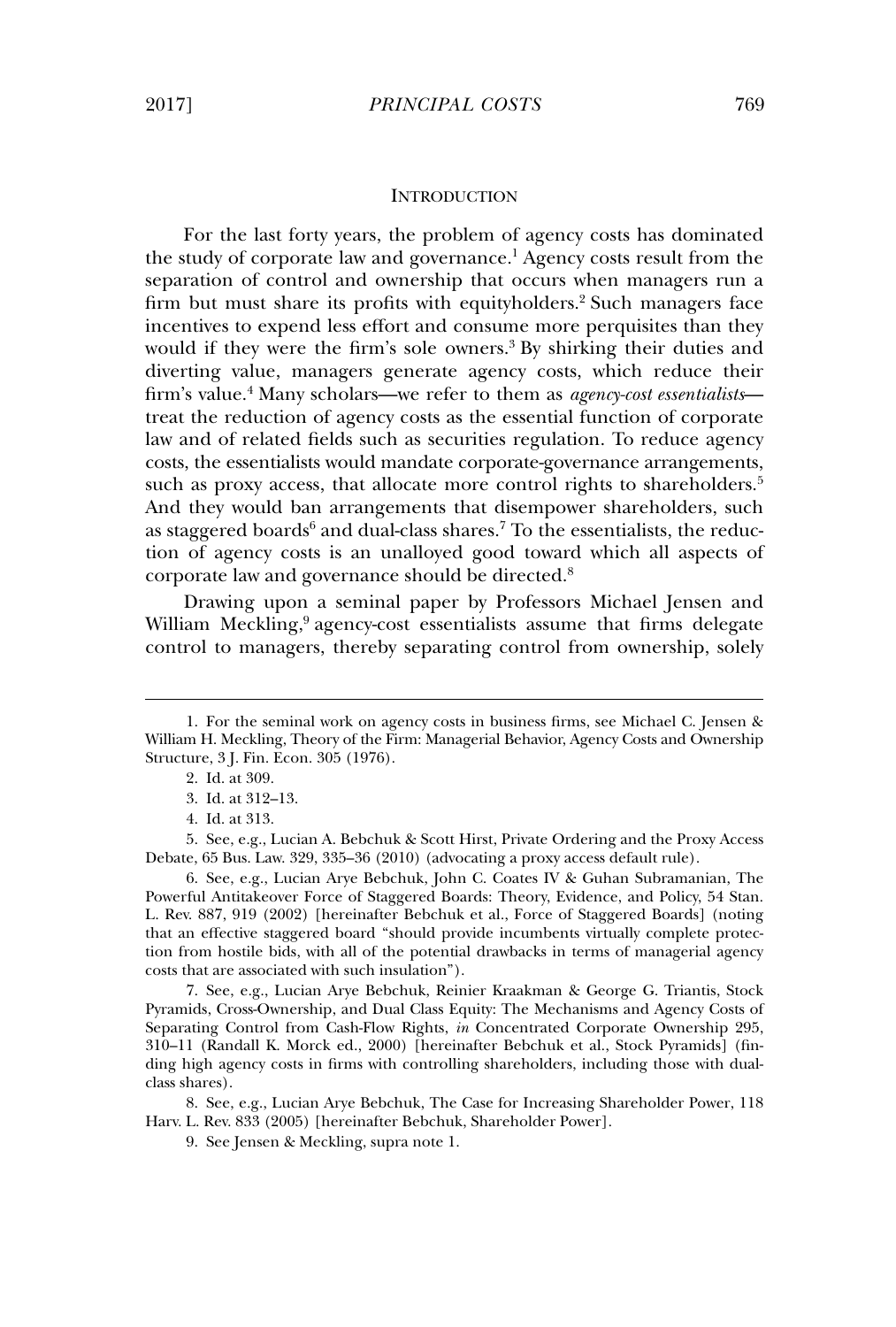to facilitate the aggregation of capital from multiple investors.<sup>10</sup> Yet many wholly owned firms also delegate control to managers, thereby incurring agency costs that, under agency-cost essentialism, serve no positive func- $\mu$ <sub>11</sub>.11 The essentialists also have difficulty explaining why corporations often choose to go public with staggered boards, whose members are subject to discretionary removal by shareholders only once every three years rather than annually,<sup>12</sup> or with a dual-class share structure, which denies outside shareholders the right to replace directors at all.<sup>13</sup> If capital aggregation were the sole benefit of delegating control to managers, firms that tied investors' hands in such ways would consistently generate lower financial returns than those that give more power to shareholders. Yet careful empirical studies find no consistent relationship between the degree of shareholder empowerment and overall financial performance.<sup>14</sup> Such studies confirm the intuition that investors also generate costs when they exercise control and that firms must weigh those costs against agency costs when selecting a governance structure. By ignoring that tradeoff, agency-cost essentialism produces inaccurate empirical predictions and unwise policy prescriptions.

To correct the shortcomings of agency-cost essentialism, we offer a theory of corporate governance that we term *principal-cost theory*. The theory states that each firm's optimal governance structure minimizes total *control costs*, which are the sum of *principal costs* and *agent costs*. <sup>15</sup> Principal costs occur when investors exercise control, and agent costs occur when managers exercise control. Both types of cost can be subdivided into *competence costs*, which arise from honest mistakes attributable to a lack of expertise, information, or talent, and *conflict costs*, which arise from the skewed incentives produced by the separation of ownership and control. When investors exercise control, they make mistakes due to a lack of expertise, information, or talent, thereby generating principal competence costs. To avoid such costs, they delegate control to managers whom they expect will run the firm more competently. But delegation separates

<sup>10.</sup> Aggregating capital from multiple investors enables a firm to achieve economies of scale, and it enables investors to diversify risk. Jensen & Meckling, supra note 1, at 313 & n.15. Economies of scale are efficiencies that a firm achieves by increasing output; they typically manifest in a decline in average cost per unit of production as the number of units produced rises. Richard A. Posner, Economic Analysis of Law 413 (8th ed. 2011).

<sup>11.</sup> Daniel Ames, The Relation Between Private Ownership of Equity and Executive Compensation, 13 J. Bus. Inquiry 81, 84 (2014) (detailing the practice whereby wholly owned corporations employ professional managers).

<sup>12.</sup> See, e.g., Del. Code Ann. tit. 8, § 141(d) (2016) (allowing corporations to adopt staggered boards in their certificates of incorporation).

<sup>13.</sup> See Zohar Goshen & Assaf Hamdani, Corporate Control and Idiosyncratic Vision, 125 Yale L.J. 560, 590–91 (2016).

<sup>14.</sup> For a description of the studies, see infra section IV.A.

<sup>15.</sup> For the full analysis of these concepts, see infra Part II.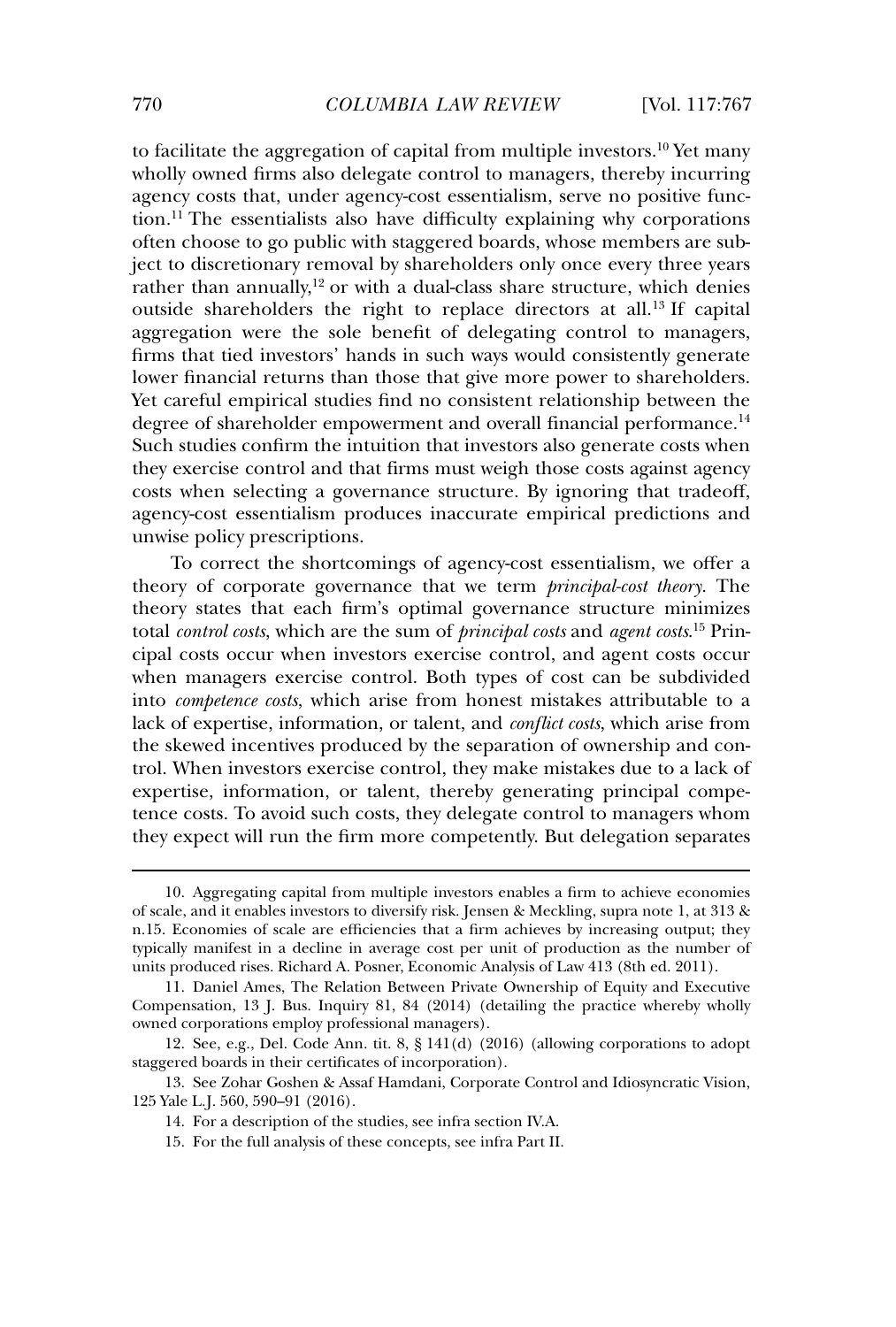ownership from control, leading to agent conflict costs, and also to principal conflict costs to the extent that principals retain the power to hold managers accountable. Finally, managers themselves can make honest mistakes, generating agent competence costs.

Principal costs and agent costs are substitutes for each other: Any reallocation of control rights between investors and managers decreases one type of cost but increases the other.<sup>16</sup> The rate of substitution is firmspecific, based on factors such as the firm's business strategy, its industry, and the personal characteristics of its investors and managers. Therefore, each firm has a distinct division of control rights that minimizes total control costs. Because the cost-minimizing division varies by firm, the optimal governance structure does as well. The implication is that law's proper role is to allow firms to select from a wide range of governance structures, rather than to mandate some structures and ban others.

Agency-cost essentialists focus on one of the four categories of control costs we have identified: agent conflict costs.<sup>17</sup> They downplay agent competence costs and, more importantly, disregard both types of principal costs.<sup>18</sup> Yet principal costs are more fundamental than agent costs, as the goal of reducing them is the reason that investors delegate control to managers, generating the conflict costs that preoccupy agency-cost essentialists. We term our thesis in this Essay principal-cost theory because principal costs are the logical starting point in analyzing problems of firm governance, including the question of why firms adopt such a wide variety of governance structures.

A firm that seeks to maximize total returns will weigh principal costs against agent costs when deciding how to divide control between managers and investors. When a firm has multiple investors, principal costs arise primarily from conflicting interests (which generate principal conflict costs) and the duplicative efforts and coordination problems entailed by joint decisionmaking (which generate principal competence costs).<sup>19</sup> But even if a firm has just one investor, principal costs—in particular, principal competence costs—will arise whenever the investor makes honest

<sup>16.</sup> See infra section III.A.

<sup>17.</sup> See, e.g., John Armour, Henry Hansmann & Reinier Kraakman, What Is Corporate Law?, *in* The Anatomy of Corporate Law 1, 2 (Reinier Kraakman et al. eds., 2d ed. 2009) ("[M]uch of corporate law can usefully be understood as responding to three principal sources of opportunism: conflicts between managers and shareholders, conflicts among shareholders, and conflicts between shareholders and the corporation's other constituencies . . . .").

<sup>18.</sup> For an example, see infra section I.B (discussing the second limiting assumption of Jensen and Meckling).

<sup>19.</sup> See Henry Hansmann, Ownership of the Firm, 4 J.L. Econ. & Org. 267, 277–80 (1988) (analyzing costs of collective decisionmaking).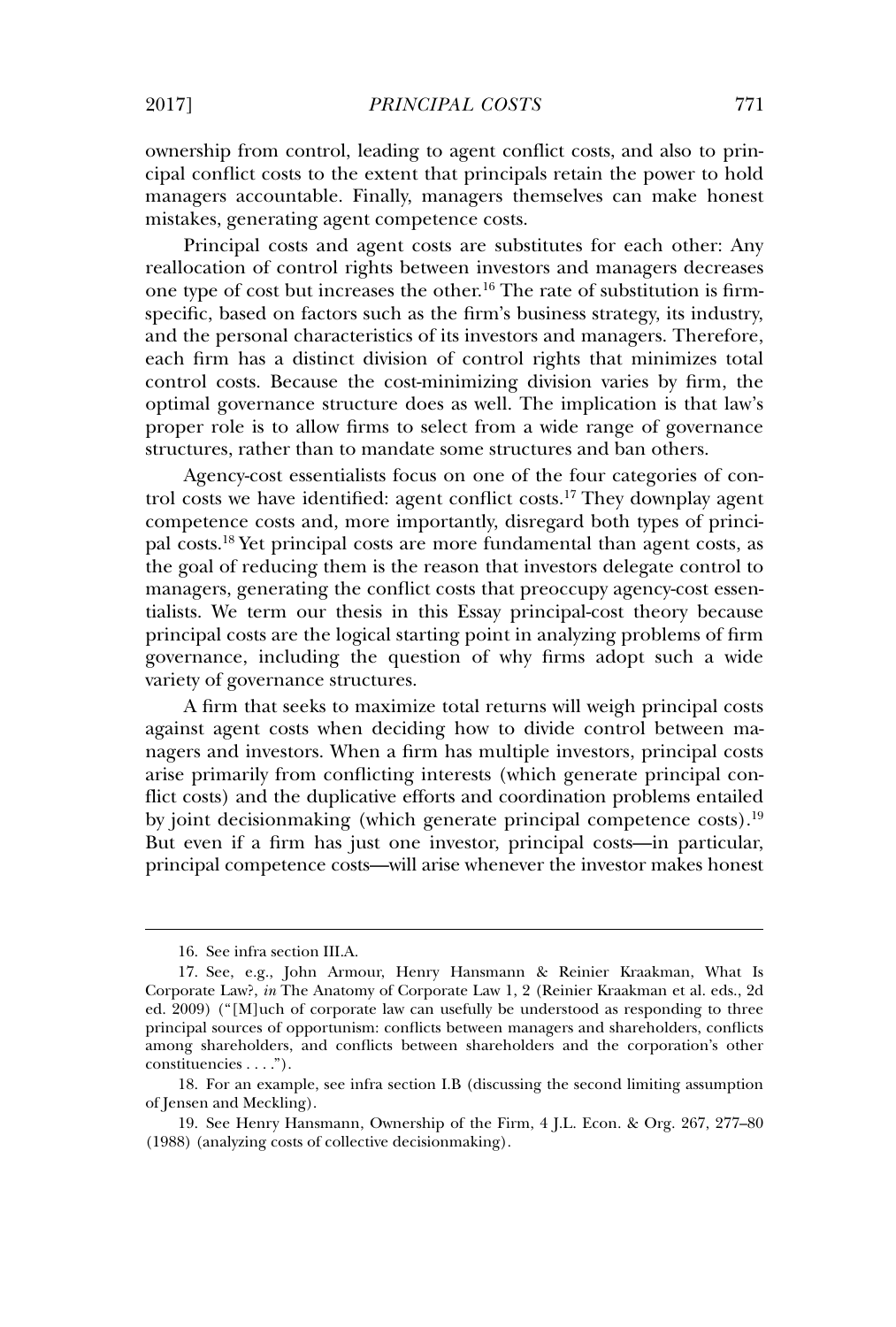mistakes due to a lack of expertise, information, or talent.<sup>20</sup> Indeed, the goal of reducing principal competence costs explains why even wholly owned firms often delegate control to managers.

The firm-specific nature of the tradeoff between principal costs and agent costs is the reason that firms adopt a wide variety of governance structures, each of which offers a different division of control between investors and managers. At one end of the spectrum is the dual-class share structure, which gives controlling owner-managers complete and incontestable control.<sup>21</sup> Firms that adopt a dual-class share structure minimize potential principal costs but run the risk of high agent costs. At the opposite end of the spectrum—rarely seen except in sole proprietorships and small partnerships—are firms whose equity investors retain full control over the selection and development of business strategy.<sup>22</sup> Such firms minimize potential agent costs but run the risk of high principal costs. Toward the middle of the spectrum is the most common governance structure in American public corporations: dispersed share ownership.<sup>23</sup> Managers of firms with that structure exercise a large degree of control, which can generate significant agent costs. But shareholders can contest control through a hostile tender offer or activism, the prospect of which keeps agent costs in check.<sup>24</sup> Because, however, hostile raiders and activist hedge funds sometimes mistakenly target firms whose managers are in fact effective, $25$  this ownership structure can also generate significant principal costs.

To be sure, we are not the first commentators to observe that shareholders (as opposed to managers) generate costs when exercising control. Previous scholarship had identified particular sources of what we call principal costs, such as short-termism, shareholder conflicts of interest,

<sup>20.</sup> See infra section II.A.1.

<sup>21.</sup> See infra section III.D.1.

<sup>22.</sup> See infra section III.D.2.

<sup>23.</sup> The concentrated-ownership structure is usually contrasted with the dispersedownership structure, the prevailing structure among public firms in the United States and the United Kingdom. See Ronald C. Anderson & David M. Reeb, Founding-Family Ownership and Firm Performance: Evidence from the S&P 500, 58 J. Fin. 1301, 1302 (2003) (stating that roughly 35% of S&P 500 companies have families as controlling shareholders); Marco Becht & J. Bradford DeLong, Why Has There Been So Little Block Holding in America?, *in* A History of Corporate Governance Around the World: Family Business Groups to Professional Managers 613, 613–14 (Randall K. Morck ed., 2007) (contrasting the prevalence of dispersed-share ownership in the United States with blockshare ownership in other countries). But see Clifford G. Holderness, The Myth of Diffuse Ownership in the United States, 22 Rev. Fin. Stud. 1377, 1378, 1382 tbl.1 (2009) (presenting evidence casting doubt on the prevailing view that the ownership of most American public firms is widely dispersed).

<sup>24.</sup> See infra notes 206–212 and accompanying text.

<sup>25.</sup> See infra note 213 and accompanying text.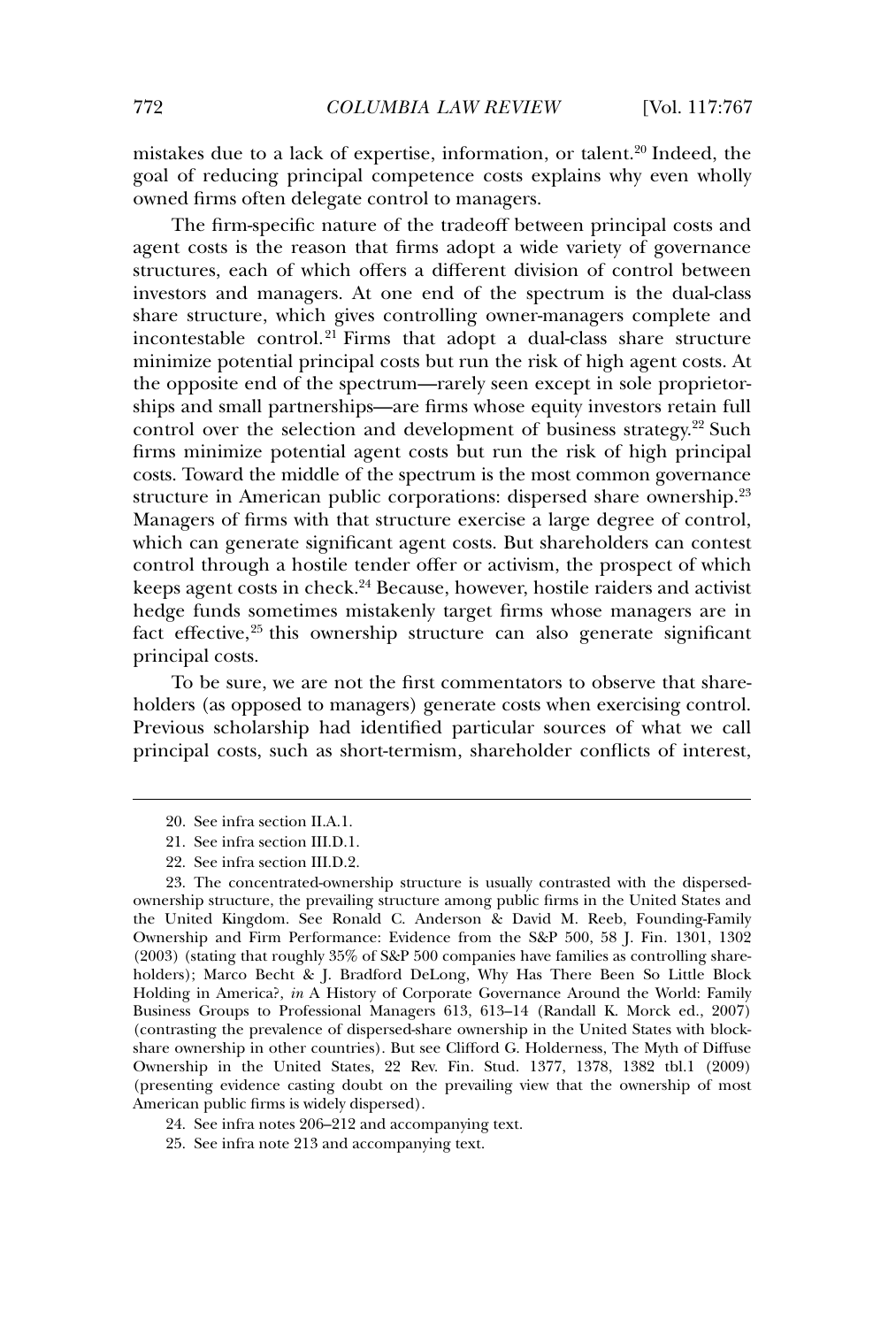and collective-action problems.<sup>26</sup> Other commentators have not, however, identified the complete set of principal costs that we describe here (including both competence costs and conflict costs), nor have they conceptualized principal costs as a general category that is logically prior to agent costs.<sup>27</sup> We also are the first commentators to describe how the unavoidable tradeoff between principal costs and agent costs determines each firm's optimal governance structure.<sup>28</sup>

These contributions make salient two aspects of the corporategovernance problem that scholars who fixate on agency costs neglect. First, a firm will suffer control costs regardless of who exercises control investors or managers. Second, because the impact of a given governance structure on control costs is firm-specific, there is no particular governance structure that can be described as intrinsically good, bad, welfare enhancing, or inefficient.

One test of a theory is the accuracy of its predictions. Principal-cost theory makes different predictions than agency-cost essentialism about the relationship between firm value and particular governance structures. Essentialism suggests that firms that adopt shareholder-disempowering governance features, such as staggered boards and dual-class shares, will consistently underperform those that do not.<sup>29</sup> Principal-cost theory, by contrast, states that shareholder-disempowering governance features will be efficient for some firms but not others, based on firm-specific characteristics. Therefore, an empirical study that properly controls for such characteristics and considers a sufficiently long period of time will find

<sup>26.</sup> See Leo E. Strine Jr., Toward Common Sense and Common Ground? Reflections on the Shared Interests of Managers and Labor in a More Rational System of Corporate Governance, 33 J. Corp. L. 1, 6 (2007) ("As much as corporate law scholars fetishize the agency costs that flow from the separation of ownership and control in operating companies, they have been amazingly quiet about the 'separation of ownership from ownership.'"); see also Bernard S. Black, Agents Watching Agents: The Promise of Institutional Investor Voice, 39 UCLA L. Rev. 811, 821–22, 826–27 (1992) (discussing collective-action problems and the conflicts of interest of institutional investors); Lynne L. Dallas, Short-Termism, the Financial Crisis, and Corporate Governance, 37 J. Corp. L. 265, 267–73 (2012) (analyzing the short-termism problem); Jeffrey N. Gordon, Shareholder Initiative: A Social Choice and Game Theoretic Approach to Corporate Law, 60 U. Cin. L. Rev. 347, 359–63 (1991) (describing shareholder "cycling" and its potential destructive effects); Edward B. Rock, Controlling the Dark Side of Relational Investing, 15 Cardozo L. Rev. 987, 1000–04, 1003 n.72 (1994) (describing the conflict of interests between relational investors, shareholders, and managers); Roberta Romano, Public Pension Fund Activism in Corporate Governance Reconsidered, 93 Colum. L. Rev. 795, 799–839 (1993) (discussing the conflicts of public pension funds); infra notes 112–119 and accompanying text (detailing previous scholarship on the principal-cost theory).

<sup>27.</sup> Cf. infra section II.A.

<sup>28.</sup> See infra sections III.C–.D.

<sup>29.</sup> See infra notes 214–216 and accompanying text.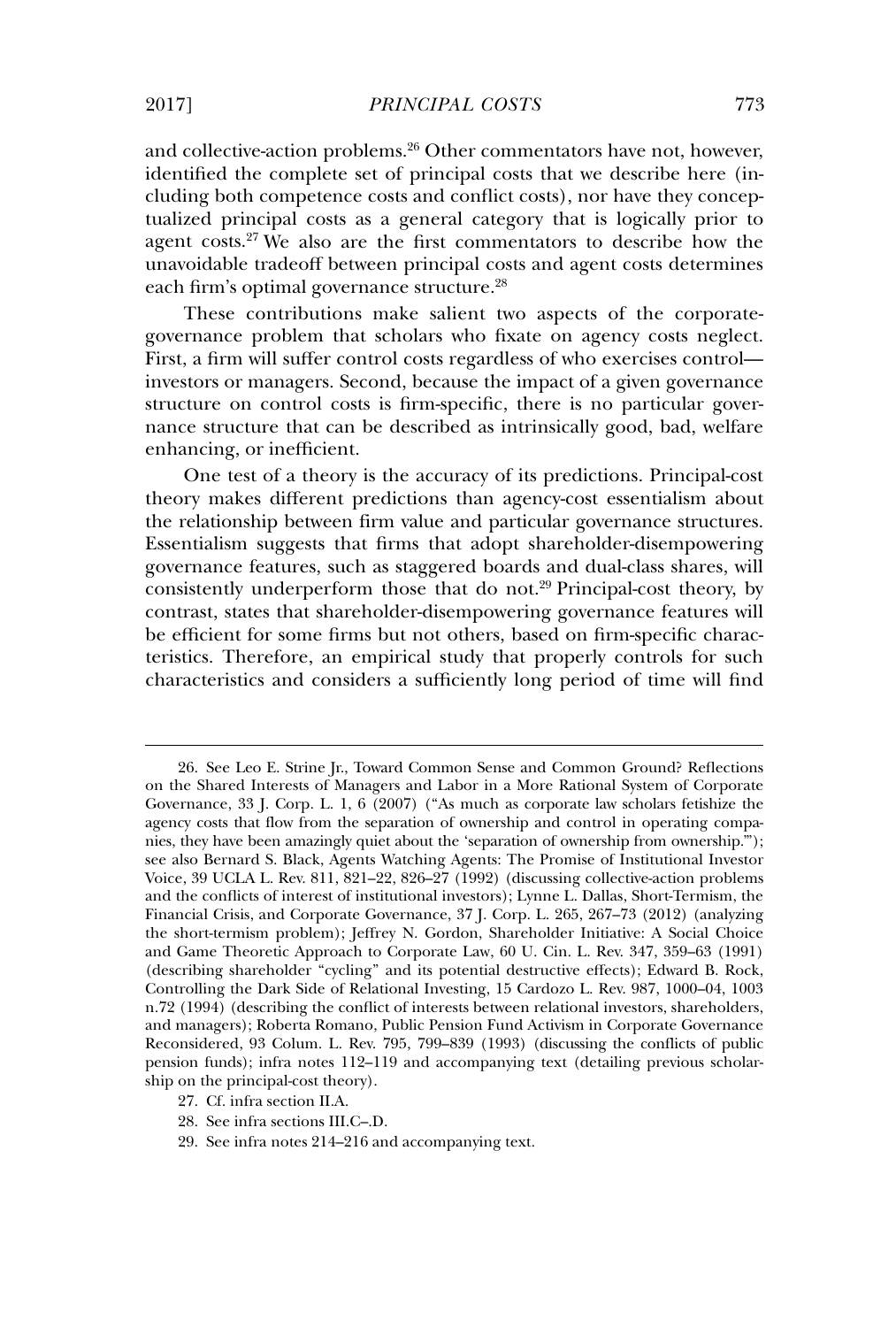no correlation between particular structural features and firm value.<sup>30</sup> As we show in this Essay, principal-cost theory does in fact explain the results of most empirical studies better than agency-cost essentialism does.<sup>31</sup>

A second test of a theory is the wisdom of its policy prescriptions. Agency-cost essentialists advocate shifting more control to shareholders,<sup>32</sup> while a smaller group of scholars—sometimes referred to as the directorsupremacy school<sup>33</sup>—seeks to insulate corporate managers from control contests.<sup>34</sup> Principal-cost theory suggests that both policy prescriptions are unwise, as both would treat all firms the same.<sup>35</sup> Because the governance structure that minimizes control costs varies by firm, lawmakers including courts, regulators, and legislators—should avoid one-size-fits-all solutions. Rather, in the absence of clear market failures, lawmakers should presume the efficiency of each firm's chosen governance structure. And they should seek to grow rather than shrink the menu of governancestructure options.

Part I of this Essay describes agency-cost essentialism and identifies its shortcomings, especially its inability to explain common features of the governance structures that business firms adopt. Part II introduces and defines the two types of control costs: competence costs and conflict costs. Part III presents principal-cost theory and shows why it explains what agency-cost essentialism cannot. Part III also describes how the governance structures that firms select can be arranged along a spectrum that depicts each structure's distinct tradeoff between principal costs and agent costs. Finally, Part IV describes how principal-cost theory generates

31. See infra section IV.A.

32. See, e.g., Bebchuk, Shareholder Power, supra note 8, at 865–70 (discussing the benefits of increasing shareholder power and advocating a regime permitting shareholders to "set the rules").

33. See, e.g., Stephen M. Bainbridge, Director Primacy and Shareholder Disempowerment, 119 Harv. L. Rev. 1735, 1744–51 (2006) [hereinafter Bainbridge, Shareholder Disempowerment] (arguing that preservation of managerial discretion should remain the default rule).

34. See, e.g., id. at 1747–49 (surveying corporate law rules that protect managers and arguing that shareholder voting rights should do the same); Martin Lipton & Steven A. Rosenblum, A New System of Governance: The Quinquennial Election of Directors, 58 U. Chi. L. Rev. 187, 205–13 (1991) (arguing that the divergent interests of stockholders and corporations necessitate that management be allowed to defend against hostile takeovers). Implicitly, members of the director-supremacy school believe that principal costs are a relatively large problem, although they do not identify the full set of principal costs we describe, nor do they conceptualize principal costs as trading off against agent costs in the choice of a firm's governance structure.

35. See infra notes 37–39 and accompanying text.

<sup>30.</sup> Several economists have critiqued the empirical work by claiming that corporate governance is endogenous and therefore that cross-sectional variation in governance structure should not correlate with performance. See, e.g., Harold Demsetz & Kenneth Lehn, The Structure of Corporate Ownership: Causes and Consequences, 93 J. Pol. Econ. 1155, 1173–74 (1985). Principal-cost theory explains why corporate governance is endogenous.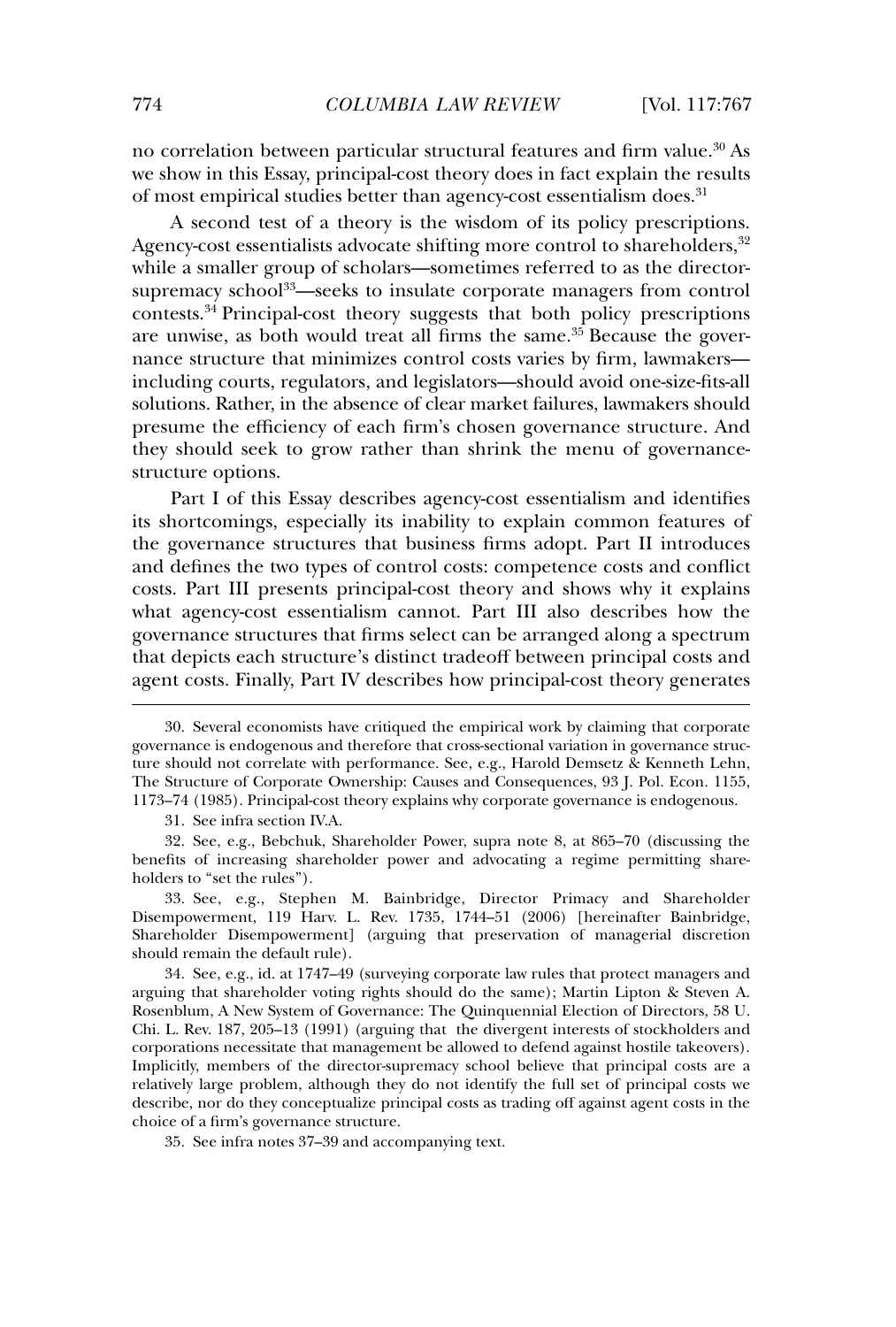empirical predictions and policy prescriptions superior to those produced by agency-cost essentialism.

#### I. THE LIMITS OF AGENCY COSTS

The subject of most corporate law scholarship is the conflict of interests between managers (broadly defined to include directors) and shareholders.<sup>36</sup> Scholars almost invariably conceptualize this conflict in terms of agency costs: the economic losses resulting from managers' natural incentive to advance their personal interests even when those interests conflict with the goal of maximizing their firm's value.<sup>37</sup> Agencycost essentialists—who believe that the reduction of agency costs is the essential role of corporate law and of related fields such as securities regulation—consistently evaluate policy recommendations solely in terms of their capacity to decrease agency costs.<sup>38</sup> And the essentialists condemn governance arrangements such as concentrated ownership and dual-class shares, which restrict shareholders' ability to hold managers accountable.<sup>39</sup> Yet investors also generate costs when they exercise control or hold managers accountable. Because they disregard such costs, agency-cost essentialists have difficulty explaining common features of the governance structures that most firms adopt.

## A. *The Jensen-Meckling Model and Its Extensions*

Although keen observers have been commenting on the problem of agency costs since antiquity, $40$  the most influential modern analysis of agency costs in business firms is Jensen and Meckling's 1976 article, *Theory of the Firm: Managerial Behavior, Agency Costs and Ownership Structure*. <sup>41</sup> The article employs a simple model of a firm owned jointly by an investor and a manager.<sup>42</sup> The manager runs the firm while the investor provides capital that, in combination with capital contributed by the manager,

<sup>36.</sup> See John Armour, Henry Hansmann & Reiner Kraakman, Agency Problems and Legal Strategies, *in* The Anatomy of Corporate Law, supra note 17, at 35, 35–37 (introducing owner–management conflict as one of three "generic agency problems" that arise in corporate law).

<sup>37.</sup> See infra notes 130–136 and accompanying text.

<sup>38.</sup> See, e.g., infra section IV.B.

<sup>39.</sup> See, e.g., Bebchuk et al., Stock Pyramids, supra note 7, at 296 (noting that when controlling shareholders have limited cash-flow rights, agency costs can be "an order of magnitude larger" than when the controllers hold a majority of cash-flow rights).

<sup>40.</sup> See John 10:12–13 (New International Version) ("The hired hand is not the shepherd and does not own the sheep. So when he sees the wolf coming, he abandons the sheep and runs away. Then the wolf attacks the flock and scatters it. The man runs away because he is a hired hand and cares nothing for the sheep.").

<sup>41.</sup> Jensen & Meckling, supra note 1.

<sup>42.</sup> Id. at 312–14.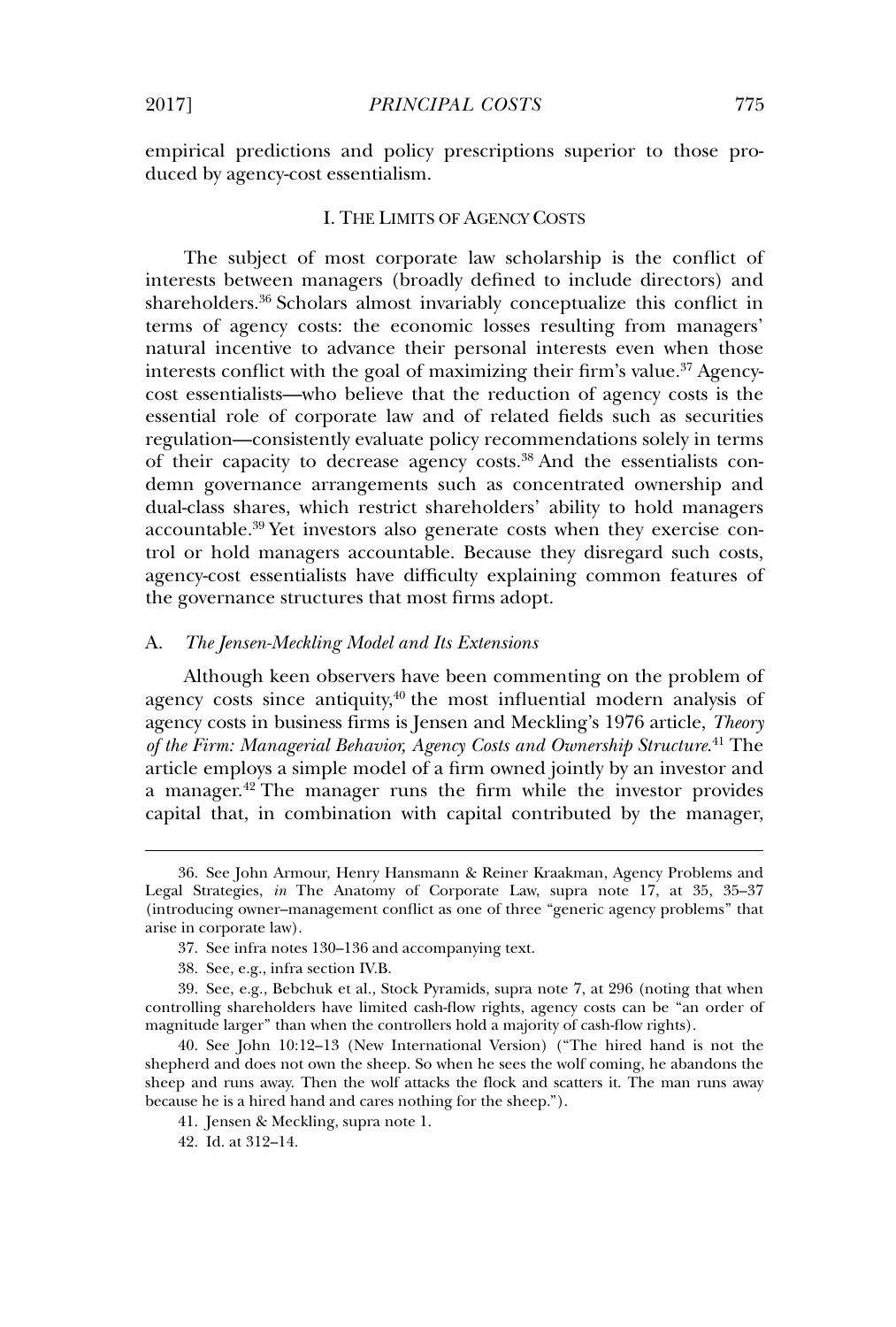enables the firm to achieve economies of scale.<sup>43</sup> But the use of the investor's capital has a downside. The manager must give the investor a cut of the cash flows that the firm generates, introducing a separation between ownership (the right to cash flows) and control (the right to run the firm).<sup>44</sup> This separation creates incentives for the manager to engage in self-seeking behavior that reduces the firm's value.<sup>45</sup> He no longer has incentive to work as hard, as the sharing of cash flows with the investor reduces his marginal returns from working relative to his marginal returns from leisure.<sup>46</sup> His reduced diligence may, in turn, lead him to make mistakes that a better-motivated manager would avoid. The sharing of cash flows also increases the manager's incentive to divert the firm's resources to himself in the form of perquisites $47$  because he bears only part of the cost of doing so.

Jensen and Meckling used their simple model of a business firm to illustrate the unavoidable tradeoff between economies of scale and agency costs. Economies of scale and agency costs both increase as the firm's manager sells more of the cash flows to the investor in exchange for more capital. The optimal division of cash flows between investor and manager is the one that maximizes economies of scale net of agency costs.<sup>48</sup> In this way, the Jensen-Meckling model shows how the tradeoff between scale economies and agency costs determines the size of a business firm.

A second important contribution of the Jensen-Meckling article is its analysis of the various components of agency costs.<sup>49</sup> Such costs do not consist solely of the direct costs of managerial self-seeking behavior. They also include monitoring costs, which result from efforts by investors to deter managers from shirking and diverting.<sup>50</sup> And they further include bonding costs, which result from efforts by managers to reassure investors that, despite the separation of ownership and control, the managers will work diligently and scrupulously.<sup>51</sup> Managers rationally incur bonding costs because investors who trust them will charge them less for the use of their capital. Thus, as defined by Jensen and Meckling, agency costs

48. Id. at 319–26 (exploring the relationship between acceptance of outside financing to increase firm size and resulting agency costs).

49. Id. at 308–10.

50. Id. at 308 n.9 (noting that monitoring costs result from "efforts on the part of the principal to 'control' the behavior of the agent").

51. Id. at 308.

<sup>43.</sup> See id. at 312.

<sup>44.</sup> Id. at 312–13.

<sup>45.</sup> Id.

<sup>46.</sup> Id.

<sup>47.</sup> See id. at 312. For example, the manager is more likely to move his modest office to a nicer building, to hire more underlings so that he can work shorter hours and enjoy being the boss, and to invest the firm's resources in projects in which he has a personal interest.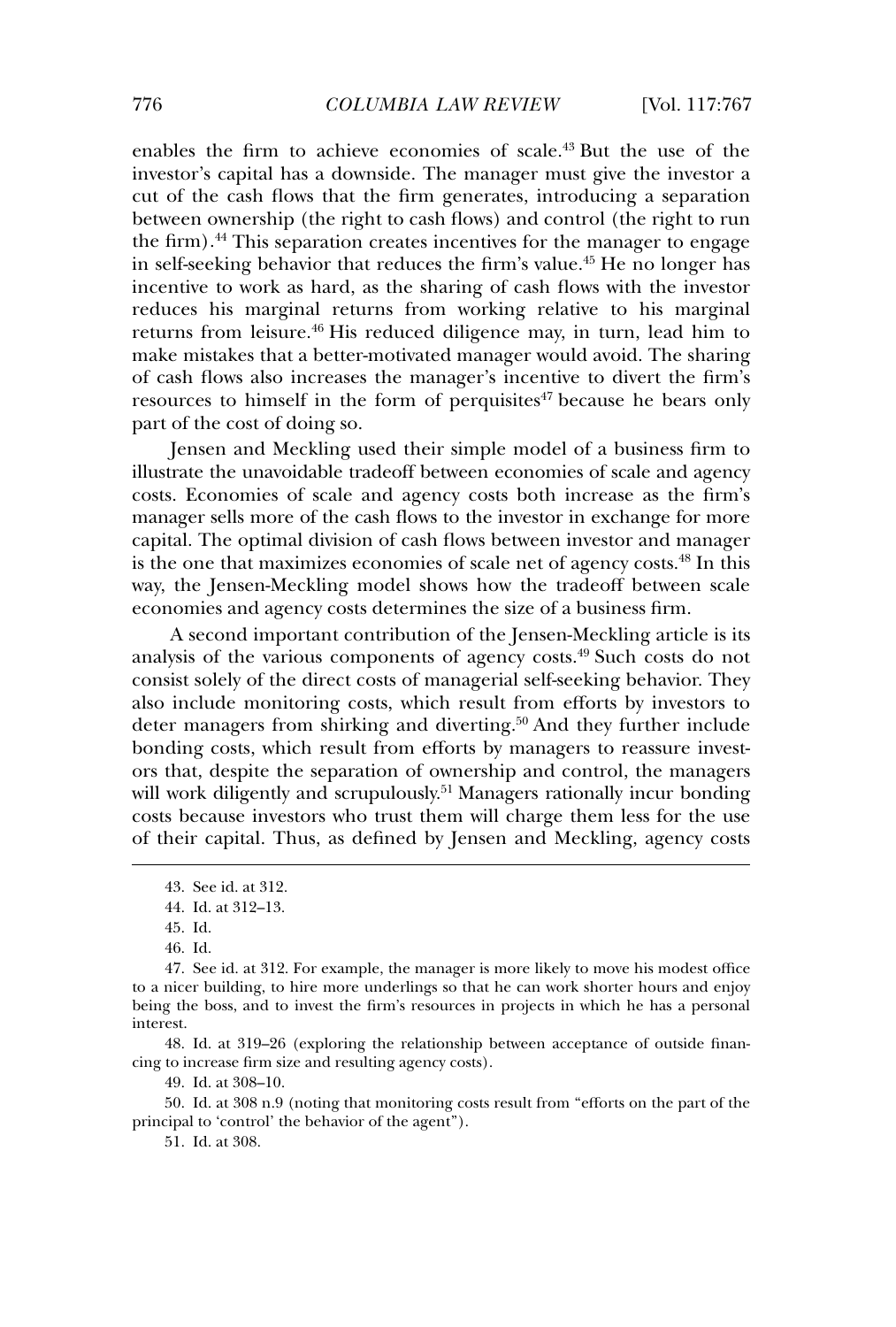have three components: bonding costs, monitoring costs, and the direct costs of agent misconduct that bonding and monitoring do not prevent.<sup>52</sup>

The Jensen-Meckling model has been extraordinarily influential.<sup>53</sup> Delaware courts have used it to frame their analyses of managerial fiduciary duties.<sup>54</sup> Among scholars of corporate law, agency costs are the focus of debates over controversial topics such as executive compensation,<sup>55</sup> hostile takeovers,<sup>56</sup> class actions and derivative suits,<sup>57</sup> director self-dealing,<sup>58</sup> the role of institutional investors,<sup>59</sup> the role of activist invest-

52. Id. Jensen and Meckling called these direct costs "residual loss." Id. An example would be the loss of firm value caused by undeterred managerial shirking, net of the private benefit to the manager of that shirking.

54. See, e.g., Bird v. Lida, Inc., 681 A.2d 399, 402–03 (Del. Ch. 1996) (citing Jensen and Meckling for the proposition that "imperfect alignment of incentives will inevitably lead to excess costs associated with centralized management").

55. See, e.g., Lucian Ayre Bebchuk & Jesse Fried, Executive Compensation as an Agency Problem, 17 J. Econ. Persp. 71, 71–72 (2003) (referencing the Jensen-Meckling model and noting that "[a]ny discussion of executive compensation must proceed against the background of the fundamental agency problem afflicting management decisionmaking"); Robert J. Jackson, Jr., Private Equity and Executive Compensation, 60 UCLA L. Rev. 638, 646 (2013) (citing Jensen and Meckling to support the suggestion that tying executive compensation to firm performance may reduce agency costs by better motivating executives to maximize shareholder value).

56. See, e.g., Frank H. Easterbrook & Daniel R. Fischel, The Proper Role of a Target's Management in Responding to a Tender Offer, 94 Harv. L. Rev. 1161, 1169 (1981) [hereinafter Easterbrook & Fischel, The Proper Role] (emphasizing the role of hostile takeovers "in monitoring the performance of corporate managers" and citing Jensen and Meckling); Ronald J. Gilson, A Structural Approach to Corporations: The Case Against Defensive Tactics in Tender Offers, 33 Stan. L. Rev. 819, 836–45 (1981) [hereinafter Gilson, Structural Approach] (arguing that defensive tactics are inappropriate because of the importance of a "market for corporate control" as a means of reducing agency costs).

57. See, e.g., John C. Coffee, Jr., Understanding the Plaintiff's Attorney: The Implications of Economic Theory for Private Enforcement of Law Through Class and Derivative Actions, 86 Colum. L. Rev. 669, 680 & n.30 (1986) (noting the "high 'agency costs' associated with class and derivative actions" and citing Jensen and Meckling); Jonathan R. Macey & Geoffrey P. Miller, The Plaintiffs' Attorney's Role in Class Action and Derivative Litigation: Economic Analysis and Recommendations for Reform, 58 U. Chi. L. Rev. 1, 19–26 (1991) (applying Jensen and Meckling's theory to class and derivative actions); Elliot J. Weiss & John S. Beckerman, Let the Money Do the Monitoring: How Institutional Investors Can Reduce Agency Costs in Securities Class Actions, 104 Yale L.J. 2053, 2064–66 (1995) (analyzing agency-cost issues and the misalignment of incentives between plaintiffs' attorneys and plaintiff classes in securities class actions).

58. See, e.g., Ronald J. Gilson & Reinier Kraakman, Reinventing the Outside Director: An Agenda for Institutional Investors, 43 Stan. L. Rev. 863, 867 & n.11 (1991) (discussing agency costs that exist when a corporate-governance system balances management discretion and safeguards against abuse).

59. See, e.g., Black, supra note 26, at 887 ("Procedural reform can facilitate shareholder action, but oversight will occur only if the costs of monitoring are less than

<sup>53.</sup> A Westlaw search of the term "agency costs" yields over 7,000 results. Westlaw, http://westlaw.com/ (search "'agency costs'"; then follow "Secondary Sources" hyperlink) (last visited Jan. 28, 2017).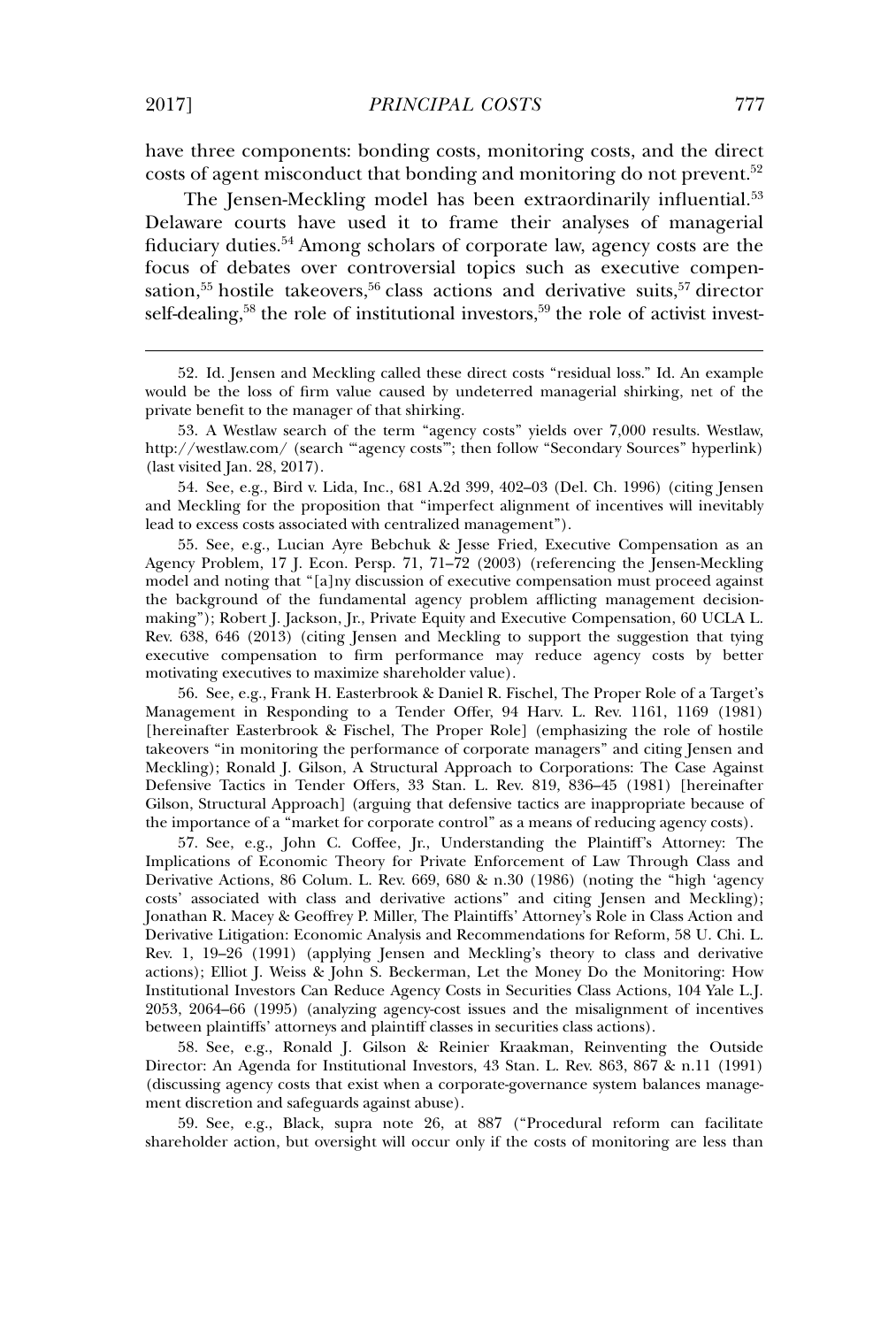$\cos$ ,<sup>60</sup> and shareholder rights to amend corporate bylaws and charters.<sup>61</sup> Inspired by Jensen and Meckling, many scholars assert that corporate law should be reformed to give more power to shareholders. For example, such scholars condemn corporate-governance structures that insulate incumbent managers against hostile takeovers and activist hedge funds.<sup>62</sup> And they apply similar reasoning to the conflict between controlling shareholders and minority shareholders, focusing on the potential for controllers to oppress the minority.<sup>63</sup>

# B. *The Blind Spots of Agency-Cost Essentialism*

By necessity, models make simplifying assumptions that limit their explanatory reach. The Jensen-Meckling model is no exception. However, in deriving policy prescriptions from it, many scholars have ignored those limitations. As a result, they effectively assume that, at any given

60. See, e.g., Ronald J. Gilson & Jeffrey N. Gordon, The Agency Costs of Agency Capitalism: Activist Investors and the Revaluation of Governance Rights, 113 Colum. L. Rev. 863, 870–71 (2013) (referencing the Jensen-Meckling model to contextualize an analysis of agency costs that arise with activist investors); Marcel Kahan & Edward B. Rock, Hedge Funds in Corporate Governance and Corporate Control, 155 U. Pa. L. Rev. 1021, 1048 (2007) [hereinafter Kahan & Rock, Hedge Funds] (noting that agency costs might limit mutual funds' "ability to act as effective monitors"); Mark J. Roe, Corporate Short-Termism—In the Boardroom and in the Courtroom, 68 Bus. Law. 977, 1005 (2013) (referencing short-term distortions that are internal to corporations as the result of the manager–investor dichotomy).

61. See, e.g., Bebchuk, Shareholder Power, supra note 8, at 903–06 (referencing Jensen and Meckling for the proposition that "high leverage produces its own inefficiency distortions" and citing "shareholder power to make distribution decisions" as a possible solution).

62. See, e.g., Lucian A. Bebchuk, Alon Brav & Wei Jiang, The Long-Term Effects of Hedge Fund Activism, 115 Colum. L. Rev. 1085, 1136 n.99 (2015) [hereinafter Bebchuk et al., Long-Term] (noting scholarly criticism of hedge fund activism); Lucian A. Bebchuk, The Myth that Insulating Boards Serves Long-Term Value, 113 Colum. L. Rev. 1637, 1686– 87 (2013) [hereinafter Bebchuk, Insulating Boards] (rejecting arguments for board insulation and claiming such isolation produces costs that exceed benefits); Easterbrook & Fischel, The Proper Role, supra note 56, at 1198–99 (suggesting that courts should not freely defer to managers who resist tender offers); Gilson, Structural Approach, supra note 56, at 845–46 ("[T]he tender offer is crucial because no other displacement mechanism is available without management cooperation.").

63. For example, a recent paper addresses the risk of self-dealing by controllers by calling for "enhanced-independence directors" who are accountable to minority shareholders. See Lucian A. Bebchuk & Assaf Hamdani, Making Independent Directors Work, 165 U. Pa. L. Rev. (forthcoming May 2017) (manuscript at 63–64), http://papers.ssrn.com/ abstract=2741738 (on file with the *Columbia Law Review*).

the benefits from reducing the agency costs that flow from the separation of ownership and control in our large companies."); John C. Coffee, Jr., Liquidity Versus Control: The Institutional Investor as Corporate Monitor, 91 Colum. L. Rev. 1277, 1283–84 (1991) ("Not only do the same problems of agency cost arise at the institutional investor level, but there are persuasive reasons for believing that some institutional investors are less accountable to their 'owners' than are corporate managements to their shareholders.").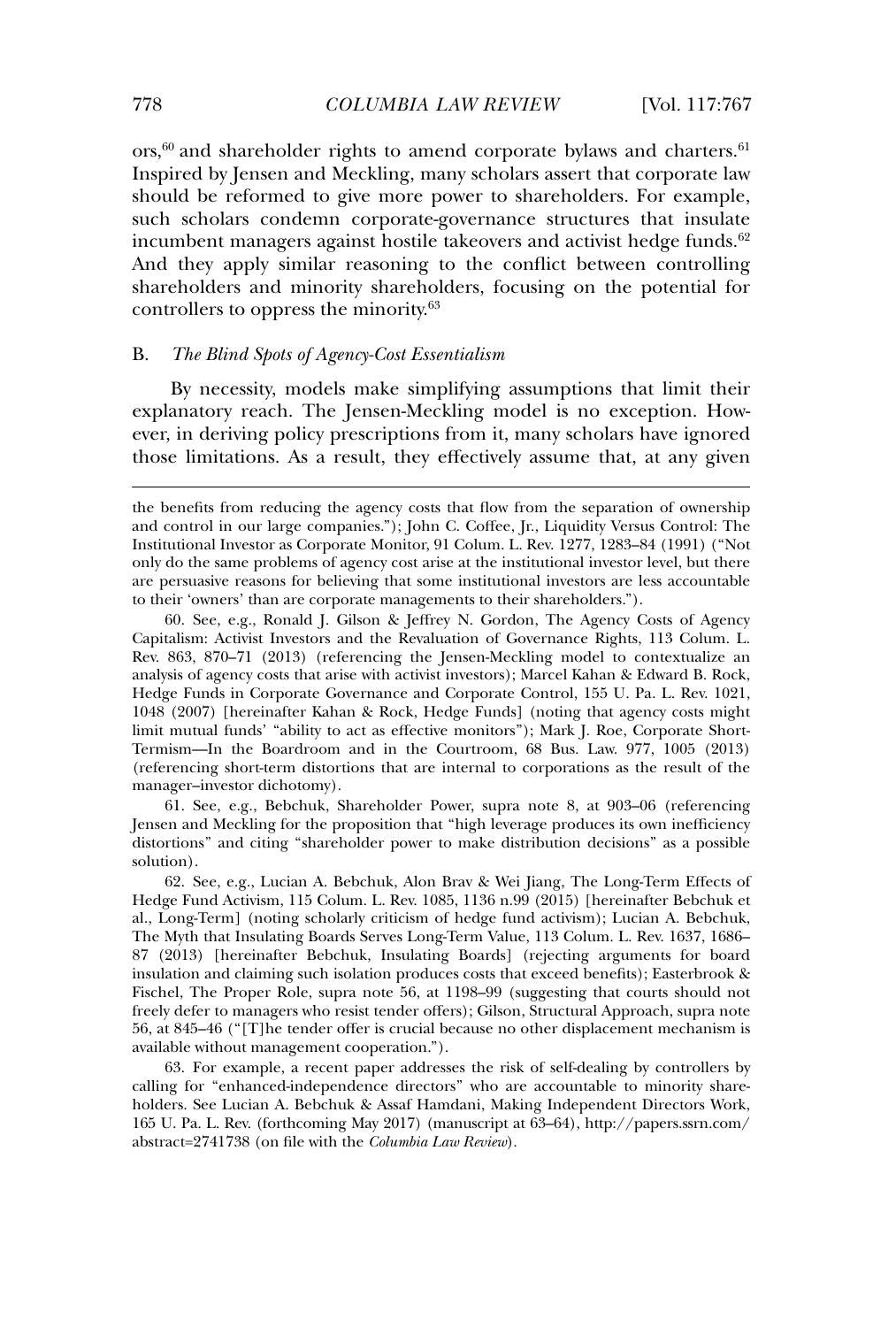scale of production, the only relevant governance goal is to minimize agency costs.<sup>64</sup> While this is true in the Jensen-Meckling model, it is not true in real business firms.

One of the Jensen-Meckling model's simplifying assumptions is that the manager possesses all *discretionary control rights—*by which we mean rights to select and implement the firm's business strategy. Not only does the investor lack formal power to select the firm's strategy, but he also cannot influence it by, for example, threatening to replace the manager for pursuing a plan the investor thinks unwise.<sup>65</sup> The investor's only control rights in the model are *duty-enforcement rights*, by which we mean rights to enforce contractual obligations, and judge-made fiduciary duties, designed to deter self-seeking conduct by the manager.<sup>66</sup> It is the exercise of these rights that generates what Jensen and Meckling called monitoring costs. <sup>67</sup> By disabling their investor from participating in discretionary control, Jensen and Meckling created a firm that can change along only one dimension: the amount of outside capital.

A second limiting assumption in the model is that no one makes honest mistakes. While the manager does not always advance the interests of the investor, he serves his own interests flawlessly. He selects the business strategy most profitable to him and executes it without error. Similarly, the investor always exercises his duty-enforcement rights in the manner that minimizes agency costs. In other words, he engages only in *efficient* monitoring. The model thus ignores competence costs. The only costs that matter, at any given scale of production, are conflict costs, resulting from the separation of ownership and control. And these arise only because of actual and potential self-seeking conduct by the manager. In real firms, managers generate costs not just by deliberately shirking and diverting but also by making unwise decisions attributable to a lack of expertise, information, or innate ability.<sup>68</sup> And investors make such mistakes as well, including by hiring the wrong managers. But such mistakes are not part of the Jensen-Meckling model.

<sup>64.</sup> See, e.g., Bebchuk et al., Stock Pyramids, supra note 7, at 295–96, 314 (examining agency-controlling-minority-structure firms and stating "the case for regulation is made if the agency costs of these structures are large and there is strong evidence of a divergence between private and social benefits in their creation").

<sup>65.</sup> See Jensen & Meckling, supra note 1, at 313–14 (assuming investors lack voting rights).

<sup>66.</sup> For further discussion of such discretionary control rights and duty-enforcement rights, see infra section III.B.

<sup>67.</sup> See Jensen & Meckling, supra note 1, at 313; see also id. at 308 n.9 (noting that monitoring "includes efforts on the part of the principal to 'control' the behavior of the agent through budget restrictions, compensation policies, operating rules etc.").

<sup>68.</sup> See infra section II.A.2 (discussing agent competence costs).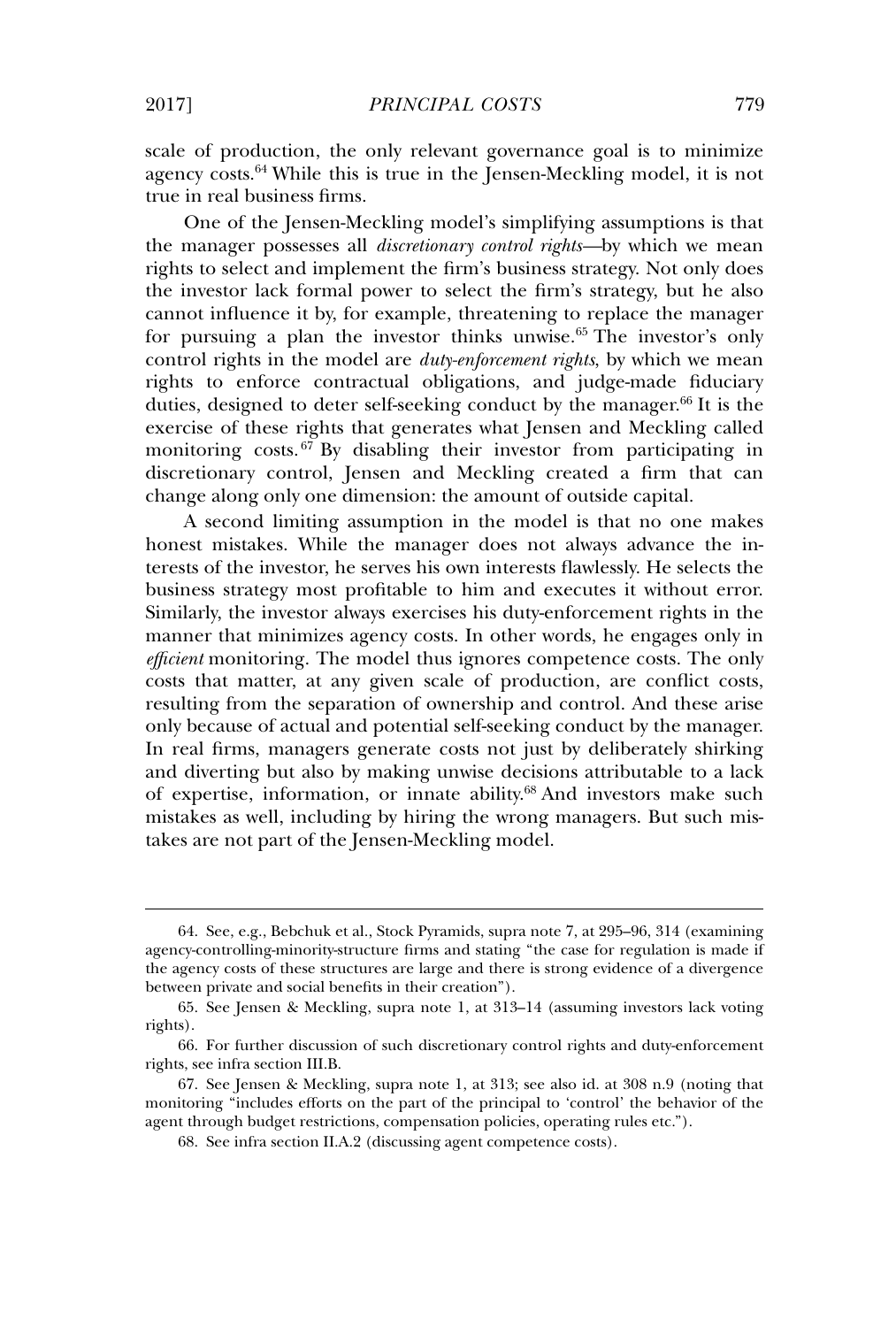In combination, these two limiting assumptions of the Jensen-Meckling model exclude principal costs. This exclusion is reasonable given Jensen and Meckling's objective, which was to show how agent conflict costs limit a firm's scale of production. Their model achieves this objective elegantly. Moreover, the authors were careful to acknowledge their model's limitations.<sup>69</sup> Yet many scholars have tried to apply the model to a different question, namely the optimal division of control between investors and managers at any given level of production. And these scholars have concluded, in effect, that minimizing agent conflict costs is the only relevant objective when dividing control rights. Put another way, these agency-cost essentialists effectively assume that the governance structure that minimizes agent conflict costs also maximizes firm value, thereby ignoring the impact of governance structure on principal costs. As a result, they consistently advocate mandatory structures that would increase the power of shareholders to hold managers accountable.<sup>70</sup>

By disregarding principal costs, agency-cost essentialists have difficulty explaining why, even in a firm whose capital is provided by a single investor, the investor often hires a manager to run the firm. Since the investor provides all funding, the manager is not needed to achieve economies of scale, which is the reason for the separation of ownership and control in the Jensen-Meckling model.<sup>71</sup> Recognizing this blind spot, some scholars have explained their models with a story along the lines that the entrepreneur provides the idea while the investor provides the money.<sup>72</sup> But that story is inadequate, as the investor could, in theory, simply buy the idea from the entrepreneur. (In some firms, of course, that is exactly what happens, but in many others it does not.) Only a model that includes principal costs—starting with principal competence costs—can explain why such investors hire managers.

<sup>69.</sup> See Jensen & Meckling, supra note 1, at 351–52 (noting the assumption "that all outside equity is nonvoting" and that a future complete analysis "will require a careful specification of the contractual rights involved on both sides, the role of the board of directors, and the coordination (agency) costs borne by the stockholders in implementing policy changes"); id. at 356 (stating the theory "is applicable to a wide range of corporations" even though it is "in an incomplete state" and noting "[o]ne of the most serious limitation[s] of the analysis is . . . its application to the very large modern corporation whose managers own little or no equity").

<sup>70.</sup> See, e.g., Bebchuk, Shareholder Power, supra note 8, at 851 (arguing that "shareholders should have power, subject to procedural requirements, to initiate and adopt rules-of-the-game decisions to amend the charter or to reincorporate in another state" and explaining why).

<sup>71.</sup> See Jensen & Meckling, supra note 1, at 313.

<sup>72.</sup> See, e.g., Philippe Aghion & Patrick Bolton, An Incomplete Contracts Approach to Financial Contracting, 59 Rev. Econ. Stud. 473, 475 (1992); Oliver Hart, Financial Contracting, 39 J. Econ. Literature 1079, 1079 (2001).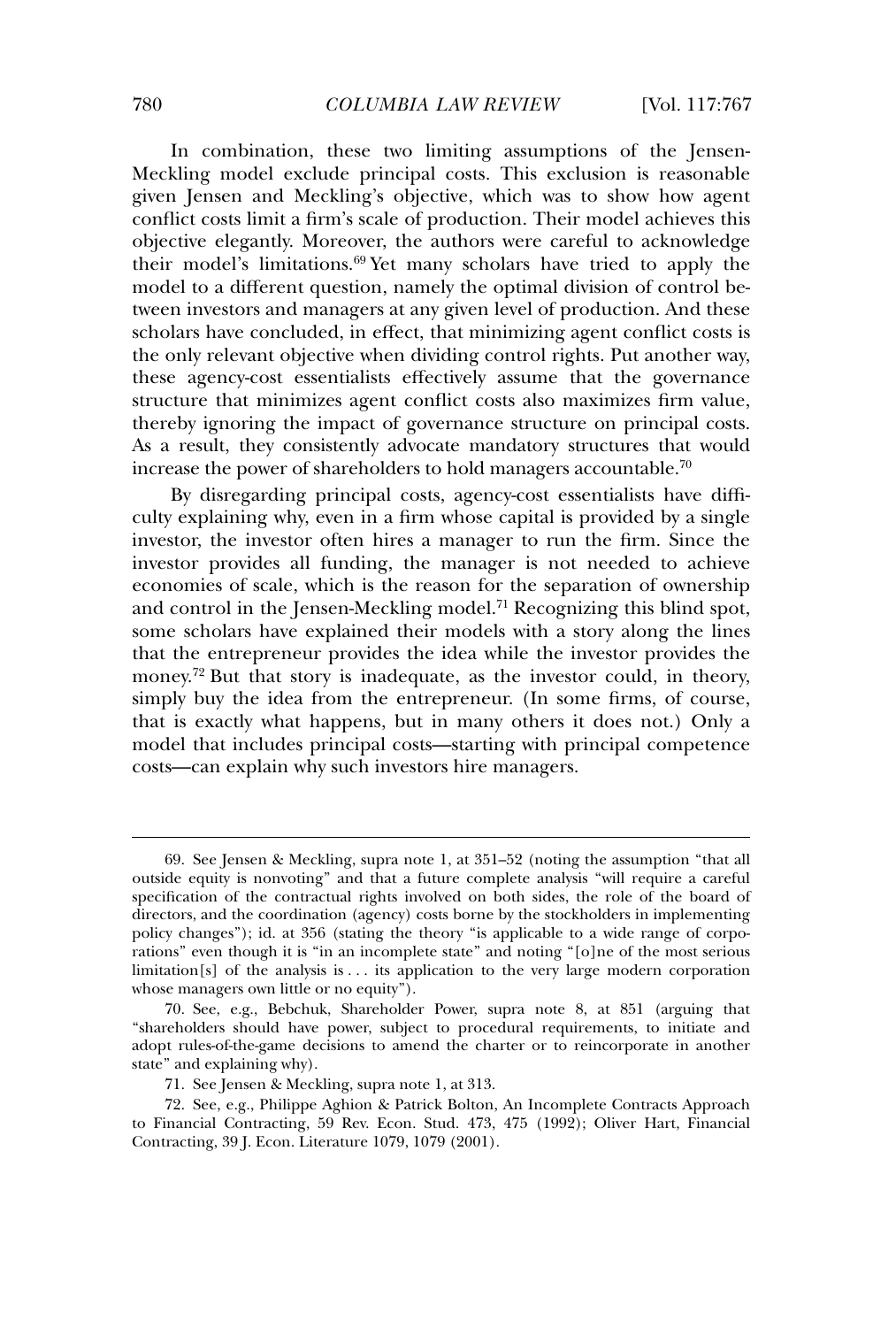In addition to scale economies, Jensen and Meckling mentioned a second reason why their model's manager might raise funding from an investor: diversification.<sup>73</sup> Even if the manager is wealthy enough to capitalize the firm at optimal scale himself, he can diversify away nonsystematic risk by allowing the investor to bear some of that risk instead. However, while the benefits of diversification help explain why investors might pool their funds when capitalizing a firm, they do not explain why those investors often delegate control to managers instead of running the firm jointly as copartners. Put more generally, neither of the explanations that Jensen and Meckling offered for capital pooling—scale economies and diversification—explains why investors frequently delegate control instead of sharing it collectively.

A theory of business firms that excludes principal costs also has difficulty explaining why, when investors do delegate control to managers, they often further agree to tie their own hands, voluntarily limiting their own rights to hold managers accountable. The most important accountability right is to replace the manager at will. Agency-cost essentialism suggests that an investor's power to replace a manager is extremely valuable for deterring self-seeking managerial conduct.<sup>74</sup> Yet many large business firms adopt structures that strictly limit shareholders' power to remove and replace managers. For example, the standard corporate form, which most public firms adopt, generally allows shareholders to replace corporate directors only once per year, at the annual shareholders meeting.<sup>75</sup> In addition, many firms adopt a staggered board whose members serve three-year terms and cannot be removed mid-term except for cause.<sup>76</sup> Private equity funds restrict the termination power even further: Investors typically have no right to replace managers, to whom they commit their funds for at least ten years.<sup>77</sup> Meanwhile, firms such as Google and Facebook have adopted dual-class-share structures

<sup>73.</sup> Jensen & Meckling, supra note 1, at 313 n.15.

<sup>74.</sup> See, e.g., Bebchuk, Shareholder Power, supra note 8, at 899–901 (discussing how "insulation from takeover threats results in greater consumption of private benefits by executives").

<sup>75.</sup> See, e.g., Del. Code Ann. tit. 8, § 211(b) (2016).

<sup>76.</sup> See, e.g., id. § 141(d). In the S&P 500, however, staggered boards have lost prevalence, with only eighty-four companies currently holding staggered elections. Carol Bowie, ISS 2016 Board Practices Study, Harv. L. Sch. Forum on Corp. Governance & Fin. Reg. (June 1, 2016), http://corpgov.law.harvard.edu/2016/06/01/iss-2016-board-practices-study/ [http://perma.cc/JW5J-YA69].

<sup>77.</sup> See Steven N. Kaplan & Per Strömberg, Leveraged Buyouts and Private Equity, 23 J. Econ. Persp. 121, 123 (2009) ("After committing their capital, the limited partners have little say in how the general partner deploys the investment funds, as long as the basic covenants of the fund agreement are followed.").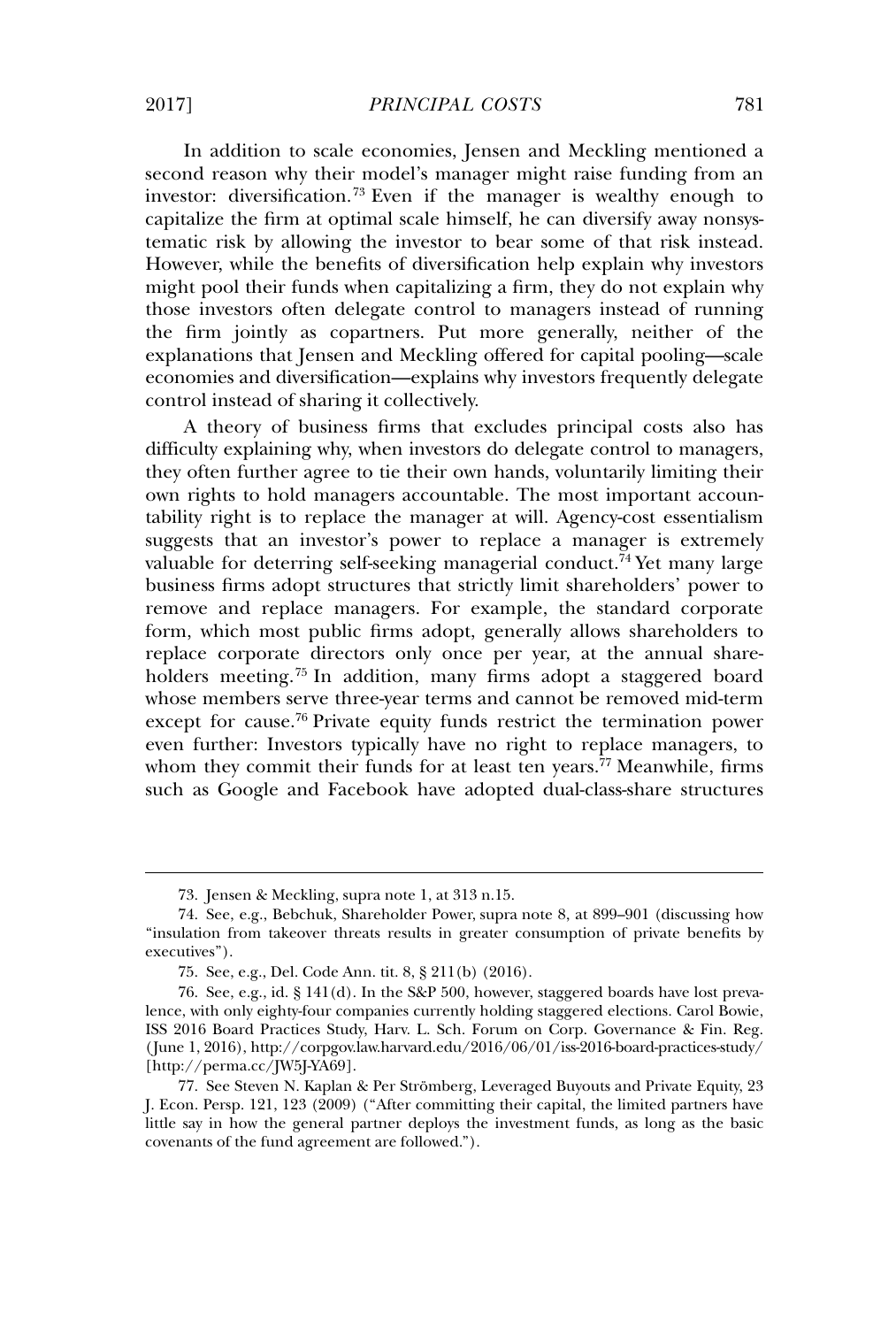that prevent public investors from replacing directors at all.<sup>78</sup> Agency-cost essentialism, under which investors hold control rights solely for the purpose of deterring managerial misconduct, struggles to explain why investors would place their capital with firms possessing such governance structures.

This shortcoming of an exclusive focus on agency costs can be seen in the Jensen-Meckling model itself. In the model, all of the investor's control rights serve to reduce agent conflict costs, and the exercise of any such right generates monitoring costs.<sup>79</sup> But the possibility of monitoring costs would not justify restricting the investor's power to exercise control. The model assumes that the investor accurately estimates expected agent conflict costs and otherwise avoids mistakes in the exercise of his control rights.<sup>80</sup> Therefore, he will incur the monitoring costs associated with the exercise of a control right when doing so reduces overall agency costs. In other words, he will exercise a control right only when doing so is efficient. For this reason, the model's logic supplies no reason to limit the investor's powers, including the power to replace the manager at will.

Some scholars have invoked the notion of nonpecuniary benefits of control to explain why investors in some firms agree to tie their own hands.<sup>81</sup> The explanation assumes that managers differ in how much they intrinsically enjoy running the firm, and that managers who are especially fond of control are willing to give up some pecuniary compensation to

<sup>78.</sup> See Alphabet Inc. & Google Inc., Annual Report (Form 10-K), at 85 (Feb. 11, 2016); Facebook, Inc., Annual Report (Form 10-K), at 25 ( Jan. 28, 2016); Brad Stone, Facebook Will Form 2 Classes of Stock, N.Y. Times (Nov. 24, 2009), http://www.nytimes. com/2009/11/25/technology/internet/25facebook.html (on file with the *Columbia Law Review*); James Surowiecki, Unequal Shares, New Yorker (May 28, 2012), http://www. newyorker.com/magazine/2012/05/28/unequal-shares [http://perma.cc/H8ZW-M7PN]; Simon C.Y. Wong, Google's Stock-Split Plan Would Replace Stewardship with Dictatorship, Harv. Bus. Rev. (Apr. 18, 2012), http://hbr.org/2012/04/googles-stock-split-plan-would/ [http://perma.cc/B8T9-6YBU].

<sup>79.</sup> The original Jensen-Meckling model assumes that managers are homogeneous in their propensity to shirk and divert. See Jensen & Meckling, supra note 1, at 314. Given this assumption, replacing the manager would not improve the firm's performance and indeed will reduce its value due to the transaction costs associated with termination and replacement. For this reason, threats by the investor to terminate the manager will not be credible. In order for the termination right to be an effective monitoring device, agents must be heterogeneous in their propensity to act disloyally and investors must be unable to ascertain, at the time they hire the manager, that the manager's propensity is less than the propensity of other, equally competent manager candidates who might become available for hire.

<sup>80.</sup> See id. at 313 ("Prospective minority shareholders will realize that the ownermanager's interests will diverge somewhat from theirs[;] hence the price which they will pay for shares will reflect the monitoring costs and the effect of the divergence between the manager's interest and theirs.").

<sup>81.</sup> The nonpecuniary benefits of control are an essential part of the Jensen-Meckling model. See id. at 312.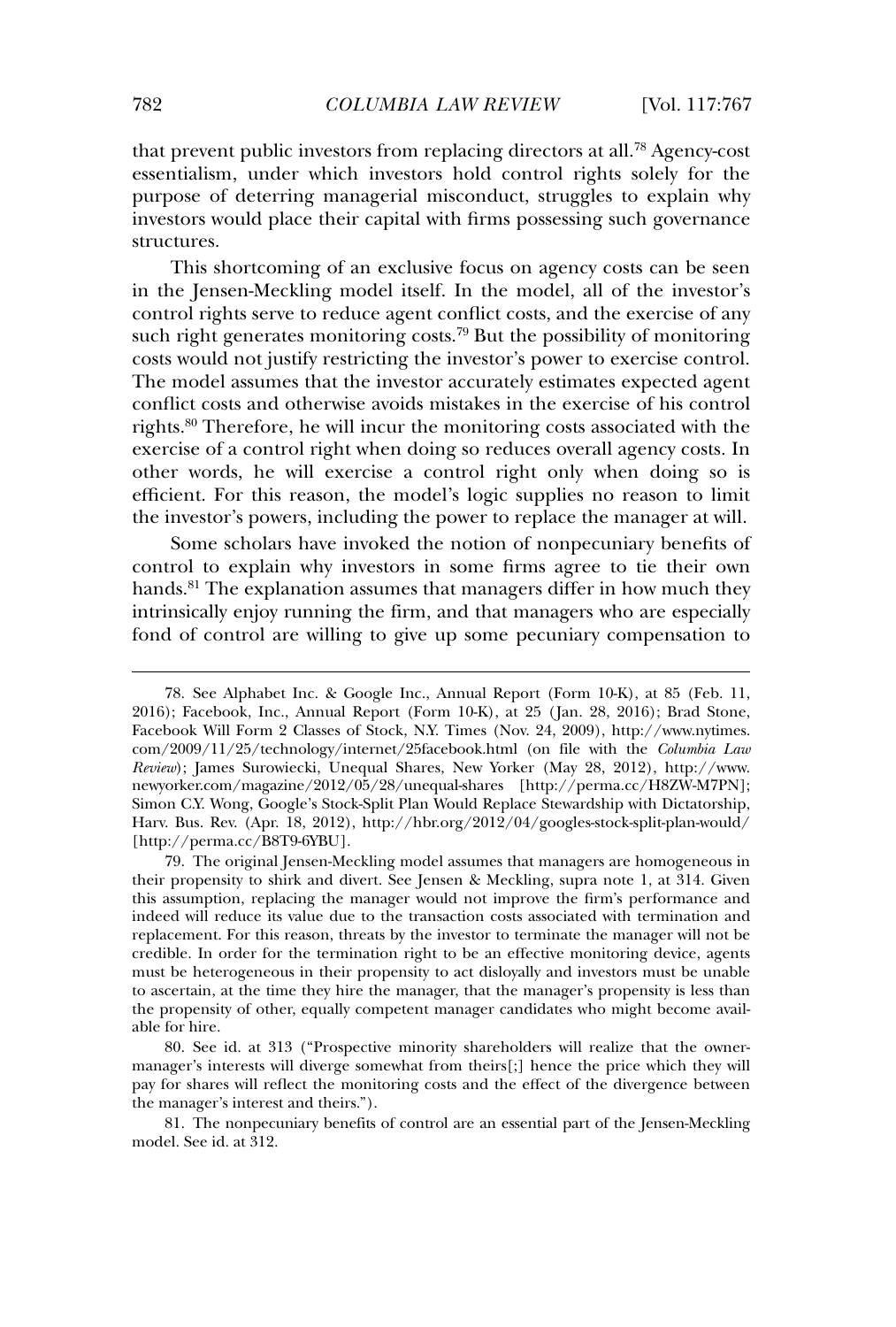obtain more of it. Such managers will therefore strike a deal with investors: The investors agree to limitations on their powers to hold managers accountable, in exchange for which the managers give the investors a larger share of the cash-flow rights, which the investors require to be willing to invest in a firm in which agency costs will presumably be high.<sup>82</sup>

A governance theory in which control-hungry managers trade pay for power may explain the division of control rights in some firms, but it is not a plausible explanation for the full range of governance structures that firms adopt, nor can it explain the financial performance of firms that allocate most control to managers. The theory implies that when returns to both investors and managers are taken into account, firms that tie investors' hands will, as a result of high agent costs, consistently generate lower returns on assets. As, however, we discuss in Part IV, firms with dual-class shares and other manager-empowering governance features do not, on average, deliver lower returns than firms lacking such features.<sup>83</sup>

In short, agency-cost essentialism, even when supplemented with a theory of managers who are heterogeneous in their love of control for its own sake, explains neither the variety nor the performance of governance structures that firms actually adopt. A satisfying explanation for the governance-control spectrum recognizes that investors can also generate conflict costs and, more fundamentally, that both investors and managers can generate competence costs.

# II. CONTROL COSTS: THE PROBLEMS OF COMPETENCE AND CONFLICT

To produce firm value—meaning the value of the goods or services that a firm produces minus the cost of the resources it consumes in producing them—someone must exercise control over the firm. Regardless of whether that someone is an investor, a hired manager, or both, the creation of firm value requires that someone select the business strategy and then execute it by hiring (and, when necessary, firing) employees, timing product launches, and so on. Both components—strategy and execution—require control. Therefore, the main benefit of control in business firms, exercised through the efficient use of effort, expertise, and talent, is the creation of firm value.<sup>84</sup>

<sup>82.</sup> See Lucian Arye Bebchuk, A Rent-Protection Theory of Corporate Ownership and Control 3 (Nat'l Bureau of Econ. Research, Working Paper No. 7203, 1999), http:// papers.ssrn.com/abstract=168990 (on file with the *Columbia Law Review*) (noting the common separation of cash-flow and voting rights and its implications for gaining control).

<sup>83.</sup> See infra section IV.A (arguing that there is no correlation across firms between governance structures and financial returns).

<sup>84.</sup> Additionally, the process of creating firm value can generate harmless nonpecuniary benefits, such as the psychic enjoyment of exercising control. See, e.g., Ronald J. Gilson, Controlling Shareholders and Corporate Governance: Complicating the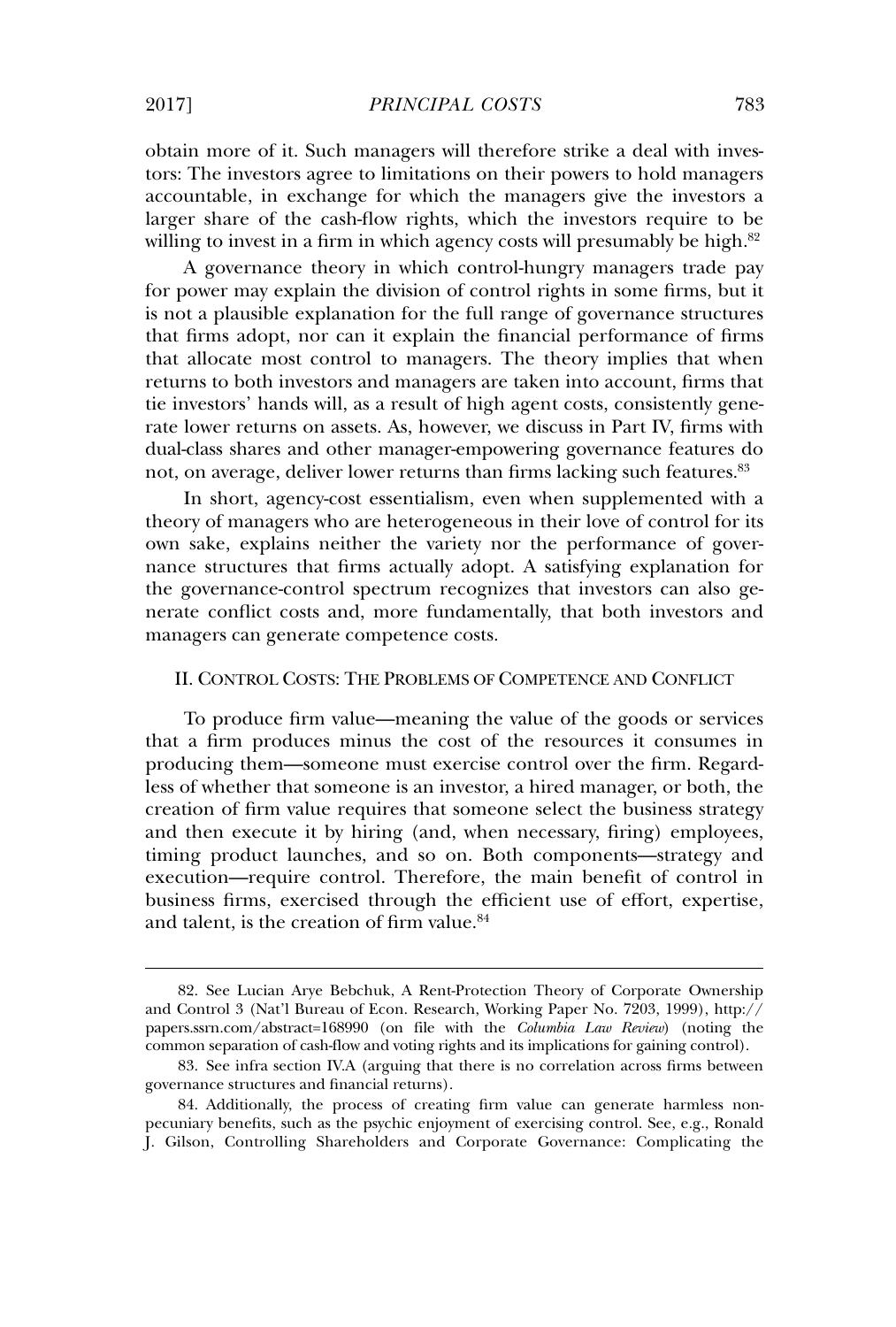At the same time, the exercise of control also generates costs that sap firm value. Control costs can be categorized based on whose actions are the source of the cost (principals or agents) and on the problem that explains the cost (incompetence or conflict). With respect to the first distinction, we define principal costs as costs attributable to the exercise of control by investors, and agent costs as costs attributable to the exercise of control by managers. With respect to the second distinction, we define competence costs as the costs of honest mistakes and of efforts to avoid such mistakes, and conflict costs as the costs of self-seeking conduct and of efficient efforts to prevent such conduct. We refer to *efficient* efforts to prevent self-seeking conduct because a cost resulting from, for example, overspending on monitoring—such as the incurring of \$100 in monitoring expenses to prevent only \$50 in misconduct would constitute a mistake and should therefore be considered a competence cost rather than a conflict cost.<sup>85</sup>

Combining the two distinctions yields four categories of control costs: principal competence costs, principal conflict costs, agent competence costs, and agent conflict costs. A governance structure that maximizes firm value allocates control in the manner that minimizes the sum of costs across the four categories. Any shift of control among principals and agents entails tradeoffs among the categories, with the net effect of the shift—and thus the optimal control structure—depending on firmspecific characteristics.

Our distinction between principals and agents requires a note of clarification. We generally use the term *principal* to refer to an investor and *agent* to refer to a manager. In many firms, however, this distinction is blurred by the presence of managers who have also contributed capital.<sup>86</sup> One solution would be to define degrees of "principalness" and "agentness," but this would probably introduce more complexity than it is worth. To keep things simple, we define agents as parties whose share of the discretionary control rights exceeds their share of the cash-flow rights, and principals as parties whose share of the cash-flow rights equals

Comparative Taxonomy, 119 Harv. L. Rev. 1641, 1663–64 (2006) [hereinafter Gilson, Complicating the Comparative Taxonomy] (defining nonpecuniary private benefits of control as "forms of psychic and other benefits that, without more, involve no transfer of real company resources and do not disproportionately dilute the value of the company's stock to a diversified investor").

<sup>85.</sup> Just as an investor who overspends on monitoring generates principal competence costs, a manager who overspends on bonding generates agent competence costs.

<sup>86.</sup> See Kevin J. Murphy, Executive Compensation: Where We Are, and How We Got There, *in* 2A Handbook of the Economics of Finance 211, 217–18 (George M. Constantinides, Milton Harris & Rene Stulz eds., 2013) (reviewing the various ways that executive compensation can be measured).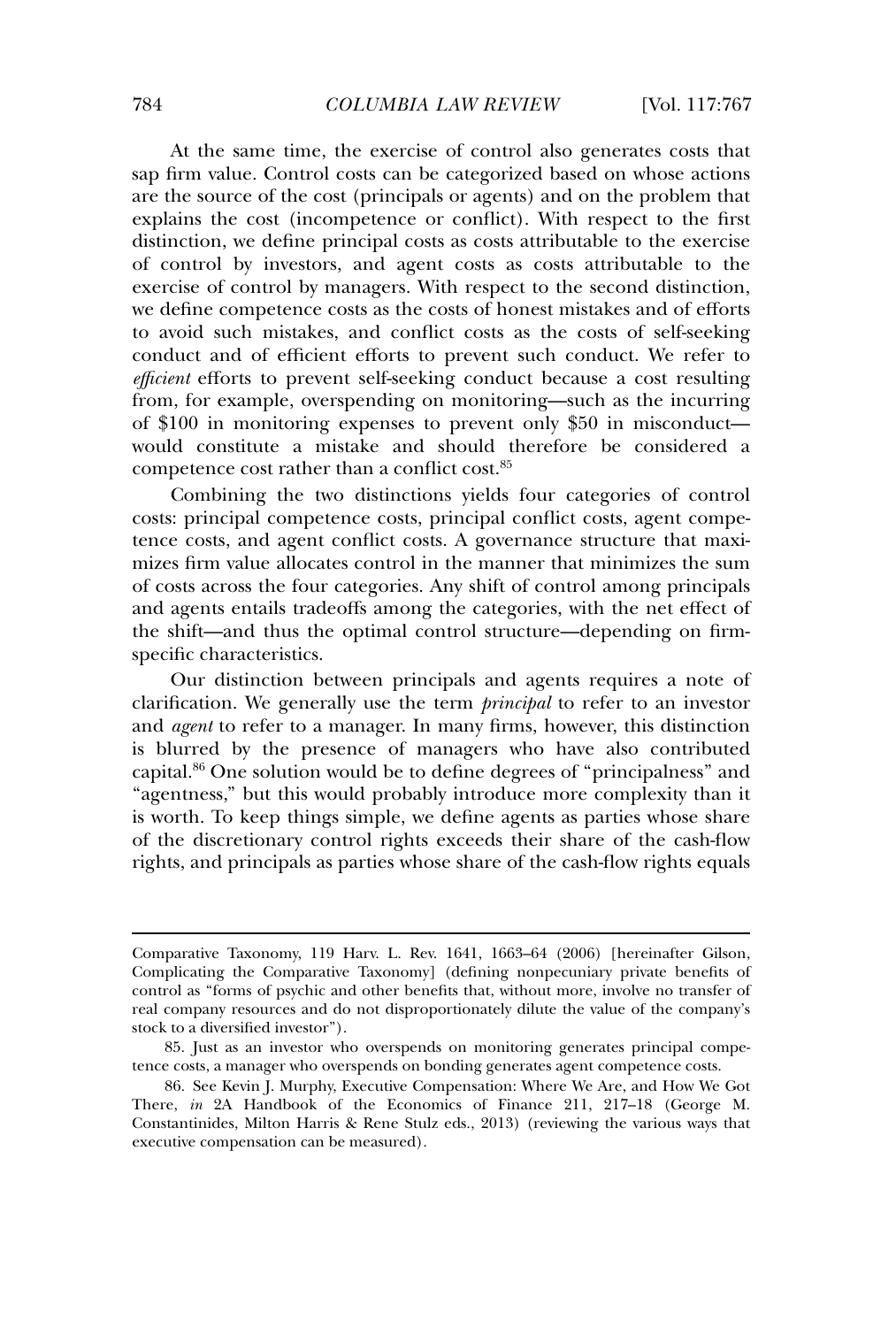or exceeds their share of the discretionary control rights.<sup>87</sup> As applied to most corporate-governance structures, these definitions are workable and accord with common usage. Thus, although a principal–agent relationship exists between a corporation's board of directors and its officers, this Essay treats them as a unified agent. If the corporation is widely held, the shareholders are the principals; if instead the firm has a controlling shareholder (holding a control block either of common shares or of the vote-controlling shares in a dual-class share structure<sup>88</sup>), the controller is the agent along with the directors and officers, and the noncontrolling shareholders are the principals.<sup>89</sup> To be sure, when the parties share power in a more complicated division of control among investors and managers, it is harder to determine who has more control rights than cash-flow rights. But such arrangements are not common enough to negate the utility of the definitions of principal and agent we employ here. $90$ 

We now elaborate upon each of the categories of control cost within our framework.

#### A. *Competence Costs*

Standard principal–agent models often skip over a threshold question: Why does the principal hire the agent? If the investor can provide all of the needed capital, the investor could avoid the troublesome separation of ownership and control by running the firm as well. The suggestion that the manager's role in such a firm is to provide the business idea is inadequate, as the investor could buy the idea from the would-be manager.<sup>91</sup> A more compelling explanation for the separation of ownership and control—the font of all conflict costs—is competence. Investors hire managers who can run a business more competently than they can, thereby increasing firm value.<sup>92</sup> Therefore, competence costs—or, more

<sup>87.</sup> This definition departs from the common-law definition of a principal–agent relationship, which requires as an "essential element" that the principal exercise ultimate control. Restatement (Third) of Agency § 1.01 cmt. f (Am. Law Inst. 2005); see also Hollingsworth v. Perry, 133 S. Ct. 2652, 2666–67 (2013) (citing the Restatement for its control requirement). In this Essay's terminology, an investor who has no control rights is still a principal, and a manager who administers the investor's capital is still an agent.

<sup>88.</sup> See Goshen & Hamdani, supra note 13, at 591–92 (describing control-block arrangements and resulting costs).

<sup>89.</sup> In firms with dual-class shares, the noncontrolling shareholders include the shareholders holding the inferior shares as well as any minority holders of the superior shares. Id. at 590.

<sup>90.</sup> For example, minority shareholders who can affect a voting result (for example, by holding out) are still principals even though, with respect to the specific vote, their share of control may exceed their share of the cash-flow rights.

<sup>91.</sup> See supra note 72 and accompanying text.

<sup>92.</sup> The idea of relative competence is similar to the well-known concept of the division of labor, according to which workers specialize in different tasks. See Gary S. Becker &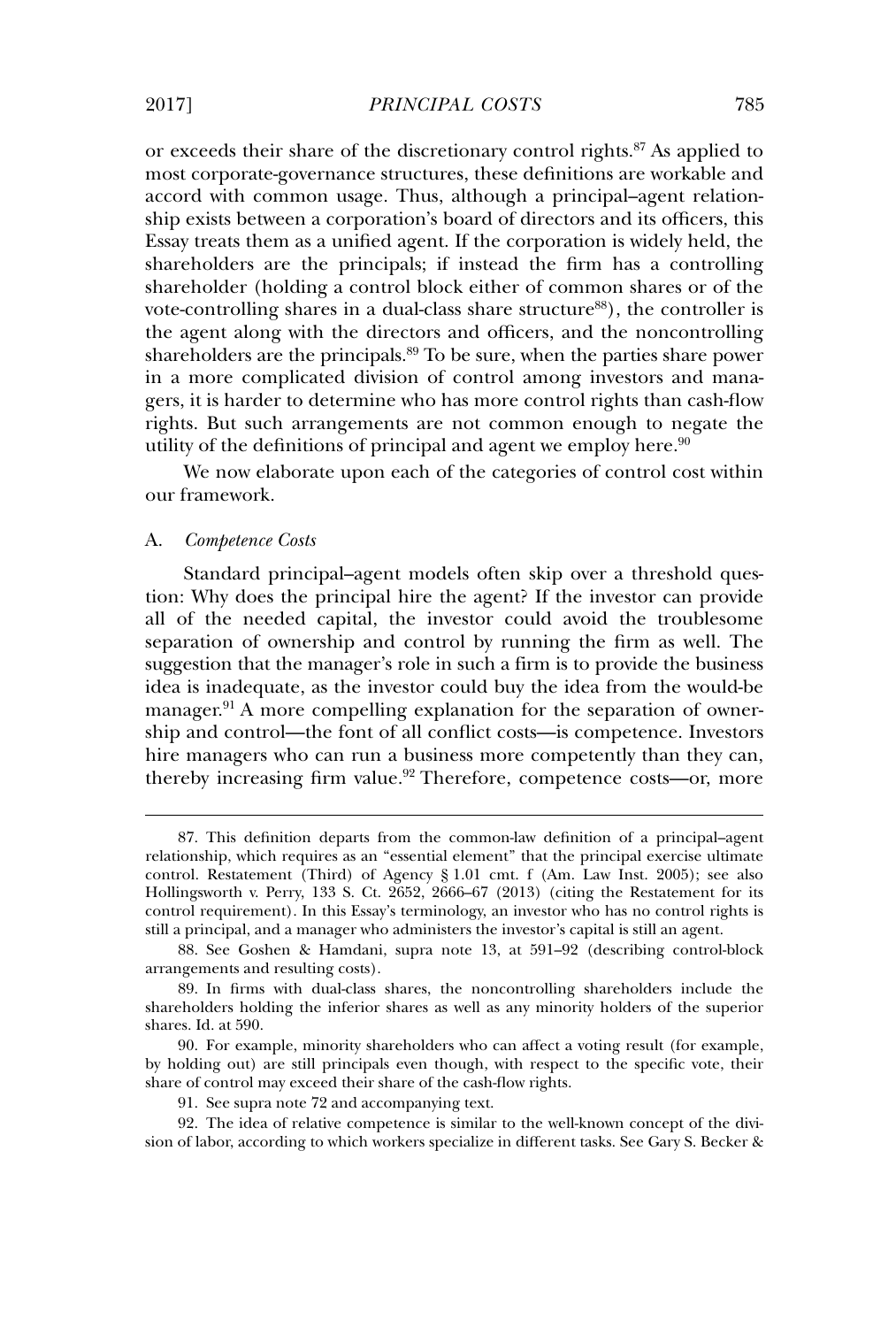specifically, principal competence costs—are the problem that all governance structures are ultimately designed to solve.

1. *Principal Competence Costs.* — By delegating control to managers, investors reduce principal competence costs, at the inevitable price of higher agent costs. Delegation is efficient as long as the principal competence costs thereby avoided exceed the other types of control costs thereby created.

To illustrate this tradeoff, consider a hypothetical investor, Mark, who wishes to use his personal wealth to build a stock portfolio. Although Mark could pick stocks himself, he lacks knowledge of business and finance and thus would make mistakes. He might pick stocks that are overpriced, fail to diversify, or incur avoidable taxes. None of these costs would result from a conflict of interests: Mark would be managing his own money and therefore internalizing all benefits and costs of his actions. His mistakes would not, in other words, result from shirking or diverting. They would be *honest* mistakes, resulting from a simple lack of competence.

To reduce the expected costs of his own mistakes, Mark could acquire the requisite expertise and information, but he would then incur opportunity costs.<sup>93</sup> And he still might make honest mistakes due to cognitive shortcomings, such as overconfidence and a lack of objectivity,  $94$  which investment in greater information and expertise might not correct. The costs of Mark's honest mistakes, as well as the costs of his efforts to make fewer mistakes while exercising control, would constitute competence costs—in particular, principal competence costs.<sup>95</sup> Put generally, principal competence costs can result from a lack of information and expertise (which can be acquired, but at a cost), and also from person-specific cognitive shortcomings (which may not be correctable at any cost).

To reduce principal competence costs, Mark could hire Peggy, a stock-market expert, to manage his portfolio. In this way, Mark would

Kevin M. Murphy, The Division of Labor, Coordination Costs, and Knowledge, *in* Human Capital: A Theoretical and Empirical Analysis with Special Reference to Education 299, 300–01 (3d ed. 1993). While most discussions of the division of labor focus on firms' internal operations, our discussion of competence costs is concerned with firms' governance structures.

<sup>93.</sup> See generally Jeffrey M. Perloff, Microeconomics 186 (6th ed. 2012).

<sup>94.</sup> See generally Russell B. Korobkin & Thomas S. Ulen, Law and Behavioral Science: Removing the Rationality Assumption from Law and Economics, 88 Calif. L. Rev. 1051, 1084–102 (2000) (explaining the effects of cognitive biases on behavior).

<sup>95.</sup> Legal scholars frequently cite differences in expertise and information as reasons that shareholders delegate authority to corporate boards. See, e.g., Donald J. Smythe, Shareholder Democracy and the Economic Purpose of the Corporation, 63 Wash. & Lee L. Rev. 1407, 1409 (2006) (noting that shareholders frequently lack expertise in, and knowledge of, corporations' business activities and thus are "quite content" to delegate authority to boards and executives).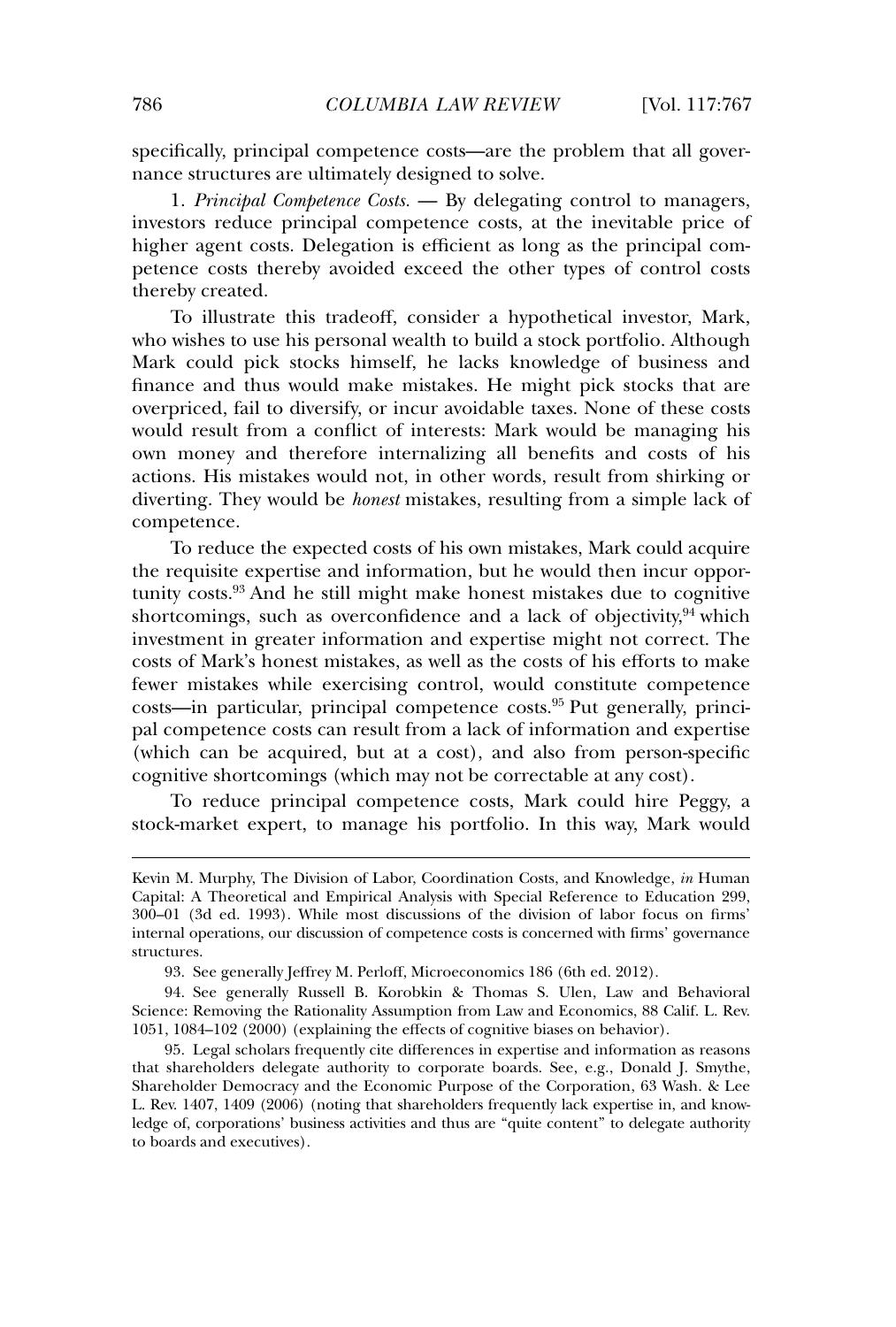exploit the key economic benefits of the division of labor: He would assign tasks to a person who, perhaps through years of specialization, possesses information and expertise that permit her to make decisions more quickly and with fewer mistakes.<sup>96</sup> But the mere hiring of Peggy will not eliminate all principal competence costs. Accountability costs, a form of principal competence costs, may arise. Mark is likely to retain certain control rights, such as the right to fire Peggy, in order to hold her accountable in her job performance. If the portfolio's performance under her control is lackluster, Peggy might try to save her job by telling Mark that the underperformance is temporary. At this point, Mark might not know whether Peggy is brilliant and telling the truth or is incompetent and lazy, covering weak performance with lies. In deciding between these possibilities, the very lack of competence in evaluating stocks that led Mark to hire Peggy could impair his evaluation of her performance. He might retain her even though she is bungling or unscrupulous (a false negative), or he might replace her even though she is brilliant and honest (a false positive). $97$  The loss of value from such mistakes reflects principal competence costs.

Less drastically, Mark might force Peggy to submit regular performance reports that distract her from her work yet do little to improve Mark's decisionmaking.<sup>98</sup> Such overmonitoring would constitute a principal competence cost as well. The implication is that, as long as principals

97. To protect herself, Peggy might select a portfolio that will never outperform the market but never temporarily underperform it either, or a portfolio composed of stocks whose merits she can easily explain to Mark. See, e.g., Sunil Wahal & John J. McConnell, Do Institutional Investors Exacerbate Managerial Myopia?, 6 J. Corp. Fin. 307, 326–27 (2000) (concluding "share ownership by institutional investors appears to allow US corporate managers to invest more in projects with long-term payoffs than would direct share ownership by individual investors" because individual investors are "less patient").

98. See Mike Burkart, Denis Gromb & Fausto Panunzi, Large Shareholders, Monitoring, and the Value of the Firm, 112 Q.J. Econ. 693, 693–94 (1997) (presenting a model of the tradeoff between monitoring and managers' investment incentives); see also Philippe Aghion & Jean Tirole, Formal and Real Authority in Organizations, 105 J. Pol. Econ. 1 (1997) (developing a seminal theory of the allocation of formal and real authority between a principal and an agent, and exploring the tradeoffs among agent incentives, communication costs, and principal control).

<sup>96.</sup> The idea of the division of labor dates to the beginnings of economic theory. See Adam Smith, The Wealth of Nations 3–23 (Edwin Cannan ed., Random House, Inc. 2000) (1776) (describing the origins, benefits, and limitations of the division of labor). Thereafter, the idea was developed to explore tradeoffs associated with specialization. See, e.g., Becker & Murphy, supra note 92, at 300–04 (exploring the relationship between specialization and coordination); Patrick Bolton & Mathias Dewatripont, The Firm as a Communication Network, 109 Q.J. Econ. 809, 810–11 (describing, in the context of information processing, the tradeoff between the efficiencies of agent specialization and increased communication costs); Sherwin Rosen, Specialization and Human Capital, 1 J. Lab. Econ. 43, 44 (1983) (exploring the relationship between specialization and private incentives). However, this literature, unlike this Essay, assumes that specialization enables all principals and all agents to reach the same levels of competence.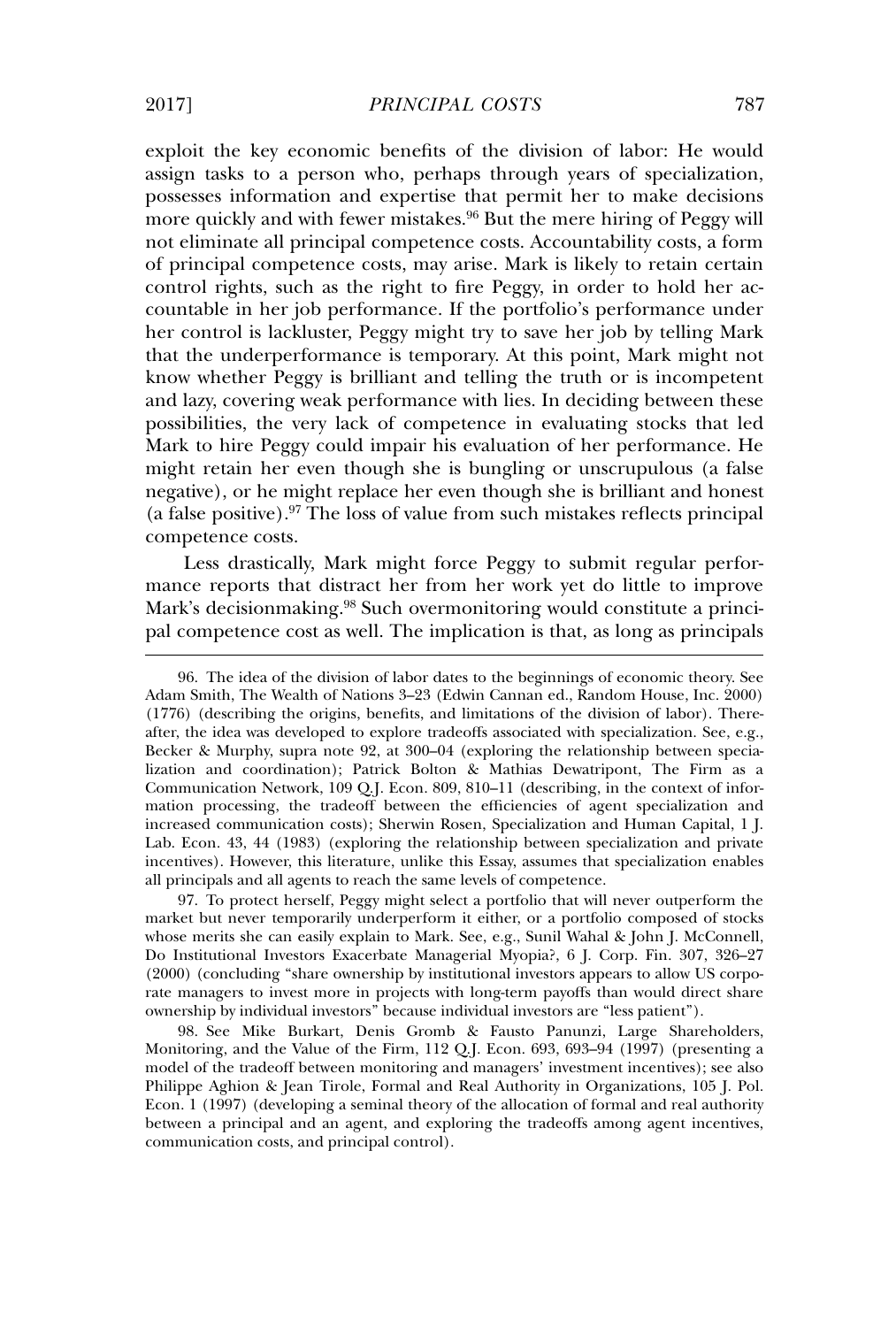retain powers to replace agents or otherwise hold them accountable, they will still generate principal competence costs.

The Mark–Peggy relationship illustrates the sources of principal costs that are present even if a principal–agent relationship has only one principal. When principals exist as a group—as they do in a corporation with multiple shareholders—principal competence costs may be even higher. If investors exercise control rights jointly, then each will have to monitor the firm's operations and acquire the relevant expertise to make informed contributions to collective decisions. Such efforts are themselves competence costs, as their purpose is to avoid honest mistakes. Moreover, the efforts will largely be duplicative, as each investor will, with respect to any particular joint decision, seek to acquire the same expertise and information. It therefore may be efficient for the group to delegate decisionmaking to a collective agent, thereby reducing principal competence costs from duplicative efforts. Costs will fall even further if the selected agent already has the requisite expertise, which will enable the principals to exploit the benefits of specialization. In such a setting, there is a tradeoff between the principal costs that arise from collective decisionmaking and the agent costs that arise if control is concentrated in the hands of an individual acting on behalf of investors as a group.<sup>99</sup>

2. *Agent Competence Costs.* — Models concerned with the problem of agency costs tend to assume that the only reason managers ever harm their firms is the misalignment of incentives caused by the separation of ownership and control.<sup>100</sup> But of course managers also make honest mistakes, generating agent competence costs. The magnitude of the costs will vary with the manager: Intelligent, informed, and unbiased managers make fewer mistakes than dull, ignorant, and biased managers. To return to the Mark–Peggy example, if Peggy picks a bad stock because she uses a flawed evaluation method, her mistake will be a source of agent competence costs. Similarly, if overconfident corporate managers are too optimistic about a proposed project, $101$  their decision to devote corporate funds to the project will also generate agent competence costs. As Part III discusses, the types of accountability mechanisms that principals use to reduce agent competence costs tend to differ from those used to reduce agent conflict costs.

<sup>99.</sup> Group decisionmaking also entails coordination costs. See Hansmann, supra note 19, at 277–80 (analyzing the costs of collective decisionmaking).

<sup>100.</sup> This is, for instance, the essence of the Jensen-Meckling model. See Jensen & Meckling, supra note 1, at 308–10.

<sup>101.</sup> See Susanna Kim Ripken, Predictions, Projections, and Precautions: Conveying Cautionary Warnings in Corporate Forward-Looking Statements, 2005 U. Ill. L. Rev. 929, 958–65 (explaining manifestations and consequences of managerial overconfidence and optimism bias). See generally Korobkin & Ulen, supra note 94, at 1091–92 (explaining the effects of overconfidence biases).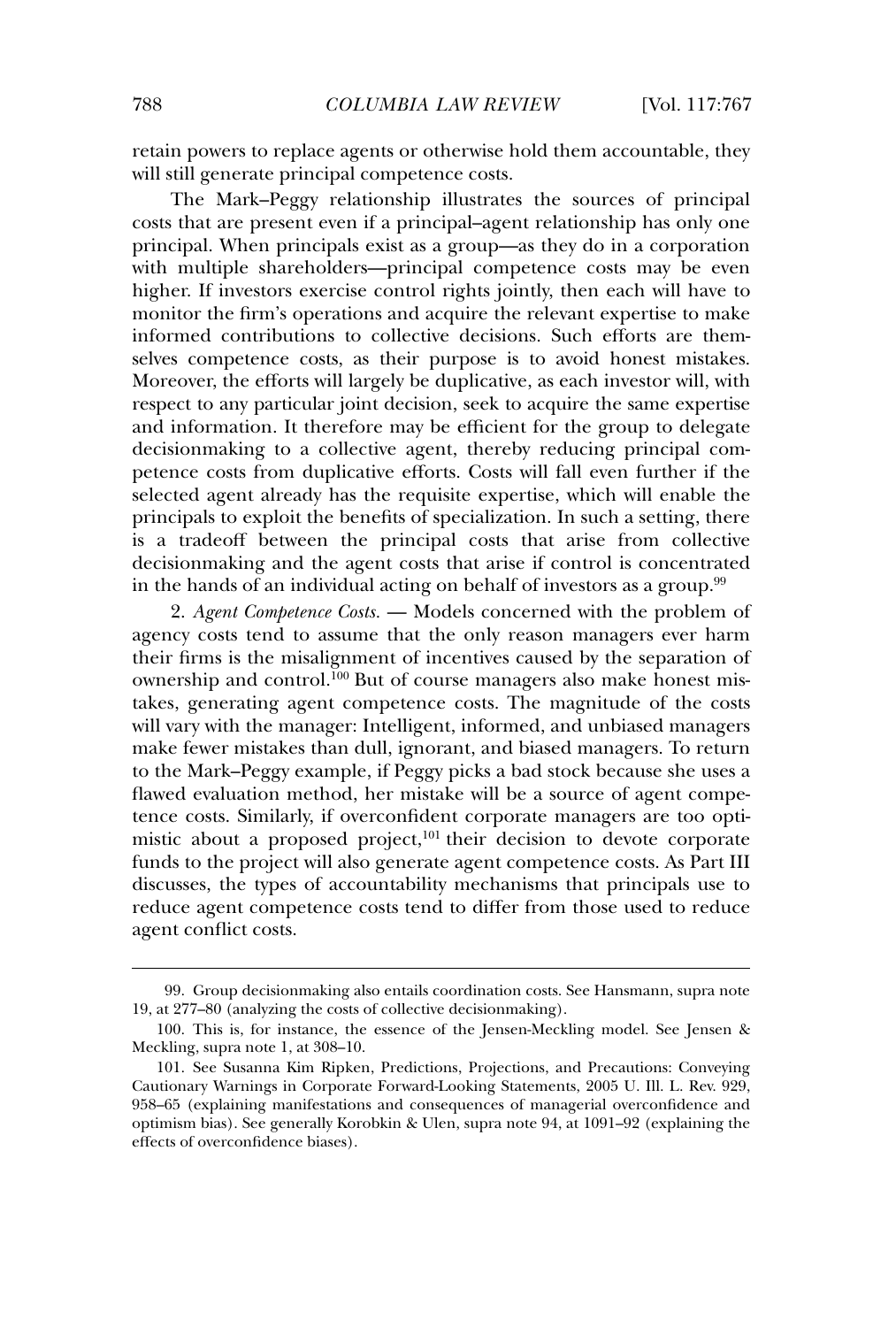3. *A Firm's Total Competence Costs.* — The division of control between principals and agents in a firm determines the total level of competence costs, and firm-specific characteristics determine the cost-minimizing division. Because the probability of a mistake depends on the competence levels of individual decisionmakers, investors who are knowledgeable about business matters will typically delegate less control to managers than those who are uninformed.

Competence can be activity specific. A hedge fund manager might be good at picking stocks and managing a portfolio but bad at running a company. Similarly, an entrepreneur might be good at identifying business opportunities but bad at managing people. We can expect organizations to allocate control accordingly.<sup>102</sup>

A firm's overall competence in decisionmaking might also depend on the type of business the firm is engaged in. Mistakes are more likely in firms that are complex in terms of size, technology, or geographic scope of operations. Complexity makes honest mistakes more likely and challenges investors by impeding the evaluation of managerial performance.<sup>103</sup> Therefore, when a firm is in a complex industry, its investors are more likely to make mistakes when evaluating managers and deciding whether to replace them.<sup>104</sup> Similarly, when investors use a firm's public stock price as a performance proxy, market imperfections can lead investors to misevaluate managerial competence and loyalty.<sup>105</sup>

<sup>102.</sup> See, e.g., Viral V. Acharya, Marc Gabarro & Paolo F. Volpin, Competition for Managers, Corporate Governance and Incentive Compensation 29 (May 2012) (unpublished manuscript), http://pages.stern.nyu.edu/~sternfin/vacharya/public\_html/AGV\_paper\_ 110512.pdf [http://perma.cc/RB9D-N8AP] ("[W]hen managerial ability is observable and managerial skills are scarce, competition among firms to hire better managers implies that in equilibrium firms will choose lower levels of corporate governance.").

<sup>103.</sup> See, e.g., Mustafa Ciftci, Baruch Lev & Suresh Radhakrishnan, Is Research and Development Mispriced or Properly Risk Adjusted?, 26 J. Acct. Auditing & Fin. 81, 97–109 (2011) (presenting empirical evidence suggesting that investors undervalue firms with research-and-development spending); Andrei Shleifer & Robert W. Vishny, Equilibrium Short Horizons of Investors and Firms, 80 Am. Econ. Rev. 148, 151 (1990) (observing that the complexity of long-term projects leads managers to pursue short-term projects that are easier for outsiders to evaluate).

<sup>104.</sup> Managers will account for this risk by limiting investors' right to replace them. This can explain why we observe more dual-class share structures among high-tech firms such as Google, Facebook, and LinkedIn. For a similar analysis, see Goshen & Hamdani, supra note 13, at 590 (discussing examples of prominent technology corporations that utilize dual-class share structures and noting that such structures "provide[] the entrepreneur with maximum ability to realize her idiosyncratic vision").

<sup>105.</sup> Markets may become imperfect due to misevaluations (e.g., insufficiently informed trading) or limits on arbitrage (e.g., inefficient or myopic markets). See, e.g., Victor L. Bernard & Jacob K. Thomas, Evidence that Stock Prices Do Not Fully Reflect the Implications of Current Earnings for Future Earnings, 13 J. Acct. & Econ. 305, 308 (1990) (arguing "market-efficiency anomaly is rooted in a failure of information to flow completely into price"); Lynn A. Stout, The Mechanisms of Market Inefficiency: An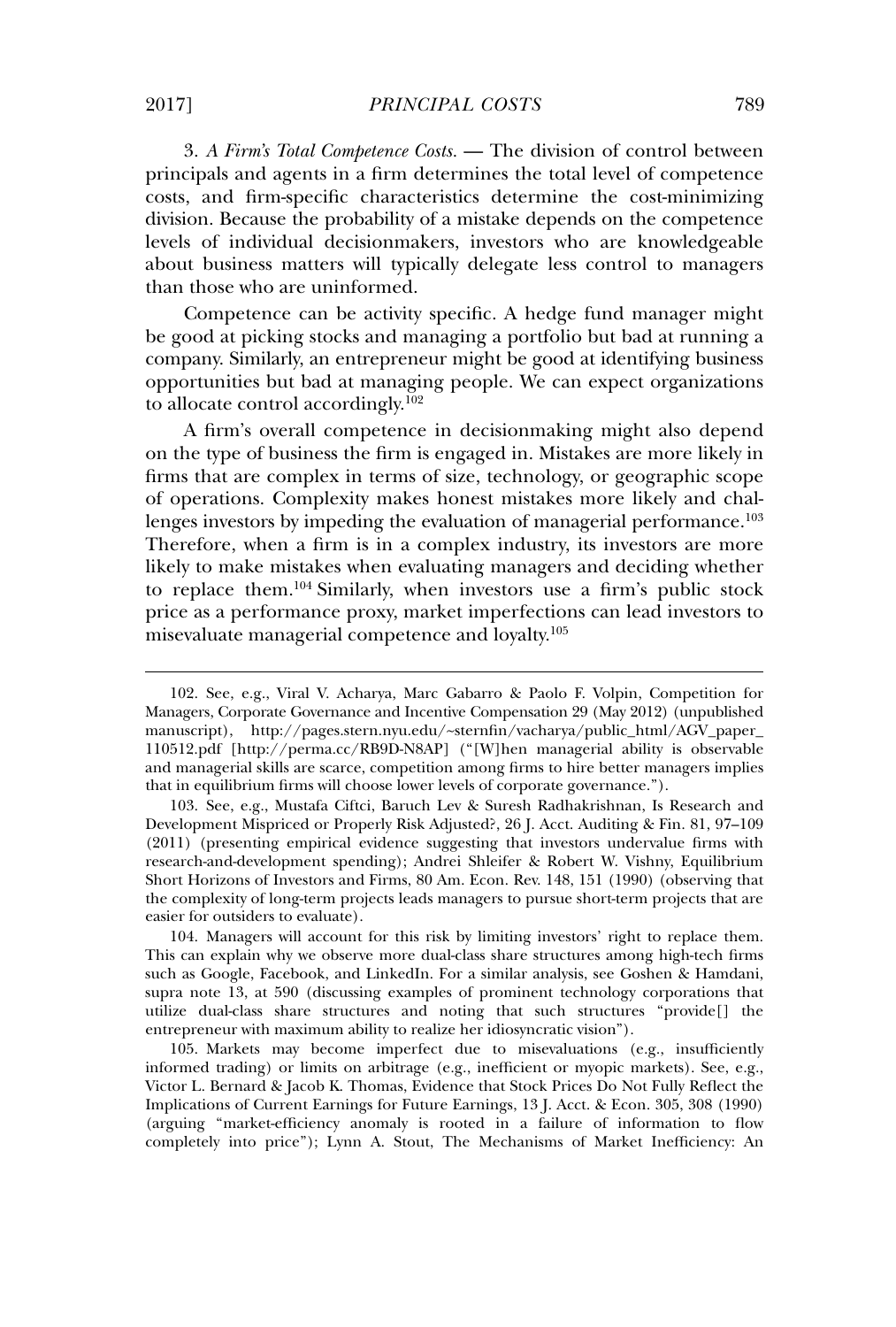Besides differing in probability, control mistakes can differ in magnitude. Important determinants of a mistake's magnitude include the levels of competition in the firm's product market and in the input markets where the firm acquires capital, materials, and employees.<sup>106</sup> A mistake could either bankrupt a firm or barely dent its earnings, depending on whether the markets in which it operates are competitive or monopolistic.<sup>107</sup>

As the expected cost (the magnitude multiplied by the probability) of a mistake increases, parties will be willing to expend more effort to prevent it, such as by acquiring more expertise and information.<sup>108</sup> Some mistakes will, however, be unavoidable, in the sense that their expected costs are less than the costs of avoiding them.<sup>109</sup> Because mistakes can result from managers' intellectual and emotional endowments, the mistakes might be tolerable if the manager is otherwise competent or is especially good at an aspect of management that is important to the firm. But if the mistakes are unendurable, their prevention might necessitate curtailing the manager's control or hiring a replacement.

### B. *The Byproduct of Competence-Raising Delegation: Conflict Costs*

Conflict costs—the fixation of agency-cost essentialists<sup>110</sup>—are a derivative form of control costs, as they arise only when investors attempt to reduce competence costs by delegating control to managers. A sole proprietor who runs his own business generates competence costs but not

107. See, e.g., Douglas A. McIntyre et al., The Worst Business Decisions of All Time, 24/7 Wall St. (Oct. 17, 2012), http://247wallst.com/special-report/2012/10/17/the-worstbusiness-decisions-of-all-time/2/ [http://perma.cc/8374-XHE7] (providing examples, such as at Motorola, of circumstances in which market changes exacerbated the consequences of bad business decisions).

108. The management-consulting industry is built on this need. See About Us, McKinsey & Company, http://www.mckinsey.com/about-us/overview [http://perma.cc/ 2XC7-S9VS] (last visited Nov. 2, 2016) ("McKinsey & Company is a global management consulting firm that serves leading businesses, governments, non-governmental organizations, and not-for-profits. We help our clients make lasting improvements to their performance and realize their most important goals.").

109. This is the same idea underlying the definition of negligence in the law-andeconomics literature. See, e.g., Richard A. Posner, A Theory of Negligence, 1 J. Legal Stud. 29, 33 (1972) ("When the cost of accidents is less than the cost of prevention, a rational profit-maximizing enterprise will pay tort judgments to the accident victims rather than incur the larger cost of avoiding liability.").

110. See supra note 17 and accompanying text.

Introduction to the New Finance, 28 J. Corp. L. 635, 653–55 (2003) (describing a "delayed and incomplete market response" to major announcements and discussing real-world factors that limit the power of arbitrage).

<sup>106.</sup> See, e.g., How Bad Decisions Can Lead to Billion-Dollar Mistakes, Knowledge@Wharton (Feb. 22, 2001), http://knowledge.wharton.upenn.edu/article/howbad-decisions-can-lead-to-billion-dollar-mistakes/ [http://perma.cc/RE7F-TY2W] (noting that a rush at Barings Bank to capitalize on market opportunities caused executives to fail to implement sufficient oversight mechanisms, contributing to the bank's collapse).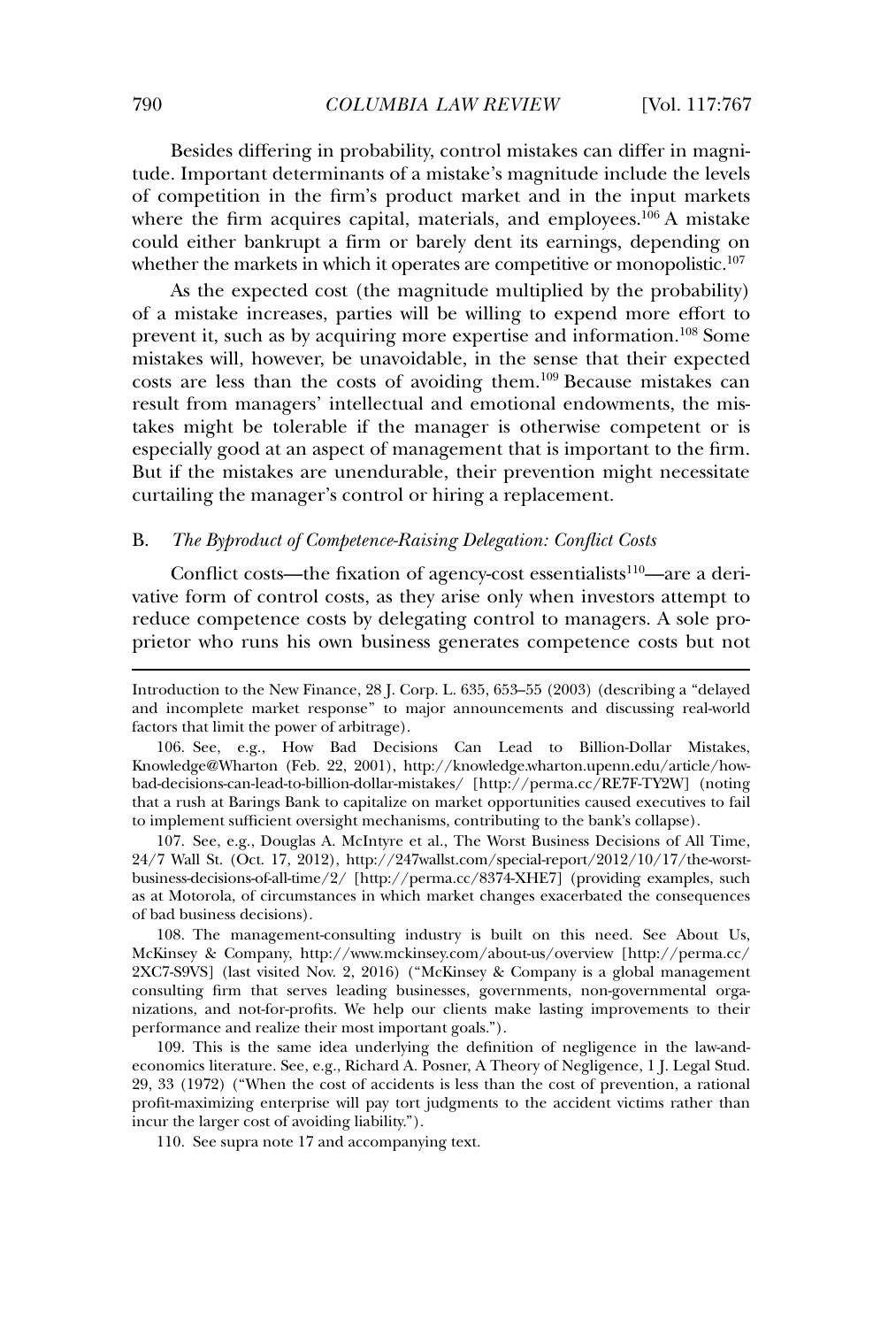conflict costs.<sup>111</sup> Rather, conflict costs—the result of intentional, self-seeking conduct in the operation of a business firm—arise only when parties share control, cash flows, or both.

1. *Principal Conflict Costs.* — Principal conflict costs result from investor self-seeking conduct attributable to the separation of ownership and control. While they can arise even when a business relationship has just one principal (along with one or more agents), they are more likely to be a significant problem when a firm has multiple principals with conflicting interests.

Scholars have described several sources of conflict among shareholders, including differing investment horizons<sup>112</sup> and needs for cash payouts,<sup>113</sup> empty voting,<sup>114</sup> and competing outside interests.<sup>115</sup> Additionally, when principals form a group, conflict costs arise from collectiveaction problems such as holdouts, $116$  rational apathy, $117$  rational reticence, $118$ and strategic voting,<sup>119</sup> all of which are caused by the division of control rights among multiple parties.

113. See Deborah J. Lucas & Robert L. McDonald, Shareholder Heterogeneity, Adverse Selection, and Payout Policy, 33 J. Fin. & Quantitative Analysis 233, 240–41 (1998) (illustrating the "nature of possible conflicts among shareholder clienteles about the firm's dividend/repurchase policy").

114. Henry T.C. Hu & Bernard Black, The New Vote Buying: Empty Voting and Hidden (Morphable) Ownership, 79 S. Cal. L. Rev. 811, 816–17, 894 (2006) (discussing the consequences of decisionmaking when separating voting rights from equity ownership).

115. See, e.g., Bainbridge, Shareholder Disempowerment, supra note 33, at 1745 n.54 (explaining that shareholder interests are "insufficiently homogenous to allow the use of shareholder-centered, consensus-based forms of corporate decisionmaking").

116. See Zohar Goshen, Controlling Strategic Voting: Property Rule or Liability Rule?, 70 S. Cal. L. Rev. 741, 753–56 (1997).

117. See Adolf A. Berle Jr. & Gardiner C. Means, The Modern Corporation and Private Property 86–87 (1932) (describing minority shareholders' lack of influence in dispersed ownership situations, which causes them to abstain from voting or assign their vote to a proxy); Bainbridge, Shareholder Disempowerment, supra note 33, at 1745.

118. See Gilson & Gordon, supra note 60, at 889–95 (addressing the reasons that "[m]utual funds and other for-profit investment managers are almost uniformly reticent").

119. See Lucian Arye Bebchuk, Toward Undistorted Choice and Equal Treatment in Corporate Takeovers, 98 Harv. L. Rev. 1693, 1720–23 (1985) [hereinafter Bebchuk, Undistorted Choice] (describing shareholders' considerations in making a tender decision); Jeffrey N. Gordon, Ties that Bond: Dual Class Common Stock and the Problem of Shareholder Choice, 76 Calif. L. Rev. 3, 47–55 (1988) ("[A]pproval of a recapitalization

<sup>111.</sup> But see Robert Louis Stevenson, Strange Case of Dr. Jekyll and Mr. Hyde (Canongate 1986) (1886). We assume that real-world actors do not suffer from internal conflicts of the Jekyll-and-Hyde variety.

<sup>112.</sup> See José-Miguel Gaspar, Massimo Massa & Pedro Matos, Shareholder Investment Horizons and the Market for Corporate Control, 76 J. Fin. Econ. 135, 138 (2005) (noting that "it does make a difference who the shareholders are" because "managers face a tradeoff between targeting acquiescent short-term shareholders who are not committed to the company and targeting demanding long-term shareholders who can give them a strong hand at a merger negotiation table").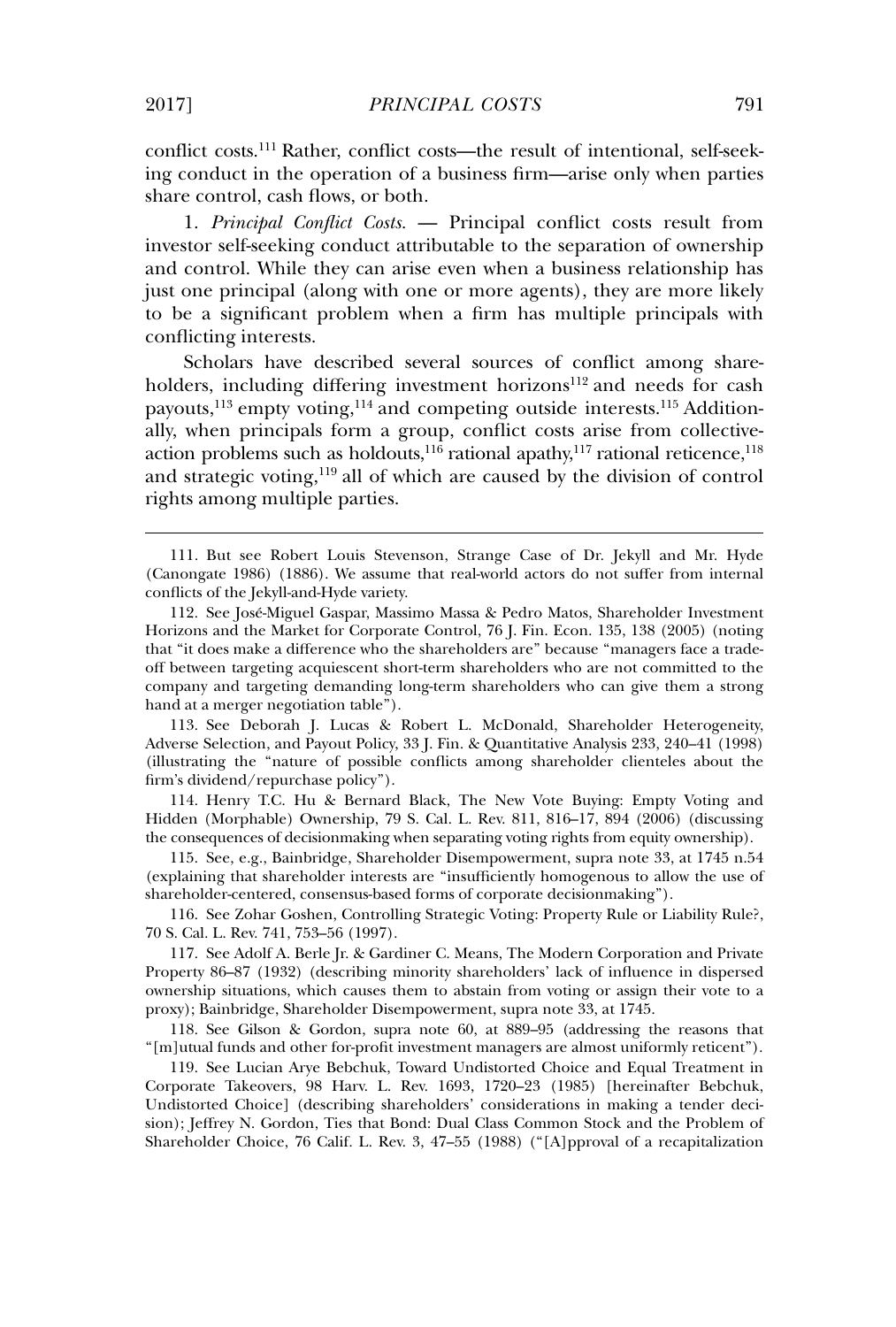To obviate principal conflict costs, investors often transfer control to a common agent.<sup>120</sup> As an illustration, suppose that a group of investors hires Peggy to manage the group's investments and that Peggy identifies an investment project that would tie up the investors' capital for several years but ultimately generate a superior return. It is in the investors' collective interest that Peggy pursue the project.<sup>121</sup> However, suppose further that, one year into the project, Mark needs an immediate cash distribution. If Mark could force such a payout, and the fund must therefore liquidate the long-term project prematurely, he will impose a loss on the other investors. Such a loss would constitute a principal conflict cost. Anticipating this possibility, the investors might collectively agree to waive their liquidation rights for fixed periods.<sup>122</sup> But by waiving this control right, they would lose a device for holding Peggy accountable.

The goal of reducing both principal conflict costs and principal competence costs similarly explains why investors in public corporations delegate control to managers. To see this, imagine a widely held public corporation called Direct Democracy Company. Per its charter, any of its thousands of constantly changing shareholders may, at any time, use its website to propose a change in its business strategy. Once a proposal appears, holders of a simple majority of shares can approve it by online voting.<sup>123</sup> The corporation has managers, but their only task is to imple-

121. See generally Richard Brealey et al., Principles of Corporate Finance 105–09 (11th ed. 2014) (explaining the concept of net present value).

122. Indeed, this is the common structure of private equity funds. See Kaplan & Stromberg, supra note 77, at 123. For the historical development of the capital lock-in feature in corporations, see Giuseppe Dari-Mattiacci et al., The Emergence of the Corporate Form 4–20 (Amsterdam Ctr. for Law & Econ., Working Paper No. 2013-02, 2013), http://ssrn.com/abstract=2223905 (on file with the *Columbia Law Review*).

123. The Delaware General Corporation Law authorizes this type of governance structure for corporations, permitting the certificate of incorporation to provide for management directly by shareholders rather than the board. See Del. Code Ann. tit. 8, § 141(a) (2016) (vesting management of the corporation's "business and affairs" in the board "except as may be otherwise provided . . . in the certificate of incorporation" and further allowing management authority to be vested in "such person or persons as may be provided in the certificate of incorporation"). For closely held corporations, Delaware law explicitly authorizes shareholder management, although it suggests various additional requirements. Id. at § 351. Some forms of business organization, such as the partnership and limited liability company, provide for management by partners or members as a default rule. See, e.g., Unif. P'ship Act § 401(h) (Nat'l Conference of Comm'rs on Unif. State Laws 2013) ("Each partner has equal rights in the management and conduct of the partnership's business."); Unif. Ltd. Liab. Co. Act §§ 407(a)–(b) (Nat'l Conference of Comm'rs on Unif. State Laws 2013) (providing that a limited liability company is "member-managed" by default and vesting "management and conduct" of member-managed companies in the members).

can be driven by strategic considerations that distort shareholder choice rather than by a collective judgment that approval is optimal for public shareholders.").

<sup>120.</sup> See generally Kenneth J. Arrow, The Limits of Organizations 69–70 (1974) (noting that when a group of principals has conflicting interests, the principals prefer that decisions be made through delegation rather than by consensus).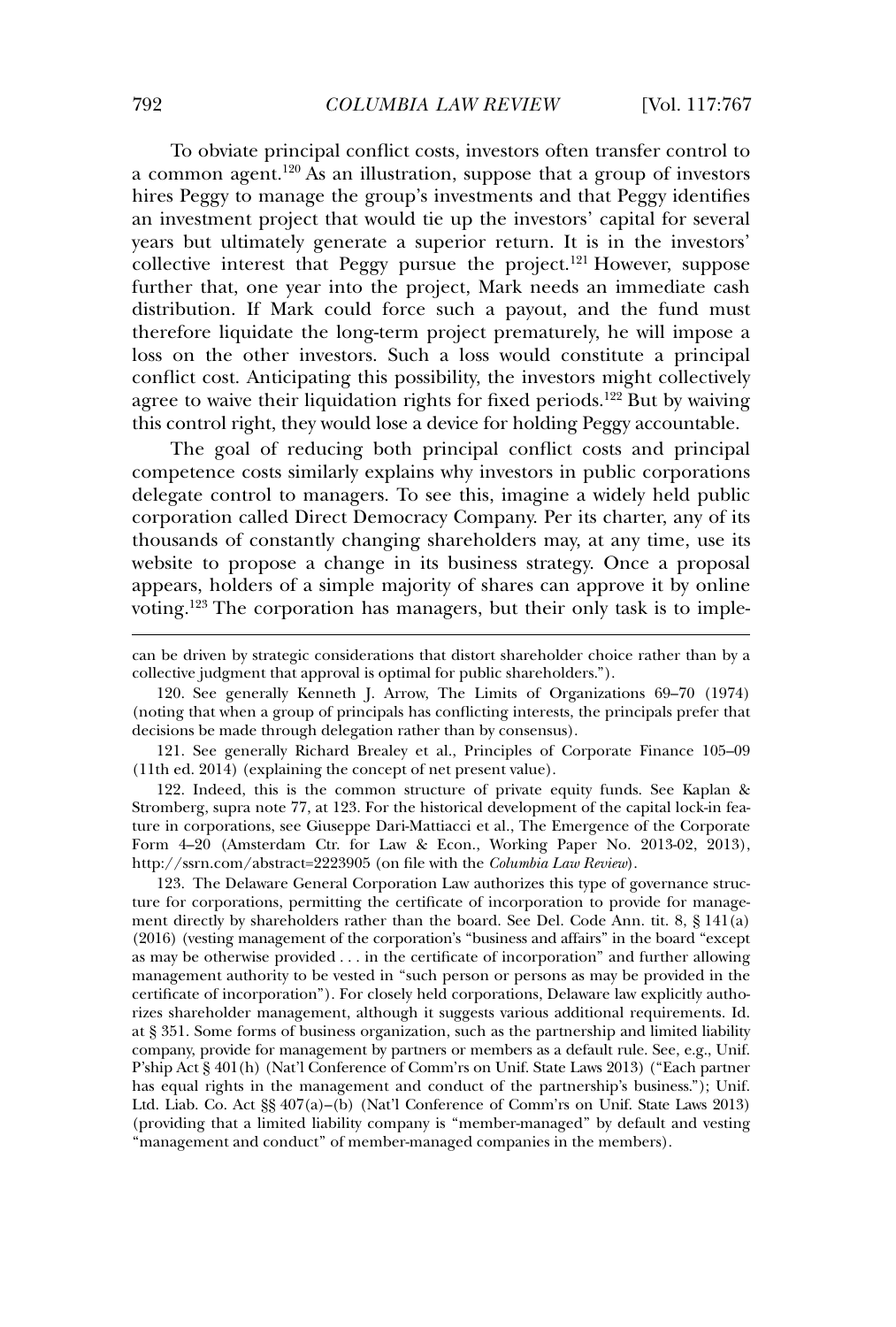ment business plans that the shareholders endorse. Circumscribing the managers' discretion in this way would undoubtedly limit agent costs. But how likely is it that Direct Democracy Company would succeed? Because its shares are widely held, its shareholders would have dispersed views, conflicting interests, and differing investment horizons.<sup>124</sup> They also would face collective-action and coordination problems because most shareholders would own only a small fraction of the corporation, which each shareholder would view in the context of a diversified portfolio.<sup>125</sup> Further, the shareholders would not be privy to most of the relevant information possessed by the firm's managers, as posting all inside information on the company's website would compromise the firm's competitive position. Under such conditions, the two sources of principal costs—competence costs and conflict costs—would most likely consume all of the firm's potential value. It is thus unsurprising that widely held firms never adopt this governance structure. Rather, structures that give equity investors direct control over strategic decisions are found only in sole proprietorships, small partnerships, and some closely held corporations.<sup>126</sup> State law recognizes the costs of direct democracy in business corporations by vesting management of a corporation's business and affairs in the board of directors,<sup>127</sup> and federal law follows suit by permitting public firms to exclude from annual proxy statements shareholder proposals related to the company's ordinary business operations, even if the proposals are framed in precatory terms.<sup>128</sup>

2. *Agent Conflict Costs.* — Agent conflict costs—which are what Jensen and Meckling, in disregard of competence costs, simply called agency

126. See, e.g., Robert W. Hillman, Power Shared and Power Denied: A Look at Participatory Rights in the Management of General Partnerships, 1984 U. Ill. L. Rev. 865, 865– 66 (discussing the participatory rights of partners); Venky Nagar, Kathy Petroni & Daniel Wolfenzon, Governance Problems in Closely Held Corporations, 46 J. Fin. Quantitative Analysis 943, 943–47 (2011) (measuring the effects of shareholder participation in closely held firms).

127. Del. Code Ann. tit. 8, § 141(a); cf. Stephen M. Bainbridge, Director Primacy: The Means and Ends of Corporate Governance, 97 Nw. U. L. Rev. 547, 557–59 (2002) (positing that centralized decisionmaking is a response to collective-action problems).

<sup>124.</sup> See supra notes 112–115 and accompanying text.

<sup>125.</sup> Diversified investors who hold a small fraction of the equity of numerous companies are rationally apathetic about management decisions. While the rise of institutional investors, which hold large positions in many companies and are devoted to overseeing their investments, might suggest a decline in apathy, these investors have proven to be reticent to interfere with management. See Gilson & Gordon, supra note 60, at 889–95 (explaining how institutional investors such as mutual funds and public funds undervalue their voting rights because of a divergence between their interest in relative firm performance and shareholders' interest in absolute performance); see also Kahan & Rock, Hedge Funds, supra note 60, at 1057–62 (citing low pay and incentives, political constraints, and conflicts of interest as factors that keep public funds from pursuing aggressive activist strategies).

<sup>128.</sup> 17 C.F.R. § 240.14a-8(i)(7) (2016); see also Reilly S. Steel, Note, The Underground Rulification of the Ordinary Business Operations Exclusion, 116 Colum. L. Rev. 1547, 1558–59 (2016) (arguing that the ordinary-business-operations exclusion tracks the distinction under state law between the roles of shareholders and managers).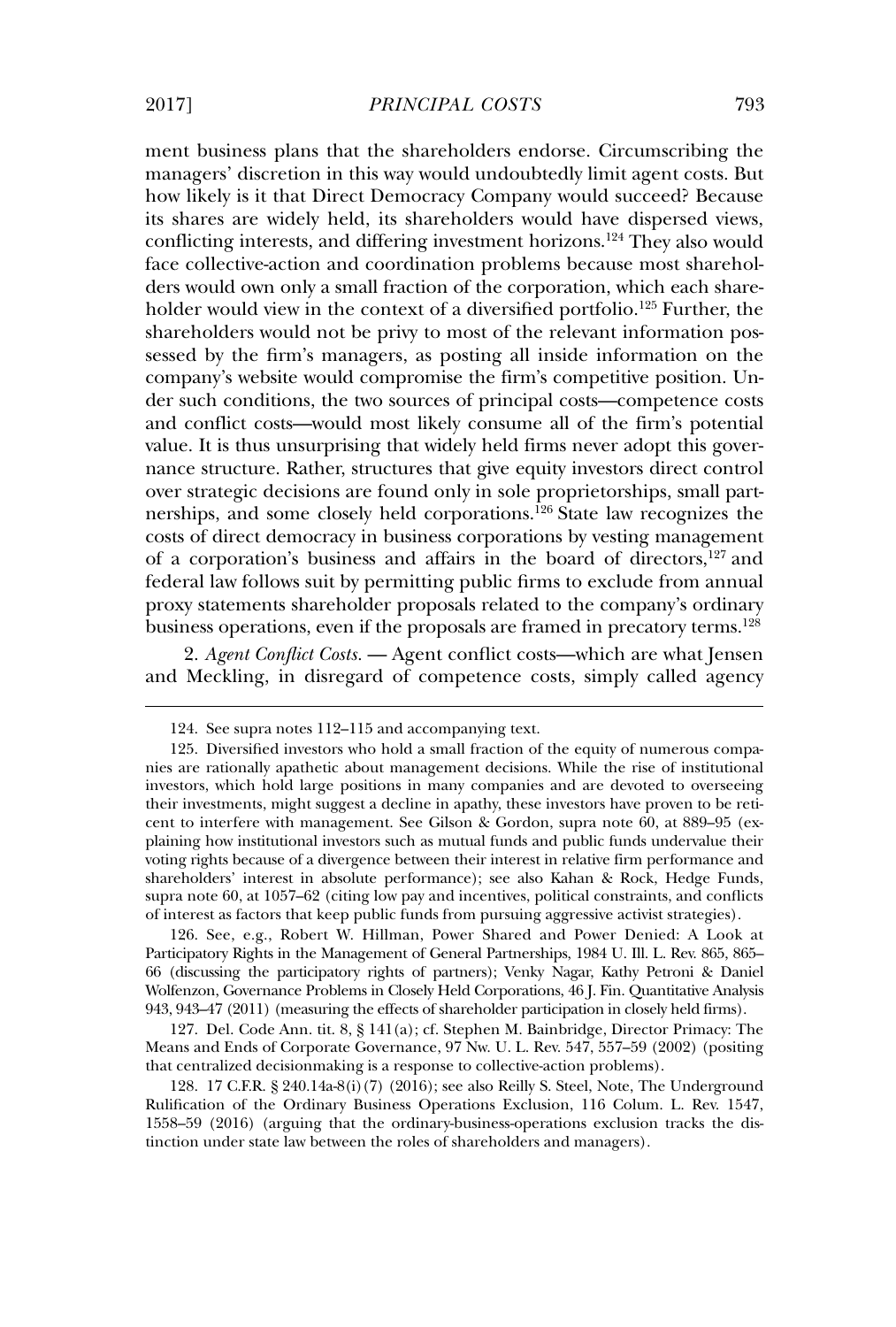$costs<sup>129</sup>$ —are byproducts of principal costs: They arise when investors, in order to reduce principal costs, delegate control. Corporate law scholars have identified a wide variety of behaviors that are sources of agent conflict costs, including entrenchment,<sup>130</sup> merging for size,<sup>131</sup> merging for diversification,<sup>132</sup> excessive or inefficient pay,<sup>133</sup> self-dealing,<sup>134</sup> tunneling,<sup>135</sup> and options backdating.<sup>136</sup> All such actions are forms of shirking or diverting, and all occur when managers do not own the rights to all of their firms' cash flows and thus do not bear the full costs of their decisions when they exercise control.

3. *A Firm's Total Conflict Costs.* — What causes some firms to incur greater conflict costs than others? The expected magnitude of self-seeking conduct by investors and managers—and thus the expected conflict costs—depends on these parties' incentives, opportunities, and proclivities. As Jensen and Meckling demonstrated, incentives depend on the allocation of cash-flow rights: The temptation to shirk and divert rises as one's share of cash flows falls.<sup>137</sup> A party's opportunity to misbehave, in turn, depends on the allocation of control rights, $138$  the type of firm,  $139$ 

132. See Yakov Amihud & Baruch Lev, Risk Reduction as a Managerial Motive for Conglomerate Mergers, 12 Bell J. Econ. 605, 615–16 (1981) (analyzing diversification as an explanation for conglomerate mergers).

133. See Bebchuk & Fried, supra note 55, at 88–89 (weighing the costs to shareholders when managers influence their own pay).

134. See Austin W. Scott, The Fiduciary Principle, 37 Calif. L. Rev. 539, 544–45 (1949) (discussing breaches of fiduciary duties in self-dealing transactions).

135. See Vladimir Atanasov, Bernard Black & Conrad S. Ciccotello, Unbundling and Measuring Tunneling, 2014 U. Ill. L. Rev. 1697, 1698–99 (examining four types of tunneling and evaluating their effects on firm performance).

136. See Erik Lie, On the Timing of CEO Stock Option Awards, 51 Mgmt. Sci. 802, 803–04 (2005).

137. See Jensen & Meckling, supra note 1, at 314.

138. The scope of authority, the bonding and monitoring methods employed, and other devices for curtailing control can limit the agent's ability to get away with shirking or diverting, but, at the same time, they will decrease the agent's ability to manage efficiently. See, e.g., Ricardo Alonso & Niko Matouschek, Optimal Delegation, 75 Rev. Econ. Stud. 259, 263–67 (2008) (offering a formal model of the delegation dilemma—delegating more control rights to an agent results in higher agent costs yet higher performance, while delegating fewer control rights to an agent results in lower agent costs yet lower performance).

139. For instance, firms that are "cash cows" offer many opportunities to divert tangible assets, whereas growth firms that own mostly intellectual property offer fewer opportunities to divert assets. See, e.g., Michael C. Jensen, Agency Costs of Free Cash Flow, Corporate Finance, and Takeovers, 76 Am. Econ. Rev. 323, 323 (1986) ("Conflicts of interest between shareholders and managers over payout policies are especially severe when the organi-

<sup>129.</sup> See Jensen & Meckling, supra note 1, at 308–10.

<sup>130.</sup> See Andrei Shleifer & Robert W. Vishny, Management Entrenchment: The Case of Manager-Specific Investments, 25 J. Fin. Econ. 123, 123–24 (1989) (discussing how managers "counter disciplinary forces by entrenching themselves").

<sup>131.</sup> See William J. Baumol, On the Theory of Expansion of the Firm, 52 Am. Econ. Rev. 1078, 1078 (1962) (noting "management's occupation with growth").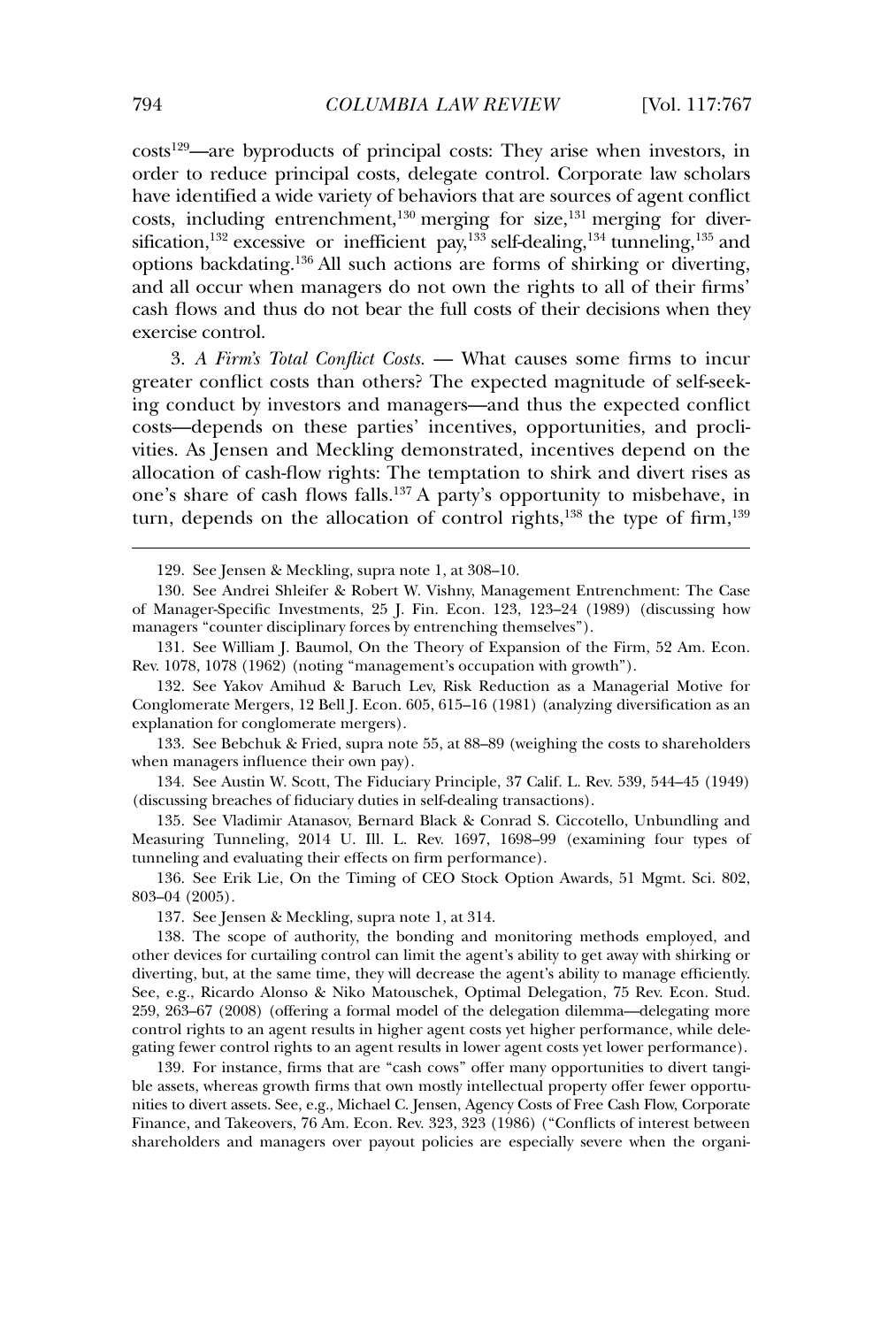and the intensity of market competition.<sup>140</sup> Finally, proclivities matter: Some people are naturally more honest than others or derive less pleasure from taking time off or flying in a private jet. Given that all of these factors affect the probability and magnitude of self-seeking behavior, the expected sum of conflict costs is firm-specific. For example, conflict costs will be relatively high in a firm in a noncompetitive industry in which investors have delegated most of the control rights, but only a small fraction of the cash-flow rights, to a manager who is dishonest and lazy. Opportunities to deter misconduct through monitoring and bonding, which are also sources of conflict costs, will be firm-specific as well.<sup>141</sup>

#### C. *Synthesis: The Control-Cost Matrix*

|           | <b>Competence Costs</b> | <b>Conflict Costs</b>        |
|-----------|-------------------------|------------------------------|
|           | Lack of expertise       | Collective-action problems   |
|           | Inadequate information  | Reneging on promises         |
|           | Lack of intelligence    | Rational apathy              |
| Principal | Poor emotional control  | Rational reticence           |
|           | Duplicative efforts     | Holdouts                     |
|           | Coordination problems   | <b>Empty voting</b>          |
|           | Cognitive myopia        | Different horizons           |
|           | Lack of expertise       | Shirking (reduced effort)    |
|           | Inadequate information  | Diverting (self-dealing)     |
|           | Lack of intelligence    | Option backdating            |
| Agent     | Poor emotional control  | Entrenchment                 |
|           | Overconfidence bias     | Merging for size             |
|           | Optimism bias           | Merging for diversification  |
|           |                         | Excessive or inefficient pay |

| ٠<br>. .<br>. .<br>٠<br>۹ |
|---------------------------|
|---------------------------|

zation generates substantial free cash flow. The problem is how to motivate managers to disgorge the cash rather than investing it at below the cost of capital or wasting it on organization inefficiencies.").

140. As a general principle, a monopolistic firm can survive higher levels of conflict costs than can a firm in a competitive market. See, e.g., Julia Chou et al., Product Market Competition and Corporate Governance, 1 Rev. Dev. Fin. 114, 115–16 (2011) (finding that "corporate governance quality has a significant effect on performance only when competition is weak" and concluding that "fear of liquidation compels managers to put forth their best efforts for their firms"); Maria Guadalupe & Francisco Pérez-González, Competition and Private Benefits of Control 26 (Mar. 2010) (unpublished manuscript), http:// ssrn.com/abstract=890814 (on file with the *Columbia Law Review*) (finding that productmarket competition "significantly and consistently affects . . . estimates for the value of being in control").

141. As the level of misconduct depends on the personal characteristics of the actor, the type of firm, and the level of market competition, so do efforts to reduce misconduct.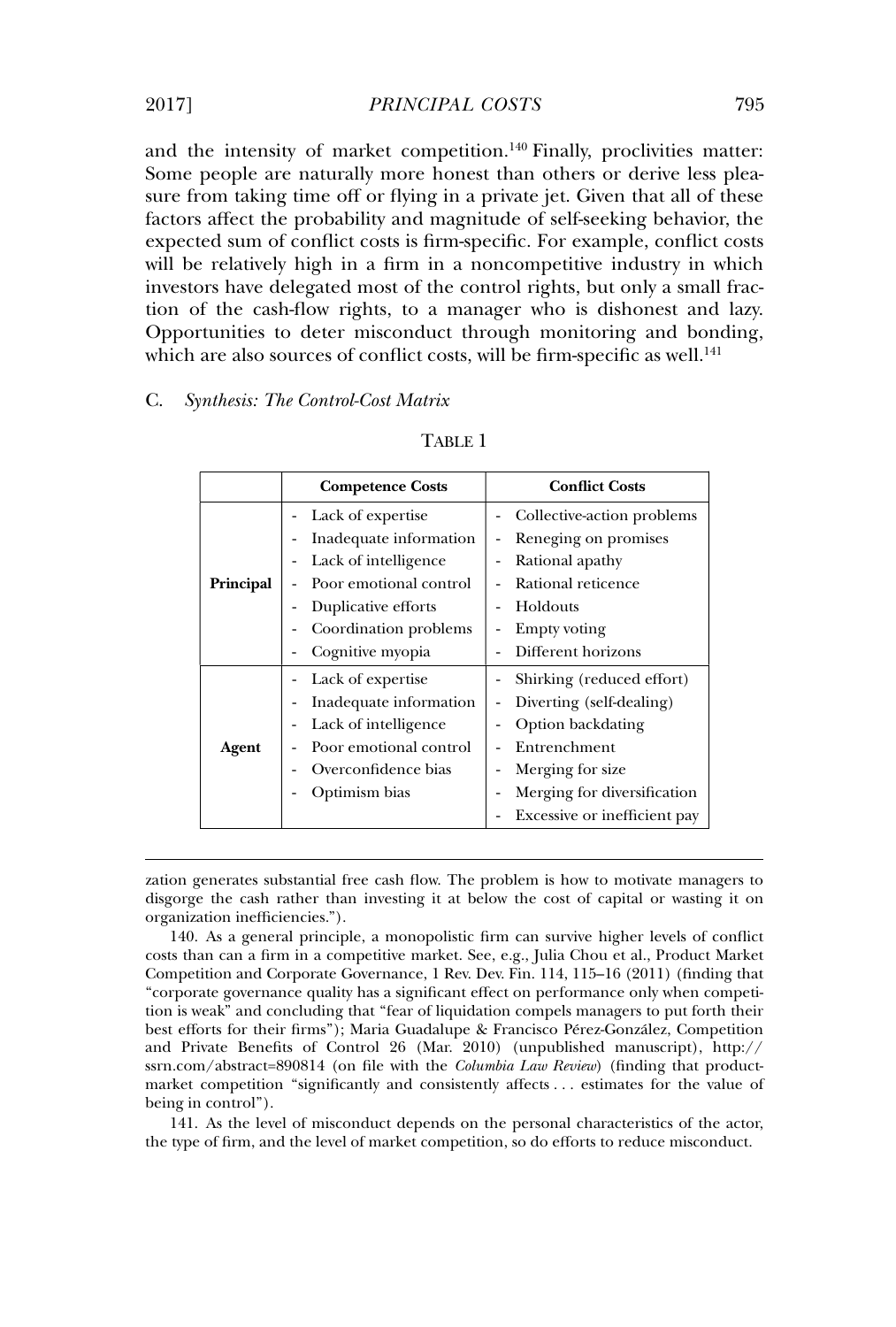The table lists specific sources of each of the four types of control costs. When a sole proprietor delegates no control to managers, the only potential control costs are principal competence costs (at top left in the table). When investors form a group, such as in a partnership, principal conflict costs (at top right in the table) are also possible. If those investors instead delegate all control rights to a manager, such as in a foundation or trust, $142$  principal costs are avoided, but agent competence costs and agent conflict costs (the two bottom cells in the table) become possible. Finally, when investors share control with managers, as in most business corporations, the exercise of control can generate all four types of control costs.

### III. THE THEORY OF PRINCIPAL COSTS

Because control costs decrease firm value, and the allocation of control rights determines the level of control costs, the parties who share a firm's cash flows have a collective interest in selecting a governance structure that minimizes total control costs: the sum of principal competence costs, principal conflict costs, agent competence costs, and agent conflict costs. We therefore can presume that, absent a market failure or prohibitive transaction costs, $143$  each firm has a governance structure that suits its firm-specific characteristics.

#### A. *The Tradeoff Between Principal Costs and Agent Costs*

The allocation of control rights in a firm is a zero-sum proposition. Any reallocation of control rights reduces the power of some parties while increasing the power of others. Consider, for example, control over the firm's business plan. Business planning can be divided into three components: proposing the plan, adopting it, and implementing it. Investors could retain control over all three components, or they could

<sup>142.</sup> See, e.g., Henry Hansmann & Steen Thomsen, Managerial Distance and Virtual Ownership: The Governance of Industrial Foundations 5–6 (European Corp. Governance Inst., Working Paper No. 372, 2013), http://ssrn.com/abstract=2246116 (on file with the *Columbia Law Review*) (describing and analyzing industrial foundations' performance and functions).

<sup>143.</sup> See Victor Brudney, Corporate Governance, Agency Costs, and the Rhetoric of Contract, 85 Colum. L. Rev. 1403, 1404–05 (1985) (noting that, under conventional assumptions, performance of a contract will make all parties better off unless there is a market failure); R.H. Coase, The Problem of Social Cost, 3 J.L. & Econ. 1, 15–19 (1960) (discussing the effect of transaction costs); Henry Hansmann & Reinier Kraakman, The End of History for Corporate Law, 89 Geo. L.J. 439, 467 (2001) [hereinafter Hansmann & Kraakman, End of History] (mentioning market failure as a possible cause of managerialism); Michael Klausner, Corporations, Corporate Law, and Networks of Contracts, 81 Va. L. Rev. 757, 769–70 (1995) (describing different types of market failure).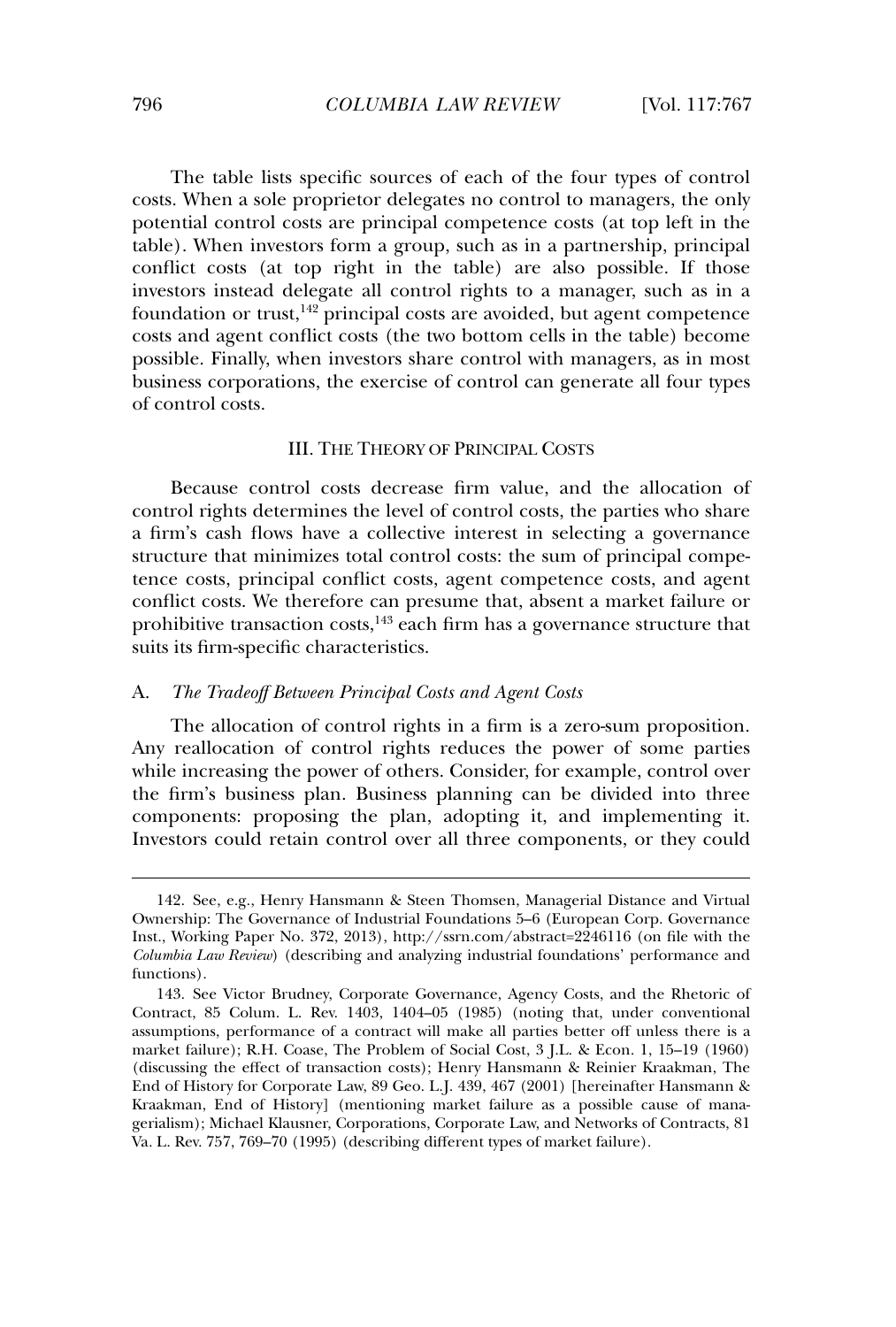delegate responsibility for one or more components to managers. Moreover, if they delegate control to managers, they could retain the right to select the managers themselves. Alternatively, they could delegate that right too, making management self-perpetuating. What investors cannot do, however, is retain full and final authority over particular decisions while simultaneously delegating full and final authority over those decisions to managers.

While the division of control *rights* in a firm is zero-sum, the impact of that division on control *costs* is not. Some divisions are more efficient than others. We can conceptualize various divisions of control along a range that begins with 100% control for investors and ends with 100% control for managers. As investors delegate along this spectrum, transferring more control to managers, principal costs fall but agent costs rise; shifting control from managers to investors has the opposite effect. But the impact of such movements on principal costs and agent costs need not fully offset: Shifting control from investors to managers might decrease principal costs more than it increases agent costs. In theory, there is a point along the control spectrum at which the sum of principal and agent costs is at a minimum—a point achieved by a particular governance structure that varies across firms.

As an illustration, imagine a firm in which investors hold 100% of the control rights and are deciding whether to delegate 1% of those rights to managers. Delegation would decrease expected principal costs —assume by \$100. And it would increase expected agent costs, but perhaps not by as much—assume by \$50. Therefore, delegation of 1% of the control rights would increase firm value by \$50. It follows that the investors will favor the delegation: As holders of the cash-flow rights, they capture the increase in firm value that the delegation achieves.

It is possible that delegation in some firms continues to be efficient across the entire delegation range.<sup>144</sup> In those firms, we can expect investors to delegate all control rights to managers, as the sum of principal costs and agent costs reaches its nadir when the managers have full control. Such firms would achieve their maximum value by selecting a governance structure, such as the dual-class share structure, that assigns a high degree of control to managers.<sup>145</sup>

At the opposite extreme are firms in which delegation increases total control costs throughout the delegation range. In such firms, any incre-

<sup>144.</sup> For instance, we can expect such a tradeoff in firms with complex technologies (such as Google, Facebook, and LinkedIn) or with complex and unique business strategies (such as Berkshire Hathaway). In these firms, principal costs are expected to be very high.

<sup>145.</sup> See Goshen & Hamdani, supra note 13, at 590–91 (explaining the potential benefits of the dual-class share structure for firms in which managerial "idiosyncratic vision" is important).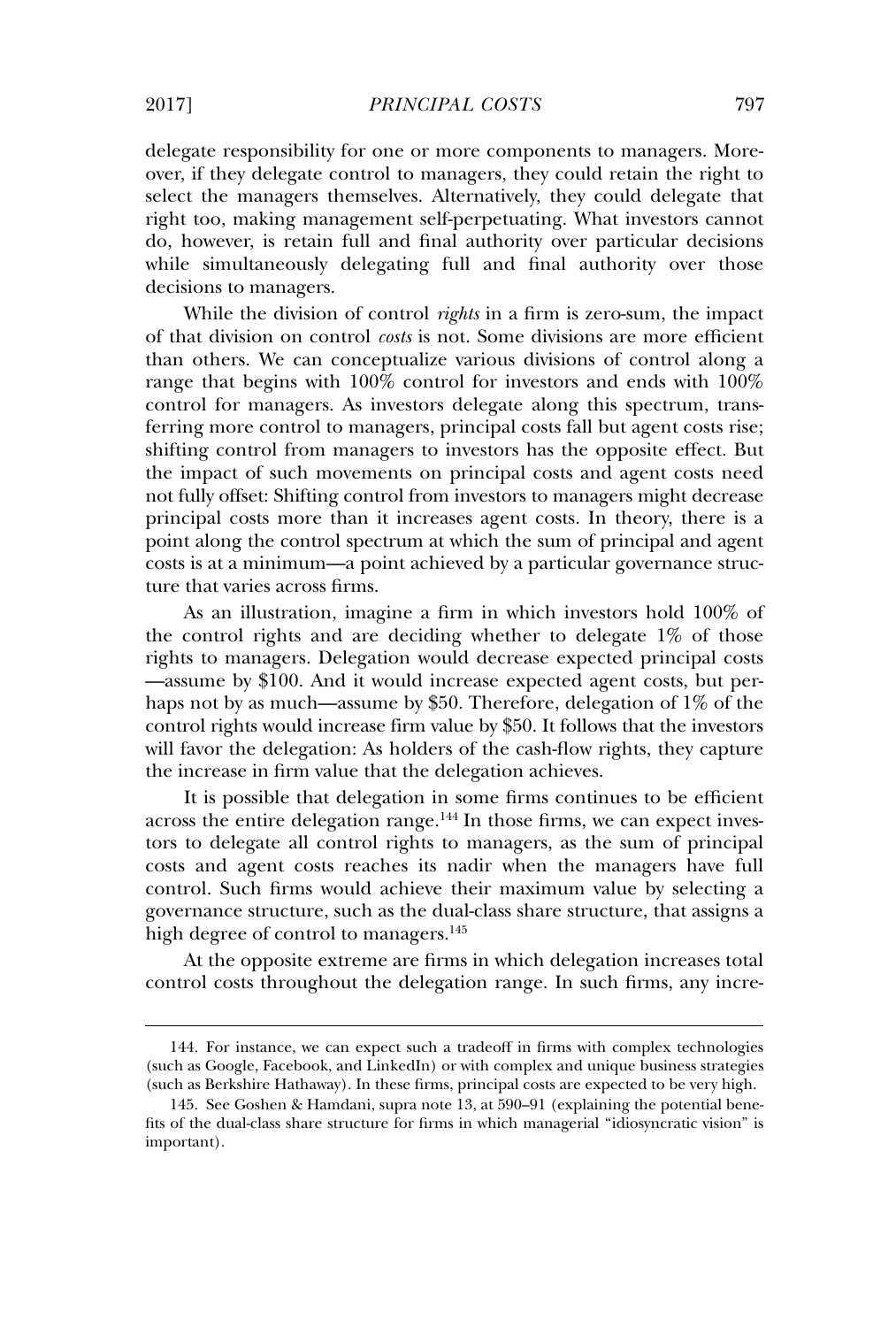mental transfer of control to managers increases expected agent costs more than it reduces expected principal costs. Such firms minimize control costs by placing all control in the hands of investors. If they were public companies, they would adopt governance structures resembling direct democracy.<sup>146</sup> Because public companies never actually adopt such structures, we can be confident that firms large enough to go public never have such a relationship between principal and agent costs. Instead, this relationship seems to exist exclusively in smaller firms such as sole proprietorships, as well as partnerships in which the partners retain full control over business decisions.<sup>147</sup>

Finally, there are many firms in which delegation is initially cost effective but eventually becomes inefficient as more control is shifted to managers. These firms maximize value by adopting governance structures that delegate a large measure of control to managers but also empower the investors to hold the managers accountable. One such structure is the corporation with dispersed ownership.<sup>148</sup>

#### B. *Delegation and Accountability Rights*

While control structures differ in terms of the degree of delegation, they also differ in the form that delegation takes.<sup>149</sup> In particular, structures vary in terms of the types of control rights that investors retain in order to hold managers accountable in their exercise of delegated control. There are many types of retained accountability rights; we limit ourselves here to identifying some of the most prominent examples and discussing their relationship to the distinction between competence costs and conflict costs.

Retained accountability rights can usefully be divided into two general categories: duty-enforcement rights and discretionary rights. Dutyenforcement rights permit a principal to sue an agent for breach of a restriction on the agent's exercise of control. The source of the restriction could be a statute (such as a general incorporation law<sup>150</sup>), a contract

<sup>146.</sup> See supra notes 123–128 and accompanying text.

<sup>147.</sup> See, e.g., Royston Greenwood & Laura Empson, The Professional Partnership: Relic or Exemplary Form of Governance?, 24 Org. Stud. 909, 916–17 (2003) (explaining the success of partnerships of professionals).

<sup>148.</sup> See Goshen & Hamdani, supra note 13, at 589.

<sup>149.</sup> Delegation can occur along multiple dimensions. One dimension is temporal: Investors might give a measure of control to managers only for a fixed term. Delegation can also depend on the type of decision: Investors might entrust managers with day-to-day operations but not strategic planning. In addition, investors can retain the power to select only some managers, such as a corporation's directors, while allowing those managers to select the subagents, such as the CEO and other officers.

<sup>150.</sup> See, e.g., Del. Code Ann. tit. 8, § 141 (2016).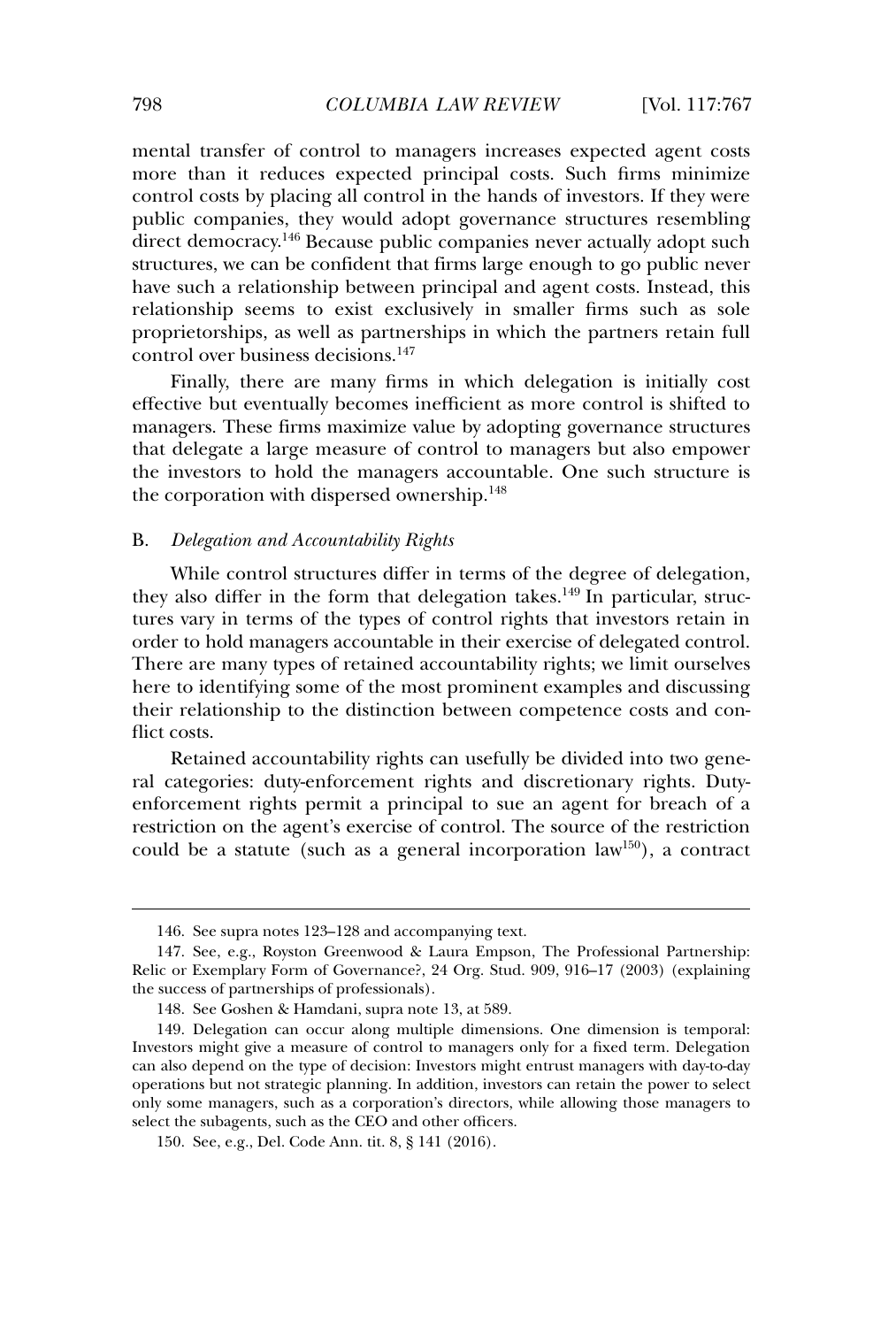(such as a bond indenture with covenants<sup>151</sup>), or the common law (such as the law of fiduciary duties,<sup>152</sup> which requires agents to disclose conflicts of interest, refrain from self-dealing, and make decisions on an informed  $basis<sup>153</sup>$ ). In addition, the restriction can take the form of a standard, such as the duty to act in good faith, $154$  or a rule, such as a covenant that specifies a firm's maximum leverage ratio.<sup>155</sup>

Regardless of the form that a duty-enforcement right takes, the process for the right's creation and enforcement is the same: First, a restriction on the agent's exercise of control is established; second, the agent violates the restriction; third, the principal sues for relief. Although principals have discretion over whether to *seek* relief, they do not have discretion over whether to *grant* relief: That discretion is vested in a court, which decides whether the agent violated the applicable rule or standard.

The primary function of duty-enforcement rights is to reduce conflict costs.<sup>156</sup> Such rights are not normally used to reduce competence costs, as it is difficult to prove to a judge that a firm's underperformance resulted from unwise managerial decisions rather than bad luck.<sup>157</sup> The deferential business judgment rule reflects judicial reluctance to evaluate managerial competence, as contrasted with managerial loyalty.<sup>158</sup>

<sup>151.</sup> See Clifford W. Smith, Jr. & Jerold B. Warner, On Financial Contracting: An Analysis of Bond Covenants, 7 J. Fin. Econ. 117, 151 (1979) ("The debt contract typically gives the firm a strong incentive to live up to the restrictive covenants: any breach of the covenants is considered an act of default.").

<sup>152.</sup> See Aronson v. Lewis, 473 A.2d 805, 808 (Del. 1984) (holding that pre-suit demand on the board in the context of a derivative suit is "excused where facts are alleged with particularity which create a reasonable doubt that the directors' action was entitled to the protections of the business judgment rule").

<sup>153.</sup> These duties are, of course, the basis for corporate law's duties of loyalty and care. See, e.g., William T. Allen, Jack B. Jacobs & Leo E. Strine, Jr., Function over Form: A Reassessment of Standards of Review in Delaware Corporation Law, 56 Bus. Law. 1287, 1290–91 (2001).

<sup>154.</sup> See In re Walt Disney Co. Derivative Litig., 906 A.2d 27, 62–68 (Del. 2006).

<sup>155.</sup> See Smith & Warner, supra note 151, at 131–35 (describing and modeling bond covenants that "indirectly restrict production/investment policy").

<sup>156.</sup> These are the rights that Jensen and Meckling probably had in mind when they discussed how the investor in their model might bargain for monitoring rights to reduce the direct costs of agent misconduct. See supra text accompanying note 50. Thus, prohibitions on self-dealing are meant to deter diverting, and requirements that agents act only in a well-informed manner (the traditional duty of care) aim to deter shirking.

<sup>157.</sup> William T. Allen, Jack B. Jacobs & Leo E. Strine, Jr., Realigning the Standard of Review of Director Due Care with Delaware Public Policy: A Critique of *Van Gorkom* and Its Progeny as a Standard of Review Problem, 96 Nw. U. L. Rev. 449, 454–55 (2002) (explaining the difficulty of enforcing the duty of care).

<sup>158.</sup> The business judgment rule provides that disinterested and well-informed corporate directors are not liable to the corporation for making negligent business decisions. See Aronson v. Lewis, 473 A.2d 805, 811–13 (Del. 1984).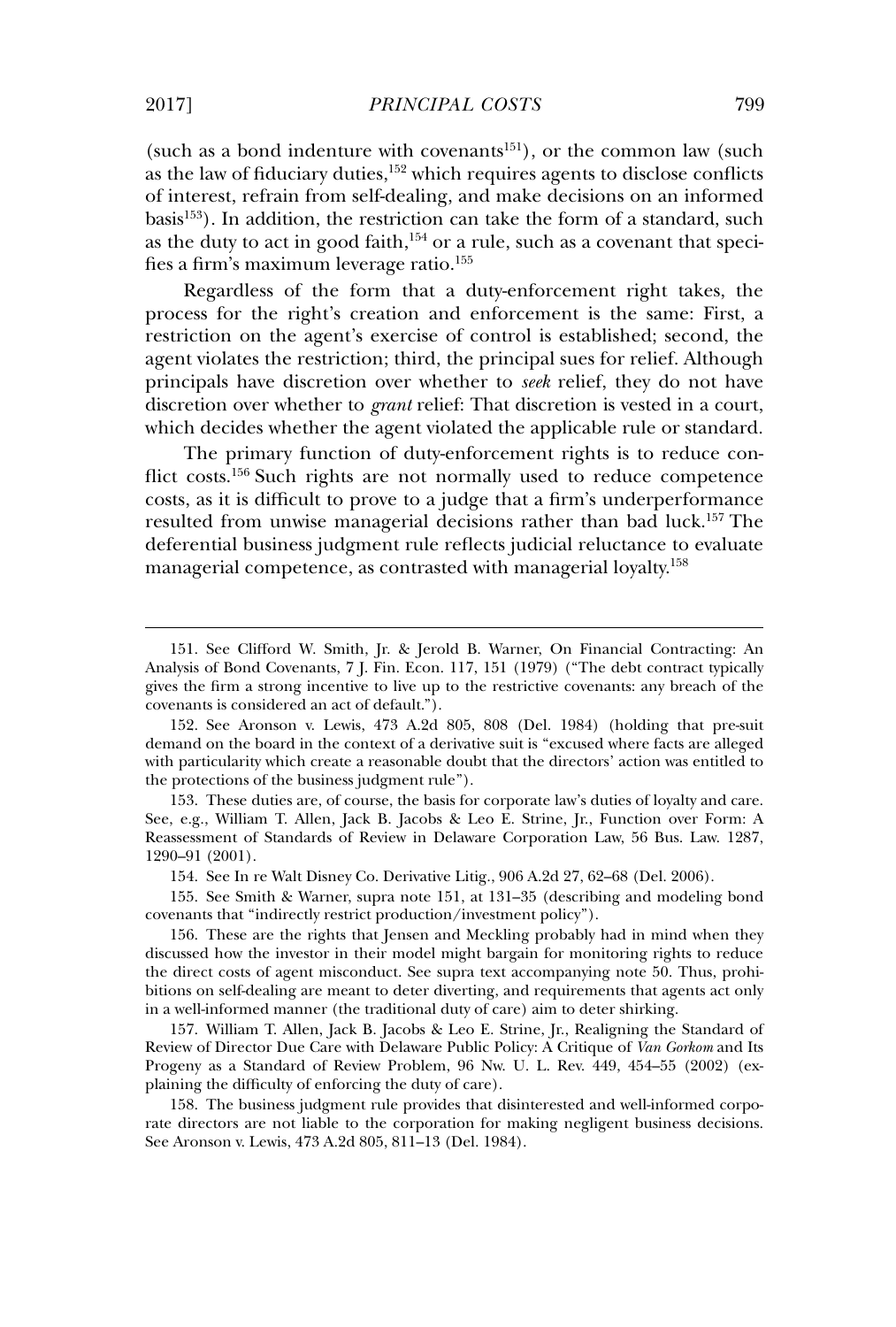The second category of retained accountability rights*—*discretionary control rights*—*are rights that principals may exercise without first having to prove that the agent violated an established restriction. In the enforcement of such rights, there is no distinction between seeking the relief and granting it: The principals' exercise of discretion encompasses both. Discretionary rights can be collective or individual. Paradigmatic examples of collective rights include the rights of corporate shareholders to select and replace directors<sup>159</sup> and to vote on proposed mergers.<sup>160</sup> Individual discretionary rights include the investor's right to withdraw capital from a hedge fund or mutual fund.<sup>161</sup>

Like duty-enforcement rights, discretionary rights can reduce agent conflict costs. But that is not their primary function. Rather, they are used mainly to constrain agent competence costs, as duty-enforcement rights are ill-suited to this task.<sup>162</sup> Thus, if principals have a right to replace an agent for incompetence, they may do so without restriction.

Unlike duty-enforcement rights, whose primary function is to mitigate agent conflict costs, discretionary rights reduce both agent conflict costs and agent competence costs; they therefore have greater capacity to curb total agent costs. But there's a catch: They also entail higher prin-

160. See, e.g., Goshen, supra note 116, at 749–51 (discussing strategic voting by shareholders and the majority rule).

<sup>159.</sup> See Del. Code Ann. tit. 8, § 141(k) (2016) (providing for the removal of directors by majority shareholder vote). Shareholders exercise such discretionary rights when they vote incumbent directors out of office. Notably, shareholders who wish to elect new directors need not prove in court that the old directors violated some rule or standard—that they self-dealt, acted in bad faith, or were objectively incompetent. The shareholders can act entirely on their own accord. Id. (authorizing shareholders to remove directors "with or without cause"). Another example of a discretionary right is the right that most general incorporation statutes give holders of a majority of a corporation's shares to veto a boardapproved merger, dissolution, or sale of all assets. See id. §§ 251, 271, 275 (providing for procedures of dissolution). Corporate charters can empower shareholders to veto other transactions as well. See id. § 141(a). To do so, the shareholders need not establish that the board proposed the transaction in bad faith or because of a conflict of interests; the shareholders may simply decide that the transaction would not be in their best interest. Id. Conversely, investors can waive their right to veto fundamental transactions by forming a limited liability company (LLC). See, e.g., Revised Unif. Ltd. Liab. Co. Act § 110 (Nat'l Conference of Comm'rs on Unif. State Laws 2013) (providing that an LLC operating agreement may broadly alter default rules). State LLC statutes do not mandate investor ratification of any particular business transaction, permitting the parties to allocate this control right as they see fit. Id.

<sup>161.</sup> See John Morley, The Separation of Funds and Managers: A Theory of Investment Fund Structure and Regulation, 123 Yale L.J. 1228, 1252–54 (2014). Each investor can exercise this right unilaterally and purely at the investor's discretion. The investor need not first prove that the fund's managers violated an obligation or fell short of a standard of performance.

<sup>162.</sup> The Jensen-Meckling model grants the investor no discretionary control rights precisely because the model assumes away competence costs. The model's manager can act disloyally, but he never makes honest mistakes. See supra section I.B.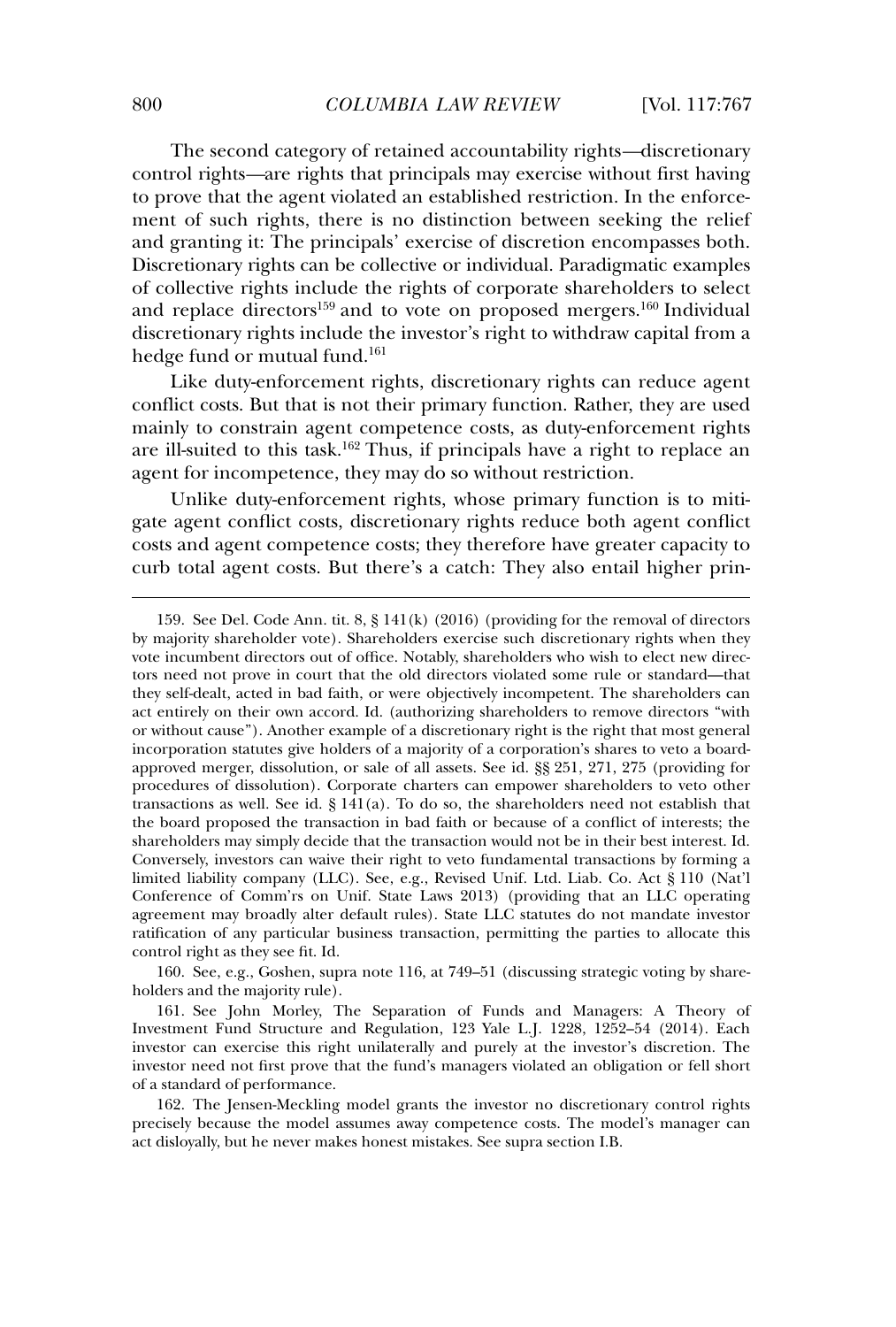cipal costs. For example, corporate shareholders with the discretionary power to veto mergers proposed by directors could make honest mistakes that reduce firm value. And a subgroup of shareholders could use the discretionary veto power to extract value from other shareholders by holding out.<sup>163</sup> Duty-enforcement rights, by contrast, are less disruptive of business operations, entailing lower principal costs.<sup>164</sup> Accordingly, they are less effective at reining in agent costs.

As with the overall delegation question—implicating the tradeoff between principal costs and agent costs—the right tradeoff between discretionary rights and duty-enforcement rights is firm-specific. The parties who structure a firm, and who will either receive its cash flows or sell them to others, maximize their wealth when they select the firm-specific allocation of control rights that minimizes total control costs.

#### C. *Understanding the Governance Spectrum*

Agency-cost essentialism can explain neither of the dimensions along which governance structures vary: the degree to which they delegate control to managers, and the degree to which they enable investors to hold managers accountable for the exercise of that control.<sup>165</sup> For example, essentialism cannot explain why, even in wholly-owned firms, investors delegate authority to managers, as doing so creates agent conflict costs, the bête noir of the essentialists. Nor can it explain why investors would ever agree to tie their hands, limiting their power to hold managers accountable. Principal-cost theory can explain both.

Similarly, fixed-term investments give managers unfettered discretion until the term ends, when investors can decide whether to extend the managers' control over the funds. See Morley, supra note 161, at 1254–55 (discussing private equity fund exit rights). Bond covenants, by contrast, often set continuous limits on managers' power to shape a firm's capital structure and operations, such as by restricting the issuance of new debt or prohibiting changes in the firm's line of business. See Smith & Warner, supra note 151, at 124–25.

165. Cf. Arrow, supra note 120, at 79 ("Clearly, there is no consensus on the need for responsibility and certainly not on its scope or on the mechanisms for its achievement.").

<sup>163.</sup> See, e.g., Schreiber v. Carney, 447 A.2d 17, 25–26 (Del. Ch. 1982) (holding that a corporation's loan to a shareholder made conditional on its vote in favor of a pending merger was not per se illegal).

<sup>164.</sup> The potential for a duty-enforcement right to disrupt depends on whether it may be exercised only periodically or instead at any time. For example, a mandatory-dividend requirement, which is periodic in nature, does not interfere with managers' power to select and implement the firm's business strategy. It merely limits the managers' control over profits, enabling investors to decide whether to reinvest them with the managers or deploy them elsewhere. Mandatory dividends are often found in master limited partnerships, see, e.g., Matthew J. McCabe, Comment, Master Limited Partnerships' Cost of Capital Conundrum, 17 U. Pa. J. Bus. L. 319, 327 (2014), and in real estate investment trusts, see William Hardin III & Matthew D. Hill, REIT Dividend Determinants: Excess Dividends and Capital Markets, 36 Real Est. Econ. 349, 351 (2008).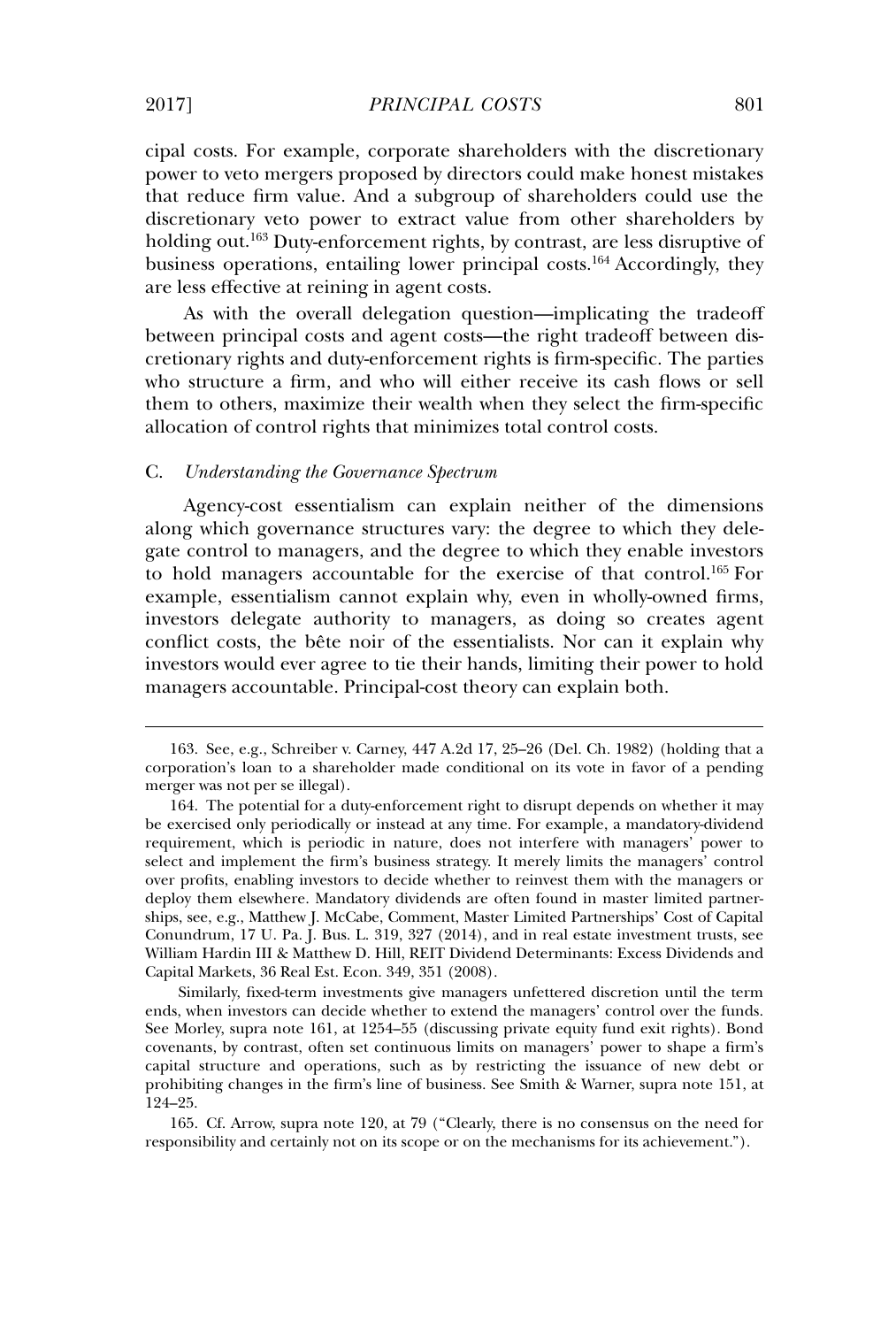Under the principal-costs model, investors delegate control to managers to reduce the competence costs, and sometimes the conflict costs, that they would generate if they ran the firm entirely themselves. For example, a highly competent businessperson who owns multiple businesses might hire managers to run some of those businesses if the opportunity costs that the owner would have to incur to avoid mistakes in running those businesses is higher than the opportunity costs that the managers incur. In this way, a model of firm governance that includes principal competence costs can incorporate the economic theory of comparative advantage.

Principal costs also explain why investors often agree to restrictions on their powers to hold managers accountable. A common such restriction is on the power to fire managers.<sup>166</sup> Shareholders in business corporations consent to a structure that permits them to replace directors only once per year, absent extraordinary circumstances.<sup>167</sup> Agent-cost theory suggests that shareholders should want the power to replace directors at any point. But once principal costs are also taken into account, at-will director employment is no longer a self-evident ideal.

Understanding why shareholders would voluntarily tie their own hands starts with the observation that the appearance of suboptimal performance by a business firm can have a variety of causes, not all of which call for replacing managers. One potential cause is self-seeking managerial conduct (shirking and diverting) that generates agent conflict costs.<sup>168</sup> A second is imperfections in the performance measurement, such as short-term market mispricing of publicly traded shares.<sup>169</sup> A third possibility is bad luck.<sup>170</sup> Finally, suboptimal performance might be due to a pattern of honest managerial mistakes, reflecting agent incompetence. Only the last of these possibilities provides clear grounds for firing managers. If the managers are self-seeking but otherwise competent, the optimal solution might be more monitoring and better pay-based incentives. Imperfect performance measurements, in turn, call for better instruments, while bad luck calls simply for patience. If investors always diagnosed the cause of underperformance accurately, and reliably acted

<sup>166.</sup> See Bebchuk, Insulating Boards, supra note 62, at 1679–81 (explaining the costs associated with board insulation).

<sup>167.</sup> See id. at 1654–56; cf. Del. Code Ann. tit. 8, § 141(k) (2016) (providing that shareholders may remove members of classified boards only for cause unless the charter provides otherwise).

<sup>168.</sup> See supra section II.B.2.

<sup>169.</sup> See Aydoğan Alti & Paul C. Tetlock, Biased Beliefs, Asset Prices, and Investment: A Structural Approach, 69 J. Fin. 325, 326 (2014) (identifying overconfidence and overextrapolation as performance-based causes of mispricing by shareholders).

<sup>170.</sup> In any particular context, even the shrewdest business strategy will have some probability of failure.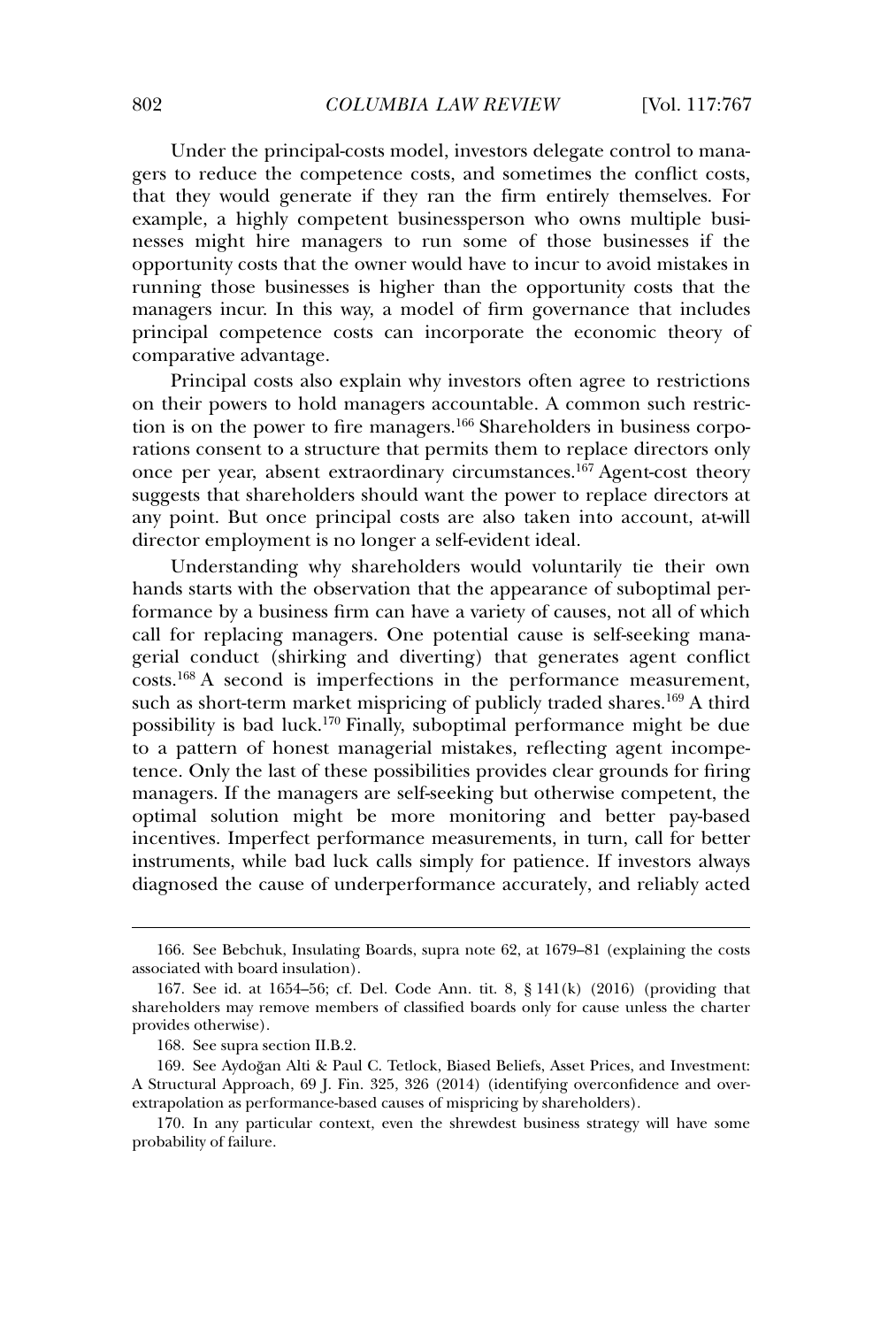prudently and honestly, there would be no reason for them to agree to limit or waive their power to fire managers. But most investors do not fit this description. Most investors could misattribute disloyalty, bad measurements, or bad luck to incompetence, and then generate principal costs by firing a competent manager.

When investors confront the question whether to replace the managers of an underperforming firm, a complicating factor is that the managers often know more than the investors about why the firm is faltering. The managers will know if they acted disloyally, and they will have a good sense of whether the performance measurement is accurate. Because, however, managers might be dishonest, investors might distrust the explanations they offer. Therefore, investors will rationally expect managers to overattribute poor performance to distorted measurements and bad luck, and underattribute it to incompetence and disloyalty. However, in second-guessing managers, investors will sometimes make honest mistakes: They will sometimes misdiagnose the cause of underperformance and replace managers who are, despite the firm's poor performance, in fact loyal and competent. Notably, the converse problem can also arise: Incompetent investors might fail to fire incompetent managers because good luck or a distorted performance measure makes the managers seem more competent than they really are.

Anticipating the risk of false negatives—of being fired despite their competence—managers could respond in a variety of ways. They could demand a higher salary as compensation for the risk. They also could avoid profitable but complex business strategies that are prone to mismeasurement.<sup>171</sup> In Mark and Peggy's hypothetical principal–agent relationship, Peggy might refrain from picking undervalued stocks that will take time to appreciate in value, instead investing Mark's capital in stocks that follow the market or whose value can be easily explained. Finally, managers might simply refuse to work for investors whom they suspect are incompetent. None of these anticipatory responses by managers are good for investors, as all force investors to internalize the expected costs of their mistakes.

This discussion suggests that investors and managers have a common interest in selecting a governance structure that minimizes the expected sum of principal costs and agent costs. And this optimal structure might include an agreement by the investors to tie their own hands.<sup>172</sup> For

<sup>171.</sup> See, e.g., Mustafa Ciftci, Do Analysts Underestimate Future Benefits of R&D?, 5 Int'l Bus. Res., Sept. 2012, at 26, 35 (finding "analysts underestimate earnings long term growth for [research-and-development]-intensive firms").

<sup>172.</sup> Jack Jacobs, former Justice of the Delaware Supreme Court, has suggested that state incorporation statutes should be amended to allow firms to replace annual director elections with elections every three or five years. Jack B. Jacobs, "Patient Capital": Can Delaware Corporate Law Help Revive It?, 68 Wash. & Lee L. Rev. 1645, 1660–61 (2011).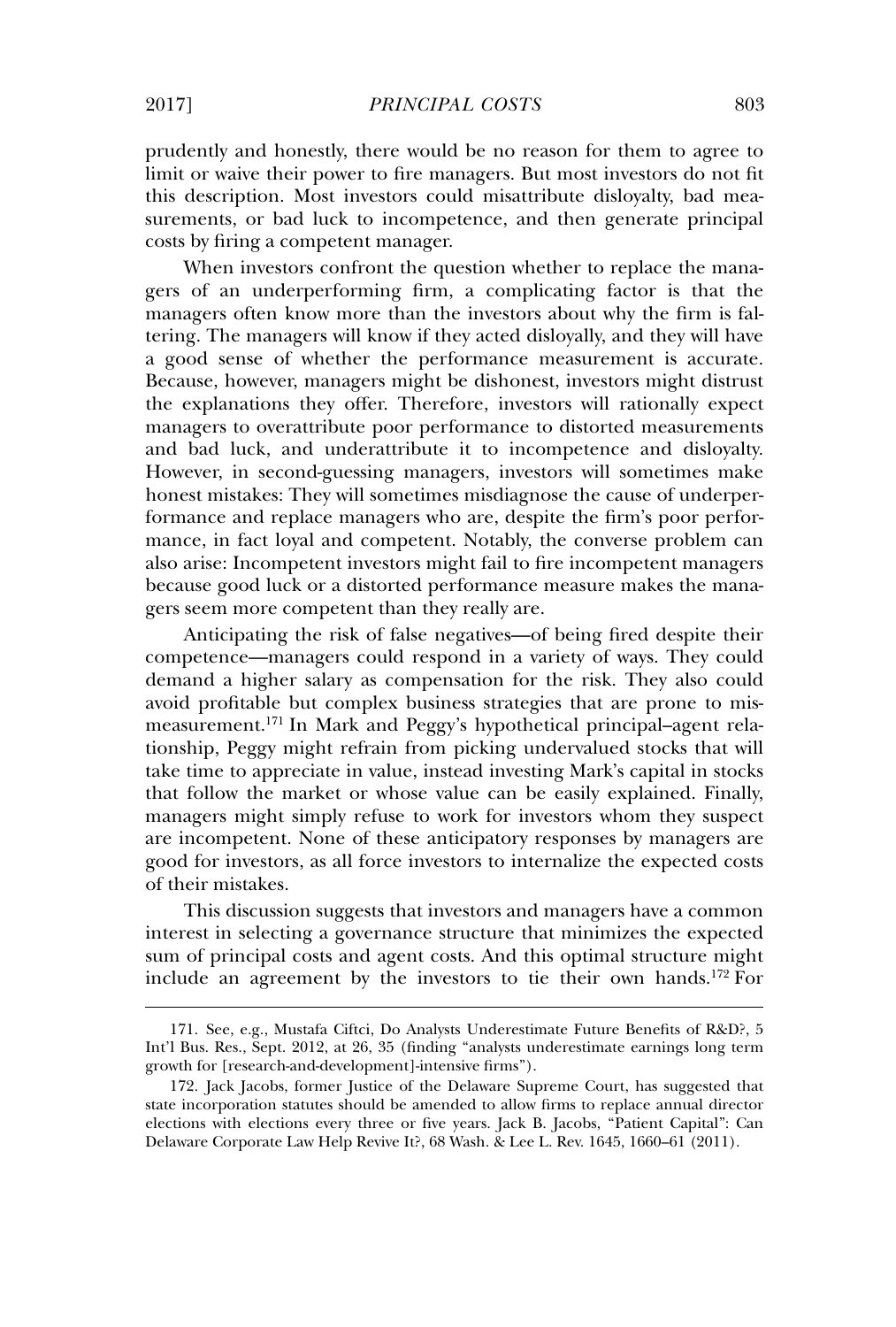example, the investors might agree to give managers a long period during which they cannot be fired without cause, emboldening the managers to pursue profitable long-term projects that are subject to short-term mismeasurement.<sup>173</sup>

A desire to avoid principal conflict costs is a second reason why investors might accede to limits on their power to replace managers. For example, Peggy might refuse to work for Mark, despite an offer of 50% of the returns from the portfolio while she manages it, if she fears that Mark, in order to capture 100% of the continuing earnings for himself, will opportunistically fire her after she selects a high-value portfolio. Mark might then find it beneficial to guarantee Peggy employment for a minimum period. In essence, Mark would be bonding himself to Peggy with the expectation that the bonding cost is less than the other principal conflict costs thereby avoided. Similarly, in a firm with multiple investors, conflicts between investors with short horizons and those with long horizons would generate principal conflict costs. Such costs would arise if the short-termers pressured management to run the firm in a way that temporarily boosted its stock prices but reduced its long-term value.<sup>174</sup> By

For arguments that advocate the opposite position—that short-term goals threaten long-term stability—see Martin Lipton, Bite the Apple; Poison the Apple; Paralyze the Company; Wreck the Economy, Harv. L. Sch. Forum on Corp. Governance & Fin. Reg. (Feb. 26, 2013), http://corpgov.law.harvard.edu/2013/02/26/bite-the-apple-poison-theapple-paralyze-the-company-wreck-the-economy/ [http://perma.cc/KSW2-9AR4] (critiquing Professor Lucian Bebchuk's empirical work and warning of "self-seeking activists" and academics who promote "shareholder democracy" at the expense of long-term company value); see also Brian J. Bushee, Do Institutional Investors Prefer Near-Term Earnings over Long-Run Value?, 18 Contemp. Acct. Res. 207, 213 (2001) (finding that high levels of transient ownership are associated with overweighting of near-term expected earnings and underweighting of long-term expected earnings); cf. Adam Brandenburger & Ben Polak, When Managers Cover Their Posteriors: Making the Decisions the Market Wants to See, 27 RAND J. Econ. 523, 526–27, 537 (1996) (explaining myopia as a function of information

<sup>173.</sup> In some firms, the investors may require some form of compensation for this voluntary surrender of power. But even when this is true, a mutually agreeable bargain will be possible as long as the value to managers of noninterference exceeds the value that the investors place on the power to interfere. Such a bargain will be possible if, for example, managers believe that they are more competent or loyal than the investors perceive them to be.

<sup>174.</sup> Scholars and other commentators have debated whether, and to what extent, this conflict exists in public corporations. The contestants in the debate present both theoretical models and empirical evidence. For arguments criticizing the claim that increased shareholder control elevates the pursuit of short-term value at the expense of long-term value, see Bebchuk et al., Long-Term, supra note 62, at 1088–89 (concluding an empirical study does not support the "myopic-activist" claim); Bebchuk, Insulating Boards, supra note 62, at 1644 (rejecting the short-termism claim that insulating boards serves long-term value and arguing that shareholders' ability to intervene and engage creates long-term value); cf. Roe, supra note 60, at 1005 (finding no support for claims that short-term trading undermines corporate decisionmaking and concluding that "the evidence that financial markets are excessively short-term is widely believed but not proven").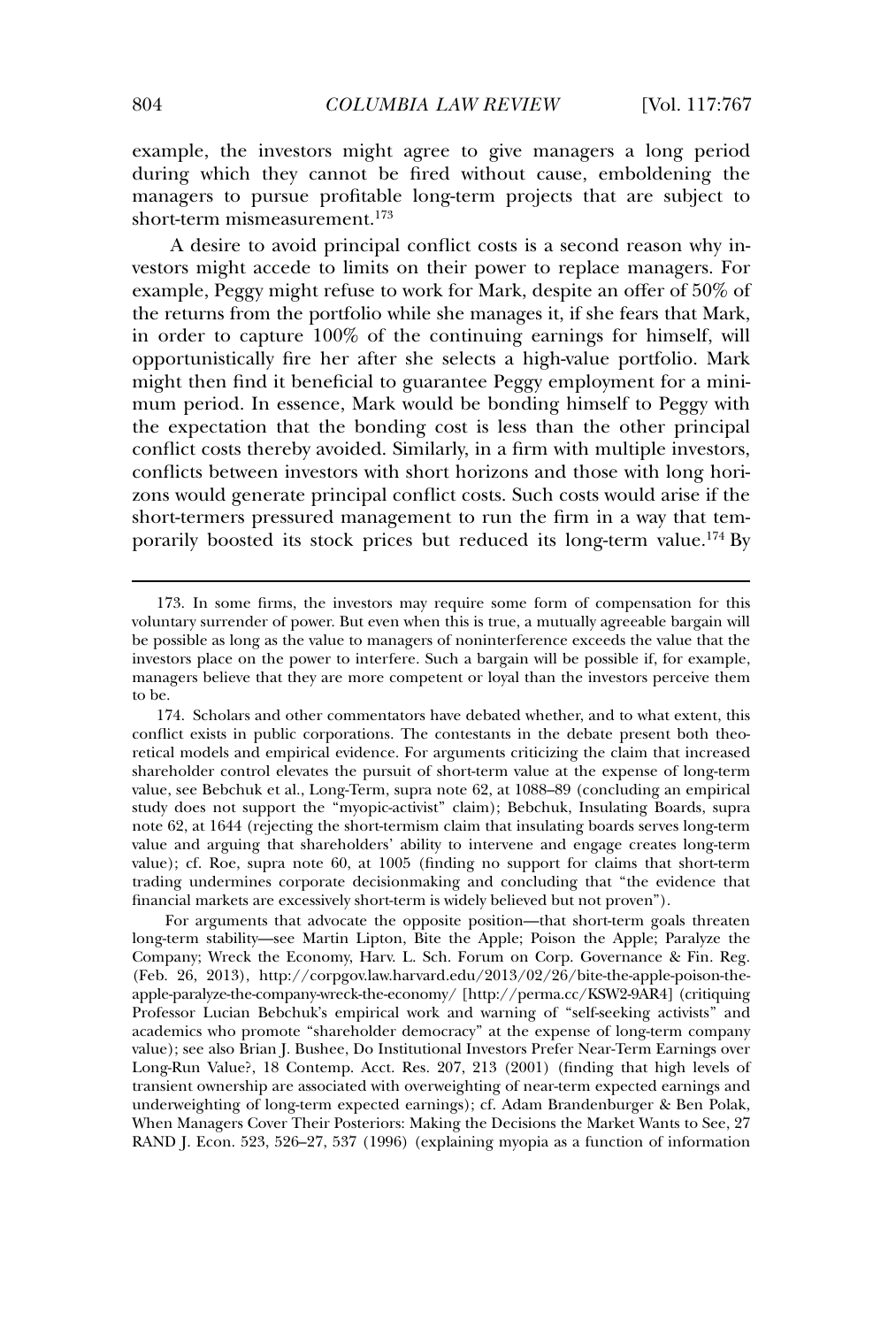restricting the investors' ability to replace managers except after long intervals, or by eliminating that right altogether, the investors could reduce such conflict costs.

In a division of control negotiated between investors and managers, expected principal costs and agent costs will determine whether, and at what intervals, the investors have the power to replace the managers. Shorter intervals—the extreme form of which is employment at will correspond to lower expected agent costs but higher expected principal costs; longer intervals—the extreme form of which is lifetime employment—have the converse implications. In this way, principal-cost theory explains why real firms adopt a range of governance structures that differ in (among other structural elements) the frequency with which they allow investors to replace managers.

#### D. *Structures Along the Spectrum*

The different degrees of control that investors can exercise over managers produce a spectrum of governance structures. The investorcontrolled "direct democracy" sits at one pole, while the managercontrolled corporation with dual-class shares sits at the other.<sup>175</sup> The dispersed-ownership structure, the most common arrangement among American public companies, falls in the middle. The following discussion considers three of the most important governance structures that public firms adopt—the dual-class share structure, the concentrated-ownership structure, and the dispersed-ownership structure—and assesses the tradeoff between principal costs and agent costs struck by each.<sup>176</sup> Other

175. See Goshen & Hamdani, supra note 13, at 587–88 (explaining "the spectrum of ownership patterns").

asymmetries between managers and shareholders and concluding that managers focused on maximization of share price are less efficient than those concerned with maximization of expected profits); Jeremy C. Stein, Efficient Capital Markets, Inefficient Firms: A Model of Myopic Corporate Behavior, 104 Q.J. Econ. 655, 655–56, 668 (1989) (presenting a game-theoretic model suggesting that markets in which investors prefer short-term projects induce managers to pursue myopic short-term projects).

The empirical debate does not yet have a clear winner. See John C. Coffee, Jr. & Darius Palia, The Wolf at the Door: The Impact of Hedge Fund Activism on Corporate Governance, 41 J. Corp. L. 545, 603–07 (2016) (reviewing various studies and concluding that the extent of short-termism is unclear). Nevertheless, the phenomenon is at least theoretically possible and serves as a useful illustration of how the potential for principal costs could induce investors to tie their own hands.

<sup>176.</sup> Market failure may also explain why some allocate control rights differently. For example, managers may sometimes acquire control rights beyond what is efficient because of informational asymmetries. See generally Joseph E. Stiglitz, Information and the Change in the Paradigm in Economics, 92 Am. Econ. Rev. 460, 469–70 (2002). Thus, managers might be able to convince investors that a high degree of delegation is appropriate by withholding critical information that would show that they are not as honest or talented as the investors think they are.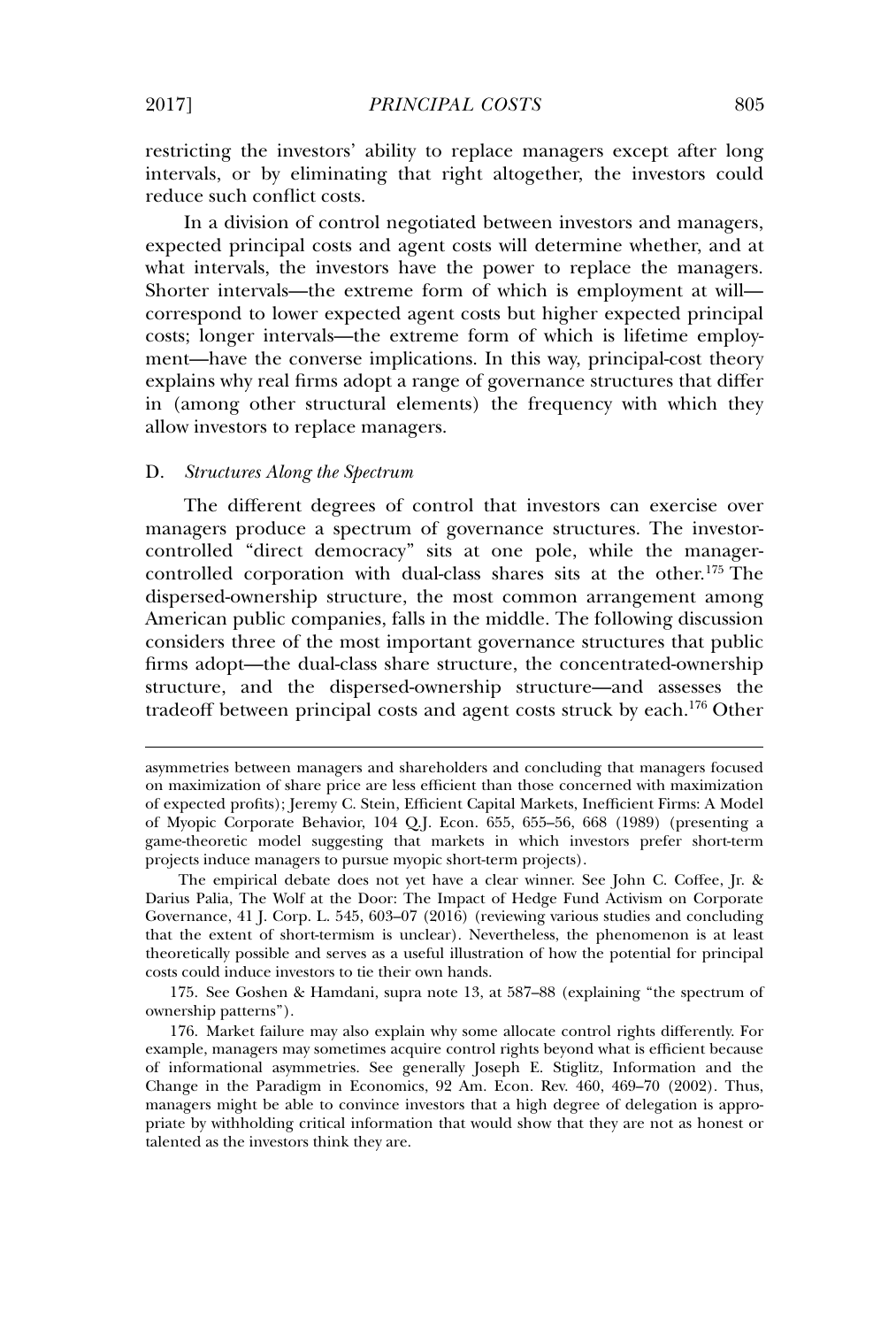common governance arrangements, such as the standard private equity fund and the traditional partnership, could be slotted at various points along the spectrum.

1. *The Dual-Class Share Structure.* — In a corporation with dual-class shares, the controllers are managers who own shares with superior voting rights, while outside investors hold shares with inferior voting rights.<sup>177</sup> Google and Facebook notably went public with this structure.<sup>178</sup> The outside shareholders of such firms cannot interfere with business decisions or replace the board.<sup>179</sup> And while they can sell their shares, the outside shareholders cannot withdraw their investments from the firm.<sup>180</sup> For these reasons, neither activist hedge funds nor hostile raiders can force the managers of a dual-class firm to change their business strategy.<sup>181</sup>

In the absence of direct control mechanisms, investors in dual-class firms discourage self-seeking managerial conduct by giving the managers a large share of the cash flows, typically about  $40\%$ .<sup>182</sup> Still, because the managers directly internalize less than half of the costs and benefits of

continuing control while diluting their economic stake).

<sup>177.</sup> As an illustration, imagine a firm that has Class A shares with 51% of the votes but only 10% of the cash-flow rights, and Class B shares with 49% of the votes but 90% of the cash-flow rights. The manager-agents would own the Class A shares, and the investorprincipals would own the Class B shares. See, e.g., Gordon, supra note 119, at 4.

<sup>178.</sup> See Wong, supra note 78. Google and Facebook are unusual dual-class firms in that their managers hold only a small share of the cash-flow rights. See Dan Bigman, Facebook Ownership Structure Should Scare Investors More than Botched IPO, Forbes (May 23, 2012, 5:40 PM), http://www.forbes.com/sites/danbigman/2012/05/23/facebookownership-structure-should-scare-investors-more-than-botched-ipo/ (on file with the *Columbia Law Review*) (noting Facebook founder Mark Zuckerberg "owns about 18% of the company, but controls more than 50% of the voting power" and Google founders Sergey Brin and Larry Page, as of 2012, hold only 21.5% of the "economic share of the company but exercise 73% of the voting power"); see also Steven Davidoff Solomon, New Share Class Gives Google Tighter Control, N.Y. Times: Dealbook (Apr. 13, 2012, 9:17 AM), http:// dealbook.nytimes.com/2012/04/13/new-share-class-gives-google-founders-tighter-control/ (on file with the *Columbia Law Review*) [hereinafter Solomon, New Share Class] (noting that the proposed plan to issue a third class of shares would ensure Google's founders'

<sup>179.</sup> Cf. Bigman, supra note 178 (describing controlling shareholders as "bulletproof").

<sup>180.</sup> Sales of a firm's shares in the secondary market do not reduce the firm's capital; they merely shift equity from some investors to others. By contrast, the withdrawal of capital by an investor shrinks the pool of assets under management's control. See Henry Hansmann & Reinier Kraakman, The Essential Role of Organizational Law, 110 Yale L.J. 387, 393–98 (2000).

<sup>181.</sup> But see Kobi Kastiel, Against All Odds: Hedge Fund Activism in Controlled Companies, 2016 Colum. Bus. L. Rev. 60, 90–95 (presenting and analyzing evidence of activist interventions in dual-class firms).

<sup>182.</sup> See, e.g., Paul A. Gompers, Joy Ishii & Andrew Metrick, Extreme Governance: An Analysis of Dual-Class Firms in the United States, 23 Rev. Fin. Stud. 1051, 1084 (2010) [hereinafter Gompers et al., Extreme Governance].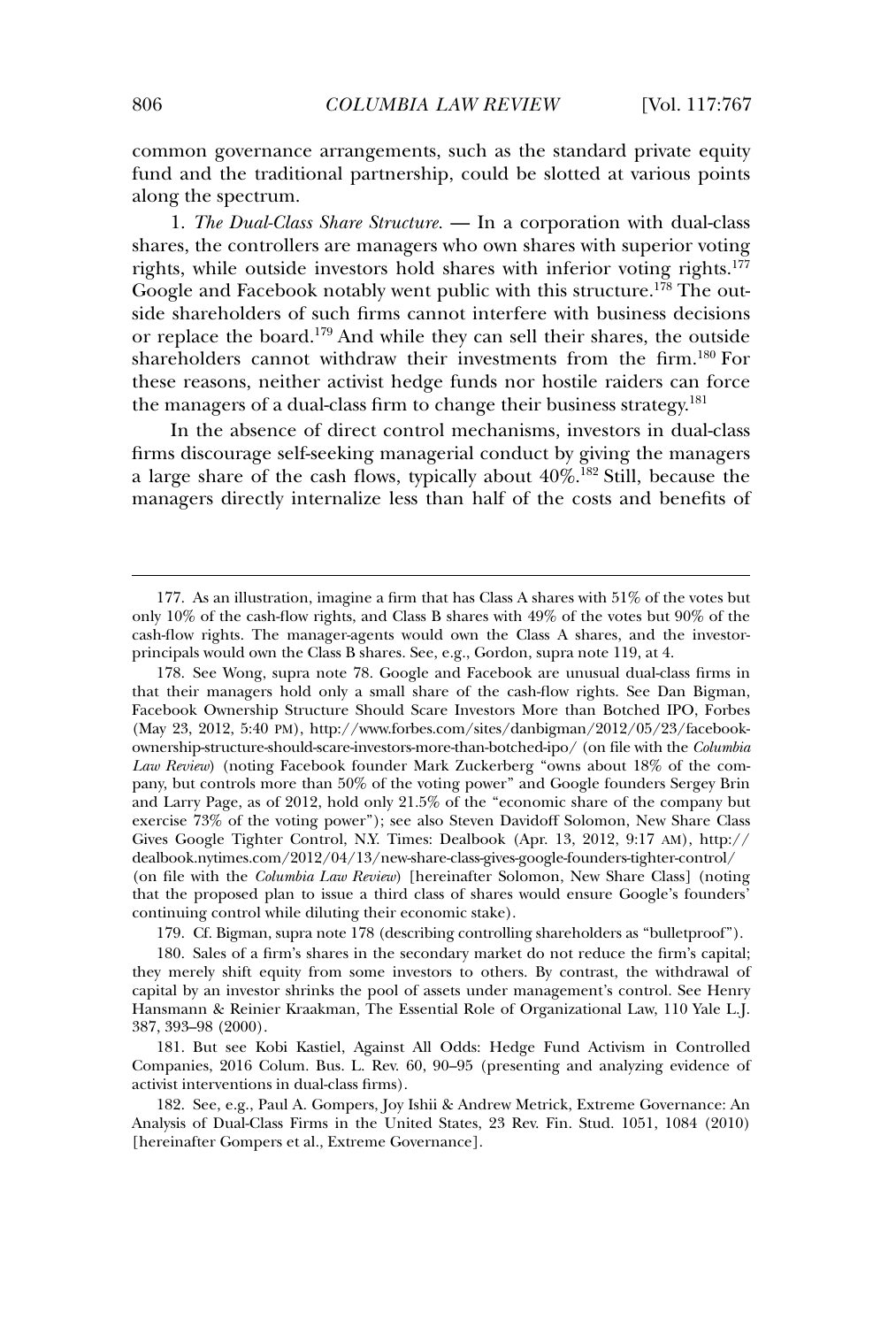their actions on the firm's behalf, potential agent costs are high.<sup>183</sup> On the other hand, potential principal costs are minimal, as managers enjoy complete freedom to pursue their strategic visions without fear that investors will mistakenly attempt to fire them for poor performance when they are actually performing well. <sup>184</sup> The use of a dual-class share structure is a good illustration of the firm-specific nature of corporate governance, as the structure may be well-suited to firms in complex industries such as information technology (e.g., Google,<sup>185</sup> Facebook,<sup>186</sup>) and LinkedIn $187$ ), or to firms whose outside shareholders recognize management's unique skills and strategic vision (e.g., Berkshire Hathaway<sup>188</sup>). It is nonetheless an extreme option on the governance-structure menu, and it is uncommon among public firms in the United States.<sup>189</sup>

2. *The Concentrated-Ownership Structure.* — In a firm with concentrated ownership, a single entity (or bloc of investors) controls the corporation by virtue of owning a large number of common shares.<sup>190</sup> But there is no division between control rights and cash-flow rights: The controller owns equal portions of both.<sup>191</sup> Thus, unlike the dual-class share structure, the concentrated-ownership structure adheres to the principle of one share, one vote.<sup>192</sup> Control is not contestable unless the controller holds fewer

183. See, e.g., Ronald W. Masulis, Cong Wang & Fei Xie, Agency Problems at Dual-Class Companies, 64 J. Fin. 1697, 1698 (2009) ("[S]hareholders anticipate that corporate cash holdings are more likely to be misused at companies where insider voting rights are disproportionately greater than cash flow rights . . . .").

184. See, e.g., Goshen & Hamdani, supra note 13, at 591 (exploring the benefits of protecting managers' "idiosyncratic vision"); Belén Villalonga & Raphael Amit, Family Control of Firms and Industries, 59 Fin. Mgmt. 863, 901 (2010) ("[F]ounding families retain control when doing so gives the firm a competitive advantage . . . . The implication is that nonfamily shareholders in those firms are better off than they would be without family control.").

185. See Bigman, supra note 178.

186. See id.

187. See Steven Davidoff Solomon, A Deeper Look at LinkedIn's Structure, N.Y. Times: Dealbook (May 12, 2011, 4:01 PM), http://dealbook.nytimes.com/2011/05/12/adeeper-look-at-linkedins-structure/ (on file with the *Columbia Law Review*).

188. See Alistair Barr, Buffett Defends Newspapers' Dual-Class Shares, MarketWatch (May 5, 2007, 5:15 PM), http://www.marketwatch.com/story/buffett-defends-dual-classshares-for-newspapers [http://perma.cc/L5TH-KA8L].

189. See Robert Daines & Michael Klausner, Do IPO Charters Maximize Firm Value? Antitakeover Protection in IPOs, 17 J.L. Econ. & Org. 83, 95 (2001) (finding that only 6% of IPO firms comprising a study's sample had dual-class shares); Gompers et al., Extreme Governance, supra note 182, at 1057 (noting that only about 6% of publicly traded firms in the United States have a dual-class share structure).

190. See, e.g., Goshen & Hamdani, supra note 13, at 564 n.9.

191. Id. at 591–92 ("Unlike in the dual-class structure, equity in a concentratedownership structure is issued at a ratio of one share to one vote.").

192. Id.; see also Sanford J. Grossman & Oliver D. Hart, One Share-One Vote and the Market for Corporate Control, 20 J. Fin. Econ. 175, 177–78 (1988) (analyzing the conditions for the optimality of the principle of one share, one vote).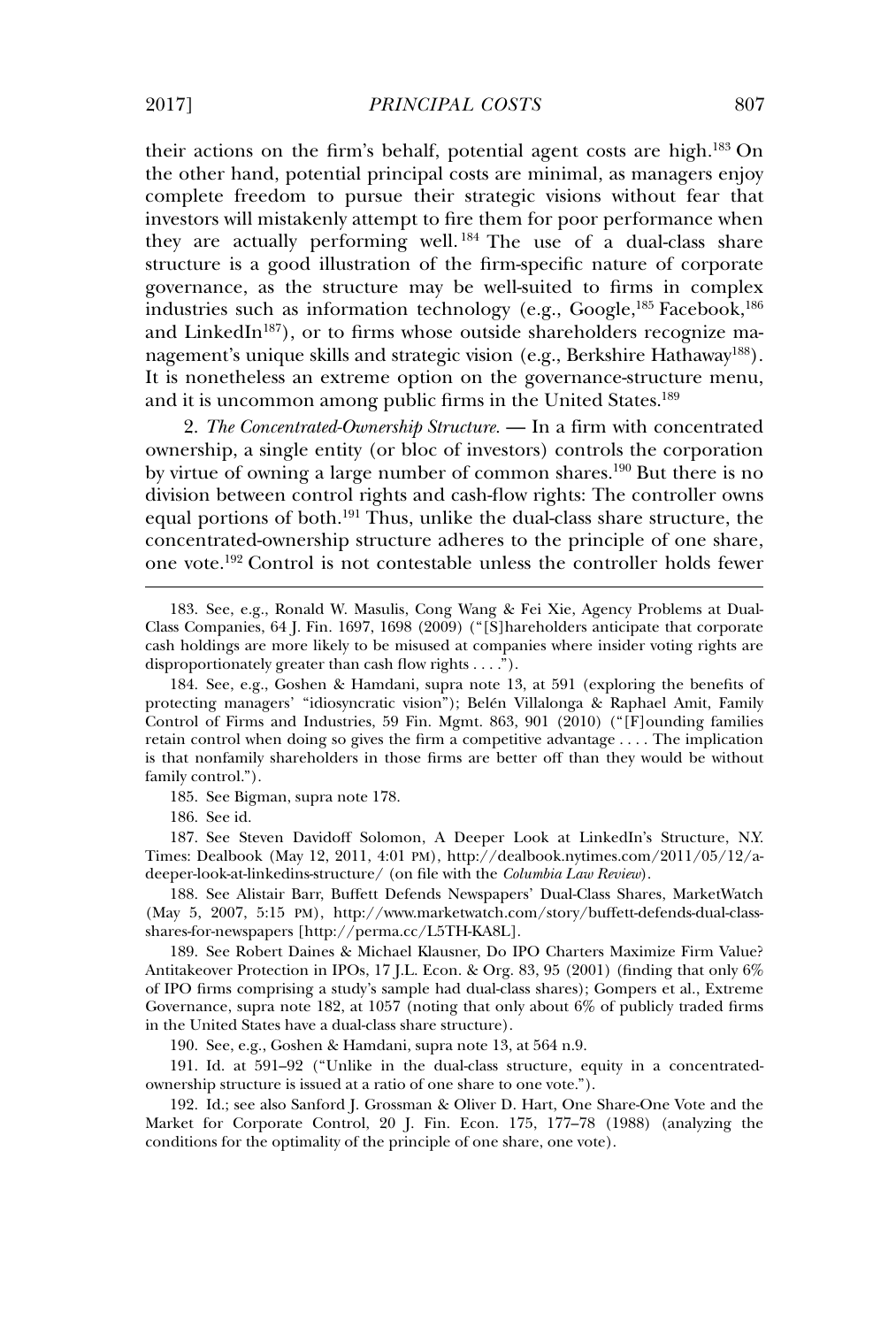than  $50\%$  of the shares.<sup>193</sup> The controller acts as an agent of minority investors and can directly manage the corporation or appoint professional managers whom it can replace at will.<sup>194</sup>

When an agent's control is incontestable, potential principal costs are low but potential agent costs are high. The dual-class share structure and the concentrated-ownership structure have this distribution of costs in common. The two structures diverge, however, insofar as potential agent costs will be lower in the concentrated-ownership structure because the controller typically owns a larger proportion of the firm's cash-flow rights (50% or more) than do the managers of a dual-class firm (who, as noted, usually own about  $40\%$ ).<sup>195</sup> It is probably for this reason that the concentrated-ownership structure is more common.<sup>196</sup> But the dual-class share structure does have one relative advantage: It allows managers to sell a larger slice of the firm's cash flows to outside investors without compromising their complete control.<sup>197</sup> Therefore, if the managers wish to retain incontestable control but have limited personal wealth, the dualclass share structure enables them to raise more capital and thereby achieve greater economies of scale. In this way, the choice between the dual-class share structure and the concentrated-ownership structure will often entail a tradeoff between economies of scale and agent costs.

3. *The Dispersed-Ownership Structure.* — Notably, the two governance structures discussed so far do not enable outside investors to oust managers.<sup>198</sup> Investors in firms with those structures can sell their interests, but they have little "voice."<sup>199</sup> The right to fire managers does not emerge on the governance spectrum until we reach the dispersed-ownership structure,

<sup>193.</sup> When a controlling shareholder holds more than 50% of the shares, an acquirer of all other shares obtains only a minority position in the firm.

<sup>194.</sup> Cf. Gilson, Complicating the Comparative Taxonomy, supra note 84, at 1652 (explaining minority shareholders' interests will be served when benefits from the controlling block's monitoring of management exceed the controlling block's private extraction benefits).

<sup>195.</sup> See supra notes 182–183, 193 and accompanying text.

<sup>196.</sup> See Rafael La Porta, Florencio Lopez-De-Silanes & Andrei Shleifer, Corporate Ownership Around the World, 54 J. Fin. 471, 474 (1999) (finding that concentrated ownership is the dominant structure for large companies worldwide).

<sup>197.</sup> Interestingly, sometimes even two classes of shares are insufficient to protect control, as Google's creation of a third class of nonvoting shares illustrates. See Tom Hals, Google Settlement Clears Way for New Class C Stock, Reuters ( June 17, 2013, 1:44 PM), http://www.reuters.com/article/us-google-stockplan-settlement-idUSBRE95G0MU20130617 [http://perma.cc/GWK9-63MV].

<sup>198.</sup> The managers and the controlling shareholder are treated in unity as the agent (i.e., management). See supra text accompanying note 36 (defining the concept of management broadly). Clearly, if the controlling shareholder is not also the manager, then the controlling owner—but not the public shareholders—can replace the manager.

<sup>199.</sup> Cf. Solomon, New Share Class, supra note 178 (discussing Class A and C shareholders at Google, who have fewer voting rights than Class B shareholders).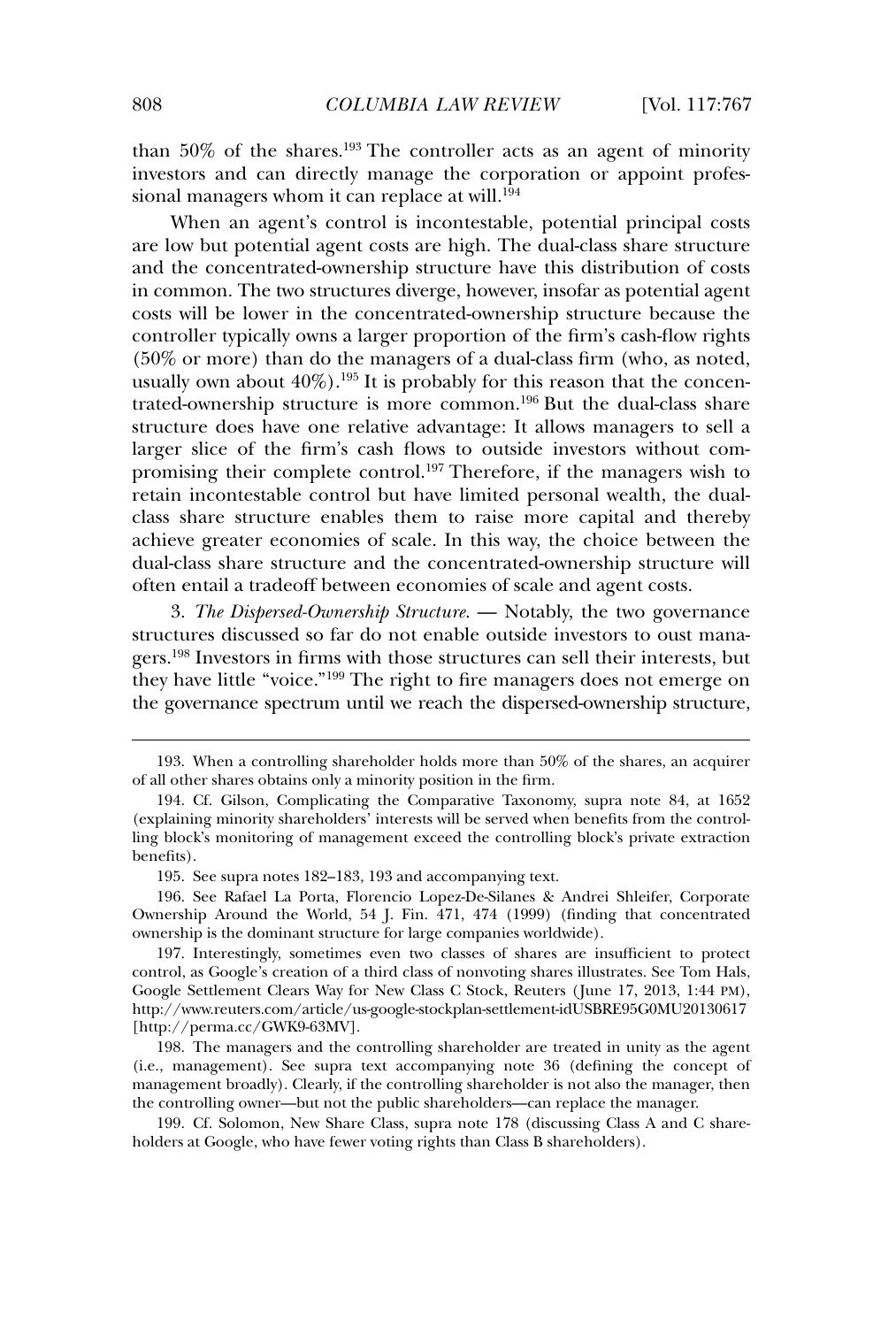the most common structure among public corporations in the United States.<sup>200</sup>

While other governance structures may give managers full control either indefinitely (as in a dual-class firm) or for a fixed period (as in a private equity fund)—investors can contest control of a dispersed-ownership firm through their voting rights.<sup>201</sup> The structure entrusts managers to make the day-to-day business decisions (normally the CEO's realm of authority<sup>202</sup>) as well as major strategic and governance decisions (the board's realm of authority<sup>203</sup>). But shareholders can veto decisions by the board to merge the firm, sell all of its assets, or dissolve it,<sup>204</sup> and they can alter the business plan by replacing the directors.<sup>205</sup> The structure therefore entails lower potential agent costs and higher potential principal costs than does either the dual-class share structure or the concentratedownership structure.

A shareholder who wishes to change the business plan of a corporation with dispersed ownership normally follows either of two strategies. One strategy, pursued by hostile raiders, is to assemble a control block. Raiders begin a control contest by buying a toehold—about 10% of the outstanding shares—on the open market.<sup>206</sup> Then, to build that stake into a majority of shares, they make a tender offer that offers the other shareholders a premium over the market price.<sup>207</sup> If the offer is successful, the raider can use the voting power appurtenant to the control block to replace the board and implement a new business plan.<sup>208</sup> Alternatively, the raider can decide that the incumbent managers' business vision is

207. Id.

<sup>200.</sup> See, e.g., La Porta et al., supra note 196, at 471.

<sup>201.</sup> For the seminal article, see Henry G. Manne, Mergers and the Market for Corporate Control, 73 J. Pol. Econ. 110, 112–13 (1965) ("[T]he market for corporate control gives to . . . shareholders both power and protection commensurate with their interest in corporate affairs.").

<sup>202.</sup> See Principles of Corp. Governance: Analysis & Recommendations § 3.01 (Am. Law Inst. 1994) (explaining that board-appointed senior executives perform the management duties in public companies).

<sup>203.</sup> See Del. Code Ann. tit. 8, § 141(a) (2016) (establishing expansive board authority as the default rule); Principles of Corp. Governance: Analysis & Recommendations § 3.02.

<sup>204.</sup> See tit. 8 §§ 251, 271, 275 (requiring majority shareholder approval of board resolutions to merge a corporation or sell substantially all of its assets).

<sup>205.</sup> This is the essential leverage of hedge fund activism. See, e.g., Kahan & Rock, Hedge Funds, supra note 60, at 1029–30 (highlighting the resignation of former Star Gas CEO due to pressure from Third Point Capital).

<sup>206.</sup> See Ronald J. Gilson, Seeking Competitive Bids Versus Pure Passivity in Tender Offer Defense, 35 Stan. L. Rev. 51, 53 (1982) (considering strategies "to exploit the investment in information").

<sup>208.</sup> See id. (noting that part of the takeover strategy is "to identify a target whose value can be increased by displacing inefficient management").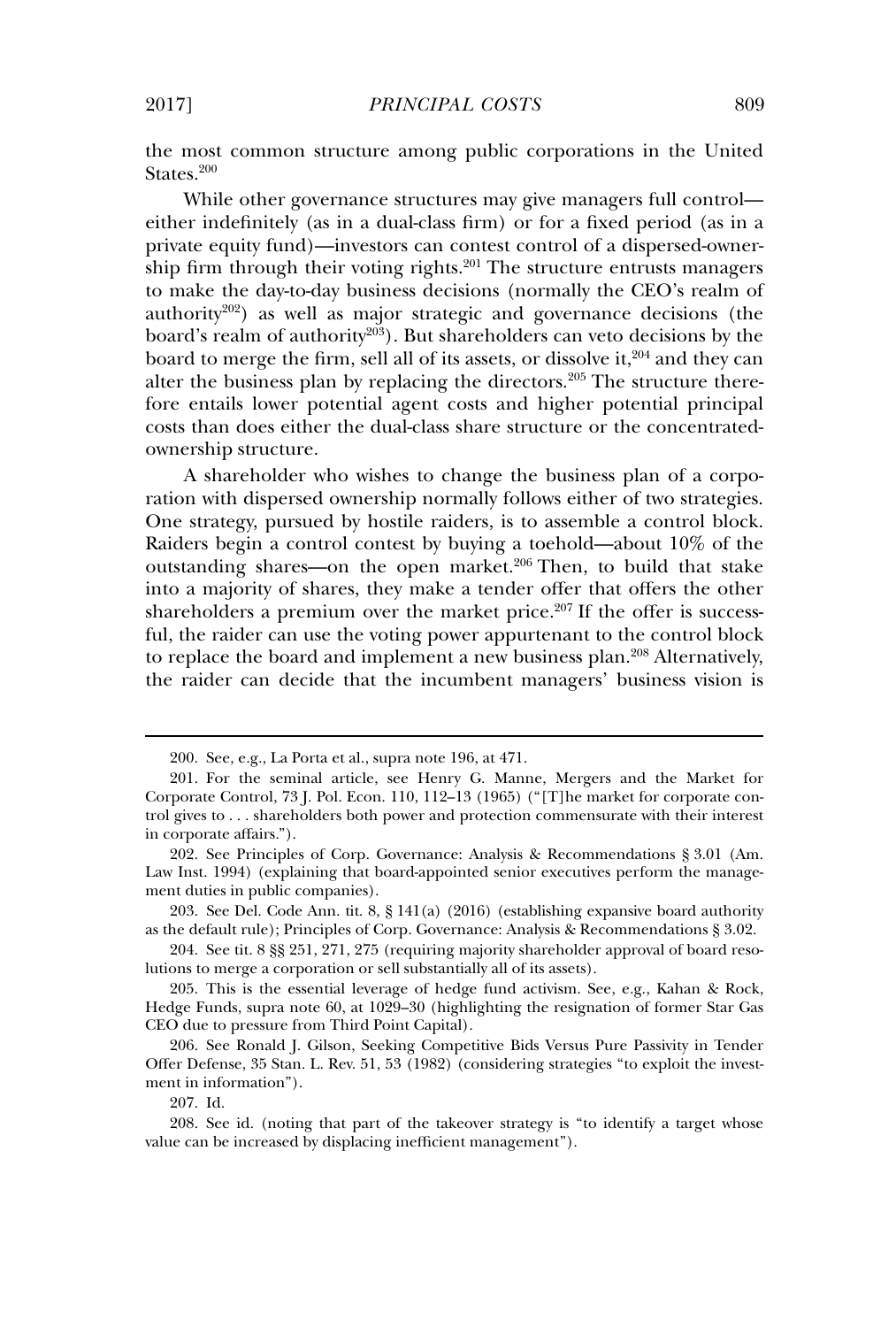fundamentally sound, in which case the raider can leave the managers in place and reap the profits from the course they were already pursing.

The other shareholder strategy for challenging the direction of a corporation with dispersed ownership is to persuade holders of a majority of shares to support the challenger's proposal in a proxy contest. This is the strategy pursued by activist hedge funds.<sup>209</sup> Like raiders, activist funds typically begin a control contest by acquiring a toehold stake through the stock market.<sup>210</sup> But instead of then making a tender offer, activists initiate, or threaten to initiate, a proxy contest in which they ask other shareholders to support their proposals to replace incumbent directors, increase dividends, or change the firm's capital or governance structure.<sup>211</sup>

The possibility that a raider or activist fund will contest control of a firm keeps agent costs in check.<sup>212</sup> But because raiders and activists sometimes mistakenly target firms whose managers are in fact competent and loyal,<sup>213</sup> the dispersed-ownership structure—which makes control contests possible—also entails significant principal costs.

Agency-cost theory suggests that governance structures should be arranged vertically, according to their quality, with the structure that minimizes agent conflict costs (direct democracy) on top and the one that maximizes them (dual-class shares) at the bottom. Under principalcost theory, by contrast, no structure is inherently superior or inferior, as each offers a distinct tradeoff between principal costs and agent costs that may be ideal for a particular firm.

# IV. PRINCIPAL-COST THEORY VERSUS AGENCY-COST ESSENTIALISM: IMPLICATIONS

Not only does principal-cost theory provide a more compelling explanation for the range of governance structures that firms adopt, but its more comprehensive account of the considerations that shape those structures also yields better empirical predictions and wiser policy prescriptions. The theory's potential implications are numerous; the discussion below addresses implications for several prominent current controversies.

<sup>209.</sup> See Kahan & Rock, Hedge Funds, supra note 60, at 1088–89 (noting that hedge funds "usually seek only minority representation on the board" and "need the support of others").

<sup>210.</sup> See, e.g., Gilson & Gordon, supra note 60, at 900.

<sup>211.</sup> Id.

<sup>212.</sup> See infra section IV.A.3 (discussing hostile takeovers).

<sup>213.</sup> See Coffee & Palia, supra note 174, at 583 (noting that target companies often have lower Tobin's Q scores and less "value orientation" but arguing that these metrics are not necessarily "proof of poor managerial performance or high agency costs").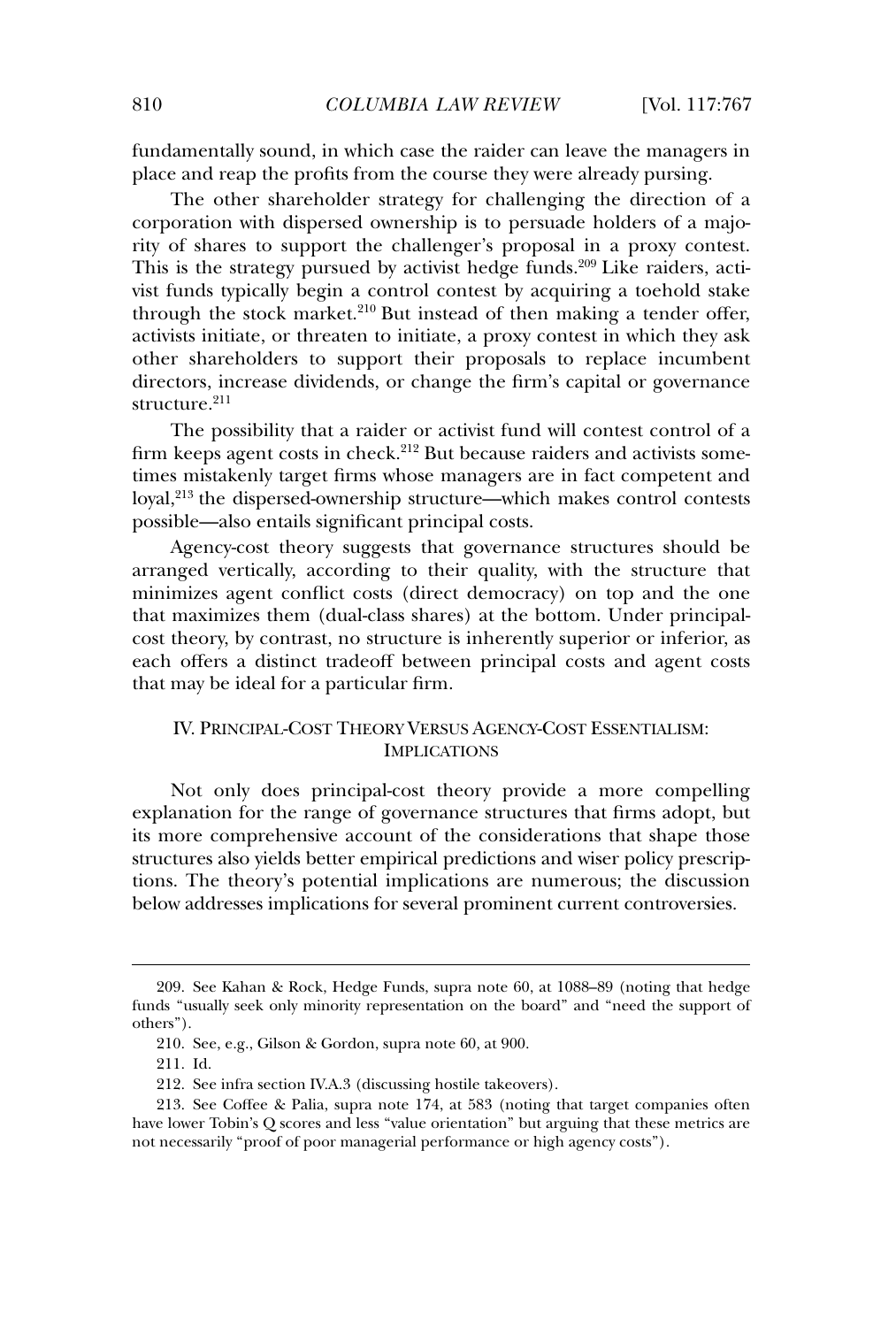#### A. *Empirical Predictions*

Agency-cost essentialism predicts that, because some governance structures are inherently superior to others, firms that adopt certain structures will consistently generate higher financial returns.<sup>214</sup> The superior structures are those that most empowers shareholders to exercise control and hold managers accountable.<sup>215</sup> If a firm adopts a structure that falls short of this ideal, only two explanations are possible. The first involves a kind of deception: Managers have duped investors into funding a firm with a governance feature that, by enabling managers to sacrifice firm value to their private interests, will provide the investors with inferior returns.<sup>216</sup> The alternative explanation is that the managers have bargained for a structure that indulges the managers' exceptional fondness for control, for which the managers were willing to give up monetary compensation.

Principal-cost theory makes different predictions. It states that a firm's governance structure is irrelevant unless firm-specific elements are taken into account. If firms were identical and the parties who owned and managed them were interchangeable, then any reallocation of control rights between investors and managers would increase one type of cost and decrease the other type by equal amounts. Since total control costs would not change, the degree of delegation—and hence the governance structure—would be irrelevant. It is only when firms have different attributes that differences in governance structures matter, as each firm aims at finding its optimal structure. Moreover, parties do not structure firms to minimize agency costs; rather, they structure them to minimize the sum of agent costs and principal costs, a firm-specific undertaking. Therefore, there should be no consistent correlation across firms between financial returns and particular structural features. If such a correlation is found, then two explanations are possible. One is that firmspecific attributes, not the particular structural feature, explain the difference in value. Once studies properly control for those attributes, the correlation will disappear. The second possible explanation is that an exogenous shock in the legal, economic, or financial environment has thrown off the balance between principal costs and agent costs, leaving a number of firms with governance structures that no longer suit their attributes. After such a shock, firms will require time to adapt their

<sup>214.</sup> See infra text accompanying notes 225, 230 (describing agency-cost-essentialist predictions in the context of the division of cash flows and dual-class share structures).

<sup>215.</sup> See infra text accompanying note 235 (discussing such a structural feature—the hostile takeover).

<sup>216.</sup> See Lucian A. Bebchuk, Letting Shareholders Set the Rules, 119 Harv. L. Rev. 1784, 1789–91 (2006) (arguing that markets do not impose constraints on management and that shareholders rather than managers bear the costs when firms go public with suboptimal governance structures).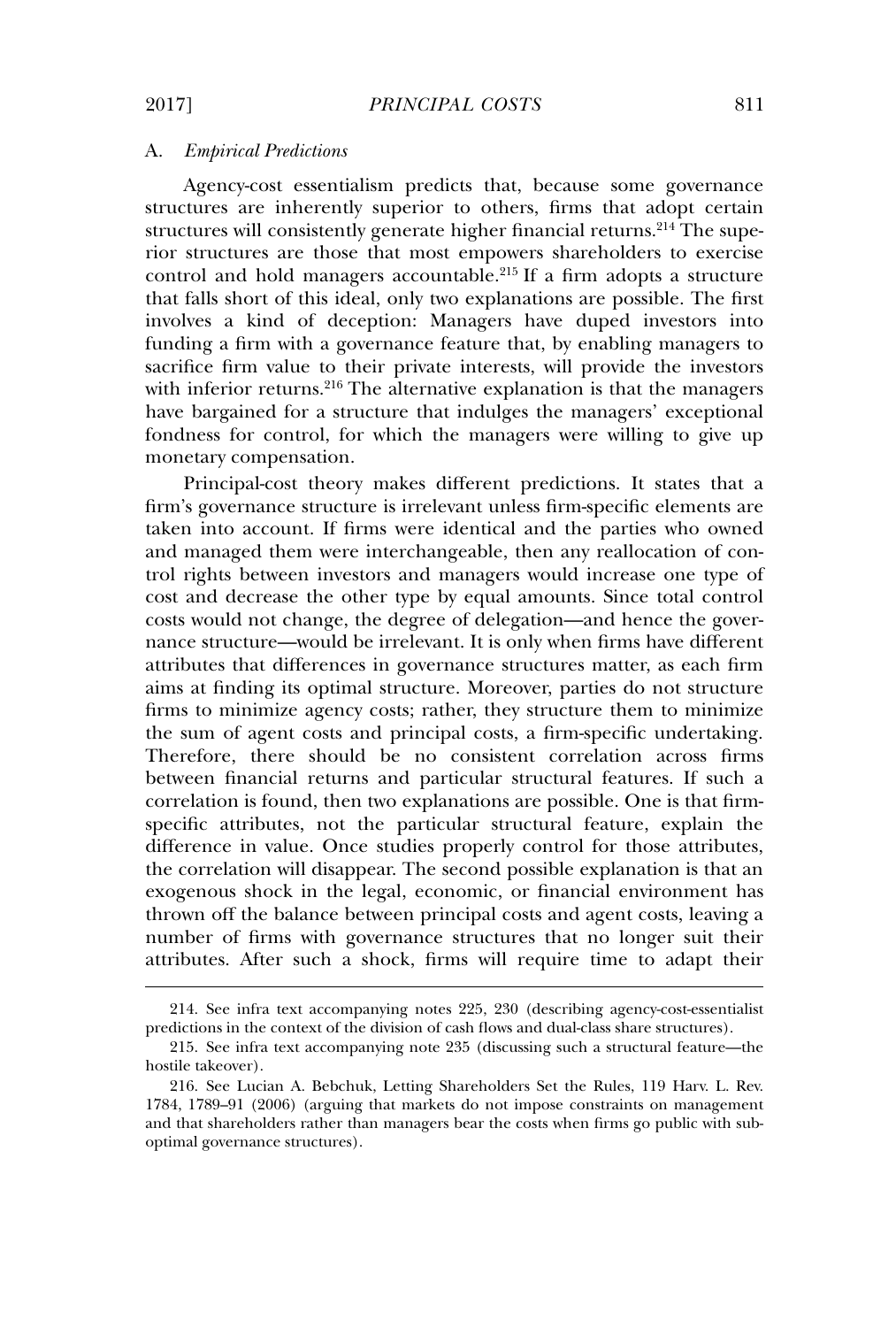structures to the changed environment. Any correlation between governance structure and firm value will thus be temporary, which studies of the firms' performance over time will confirm.

It is important to note that principal-cost theory does *not* predict that, even in the absence of exogenous shocks, every firm will always have its ideal governance structure. In other words, the theory is not built upon an assumption that markets are perfectly efficient. At any given moment, and even in the absence of large-scale, exogenous shocks, some firms may have structures that delegate too much control to managers, while others may have structures that delegate too little. Such structural misfits will be the natural result of transaction costs and of the uncertainty that a firm's organizers inevitably face. Those who structure a firm can only make educated guesses about its future operations, personnel, and other attributes. As the future unfolds and contingencies become certainties, the firm's optimal structure may prove to differ from its selected structure. The firm can then try to make a midcourse correction, but transaction costs and other factors may impede the adaptation process, during which structure-based underperformance will persist.

Such structural gaps will, however, be distributed *randomly*, meaning that they should yield no long-term, discernable correlation between firm value and particular governance features. In other words, when a gap opens between a firm's optimal governance structure and its selected structure, the resulting loss of firm value is just as likely to result from excessive principal costs (reflecting inadequate delegation to managers) as from excessive agent costs (reflecting overdelegation to managers). A random distribution of errors will occur because agent costs and principal costs are both foreseeable to firm organizers, and there is no reason that organizers should systematically underestimate the future magnitude of one type of cost relative to the other, especially when they internalize the costs of selecting a suboptimal structure. Agency-cost essentialism implicitly assumes, by contrast, that firm organizers consistently overempower managers, meaning that they systematically underestimate agent costs or overestimate principal costs.<sup>217</sup>

The two theories also offer different predictions about what will happen to firms when legal reform imposes a particular structural feature. Agency-cost essentialism suggests that such reform will increase average firm value if the mandatory feature empowers shareholders but decrease average firm value if it disempowers them.<sup>218</sup> Principal-cost theory predicts that such reform will always cause an initial drop in average firm value. Firms that would benefit from the feature will have adopted it already;

<sup>217.</sup> See supra text accompanying notes 69–70.

<sup>218.</sup> See infra sections IV.A.5–.6 (discussing how majority voting and proxy access can reduce agent costs).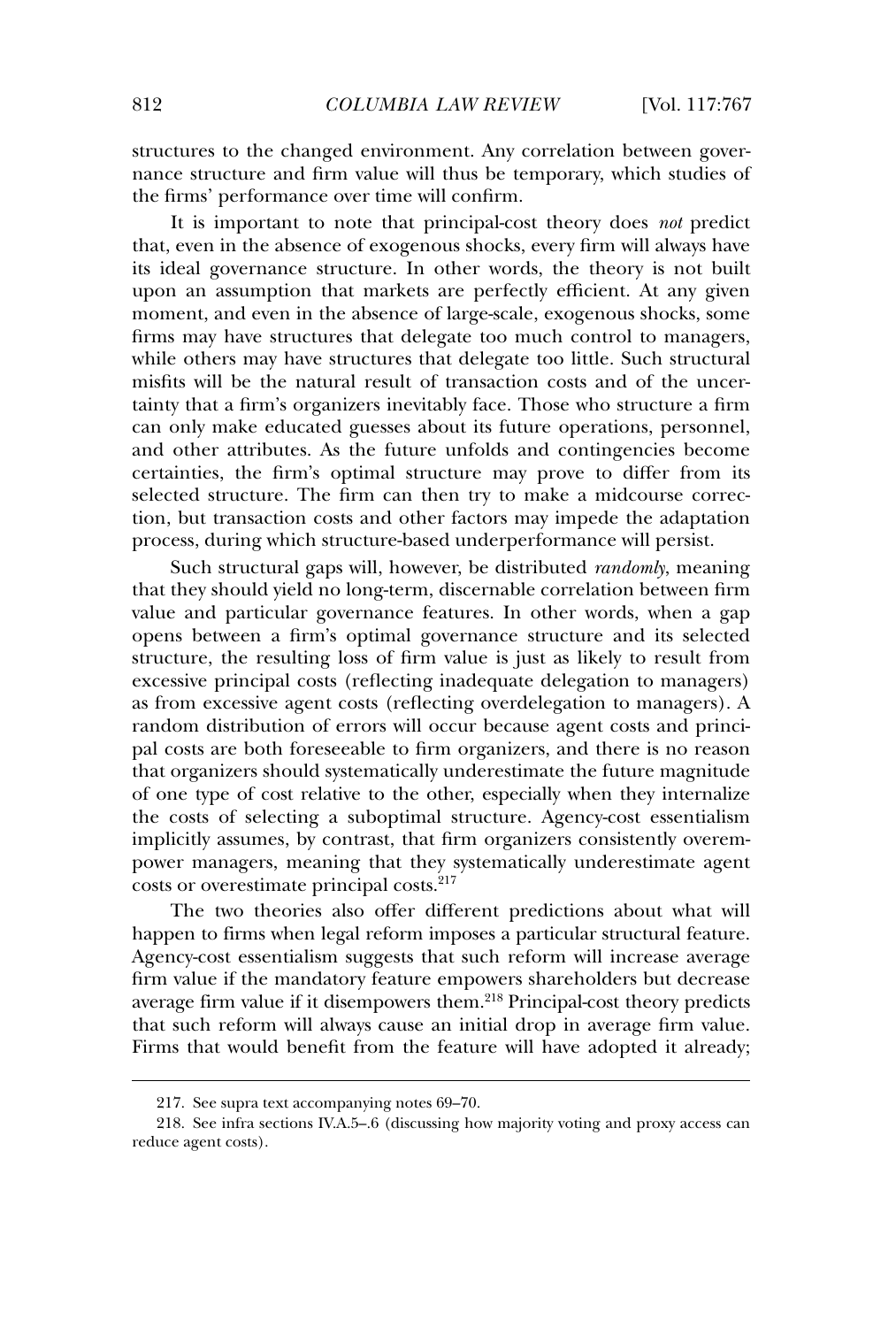the law therefore imposes the feature only on firms for which it is inefficient, driving down their values. But the loss should abate over time, as firms can mitigate the impact of a mandatory rule by altering other structural features, their capital structures, and attributes such as their choice of business strategy.<sup>219</sup> By contrast, scholars who focus on agency costs usually take a static view: If a change in the law disempowers shareholders, the resulting loss of firm value will be permanent in magnitude.<sup>220</sup>

To be sure, the ability of firms to adapt to governance-structure mandates does not mean that the mandates are costless. The process of updating a governance structure requires firms to incur transaction costs that vary depending on whether the necessary adjustment entails, for example, the adoption of a new bylaw (which a board of directors can typically accomplish by resolution), a charter amendment (which requires both a board resolution and a shareholder vote), a change in capital structure or dividend policy, a change in business strategy, a going-private transaction or other change in the identity of investors, or a change in management. Such adaptations can entail significant delay, during which the loss of firm value attributable to the mandate will continue. Finally, the axes along which firms can adjust may only permit a partial correction, leaving a residual loss of firm value that persists indefinitely. In short, principal-cost theory predicts that firms can adjust their control structures and other attributes to *mitigate* the cost of a structural mandate; it does not predict that firms can eliminate the costs of a mandate altogether.

A final difference in predictions pertains to legal reform that permits, but does not require, firms to adopt a new structural feature. If the new option enables firms to disempower shareholders, agency-cost essentialism suggests that self-interested managers will cause their firms to adopt it, driving down average firm value.<sup>221</sup> If, on the other hand, the new option empowers shareholders, firms will shun it, and so the reform will have little effect. The implication is that shareholder-empowering reform must be mandatory to be effective.<sup>222</sup> Principal-cost theory, by contrast, suggests that the appearance of a new option on the governancestructure menu will always increase average firm value. Firms for which

<sup>219.</sup> See infra notes 261–265 and accompanying text (describing a pair of studies that found that companies subject to a Massachusetts law requiring staggered boards initially lost value but rebounded due to their adoption of business strategies focused on research and development).

<sup>220.</sup> Cf. infra notes 297–300 and accompanying text (noting rules favored by agencycost essentialists for shifting control to shareholders).

<sup>221.</sup> See supra text accompanying notes 44–45.

<sup>222.</sup> Or at least the default should be an opt-out provision. See, e.g., Lucian Arye Bebchuk & Assaf Hamdani, Optimal Defaults for Corporate Law Evolution, 96 Nw. U. L. Rev. 489, 492–93 (2002) (advocating default rules that restrict management on grounds that "relatively little will be lost because both shareholders and managers will support a charter amendment opting out of [the] inefficient arrangement").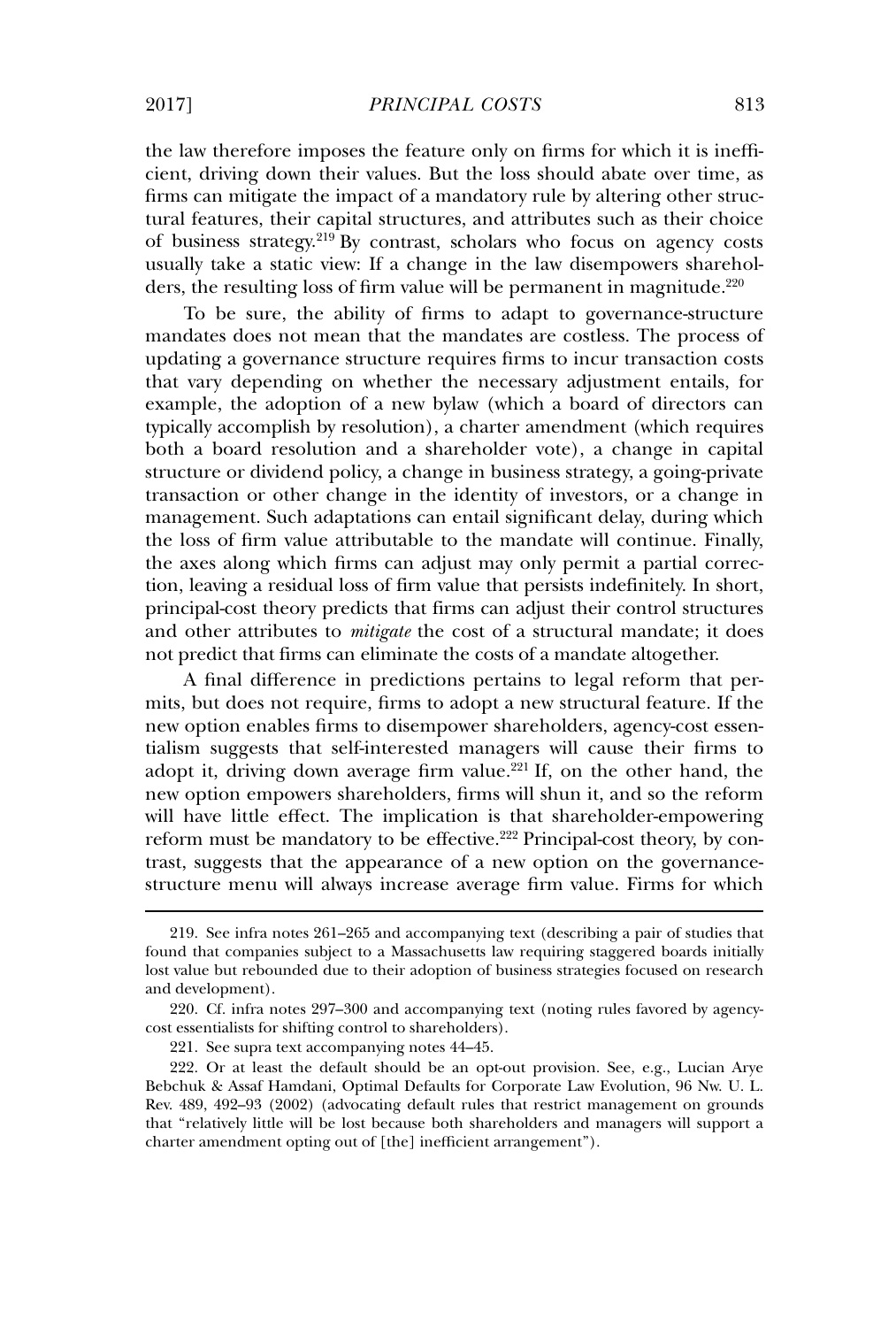the new option is disadvantageous will ignore it, while firms that would benefit will adopt it, exploiting the opportunity to decrease control costs by better tailoring their governance structures to their particular attributes.

With these general predictions in mind, we consider now several topics in corporate governance that empiricists have studied. As the reader will note, for each of the topics surveyed, the empirical literature offers conflicting findings. The inconclusive nature of the empirical studies contradicts agency-cost essentialism, which predicts that shareholderempowering governance features will always outperform their alternatives.<sup>223</sup> But conflicting findings make sense within the principal-cost framework when studies differ in the degree to which they control for firm-specific characteristics and for firms' capacities to adjust their structures over time based on changes in internal factors and the external environment.

For each topic, we consider whether the empirical results favor agency-cost essentialism or principal-cost theory. Given the numerous studies in the corporate-governance literature from the last forty years, during which agency costs have been the focus, our survey is necessarily abridged. We nonetheless believe it is fair to say that the trends in the empirical literature favor the predictions of principal-cost theory.

1. *The Division of Cash Flows.* — According to the Jensen-Meckling model, allocating more of a firm's cash flows to investors increases agency costs by widening the divide between ownership from control.<sup>224</sup> Based on this observation, some scholars have predicted that firms in which management receives a larger proportion of the cash flows will have higher values.<sup>225</sup> Interestingly, the Jensen-Meckling model itself contradicts this prediction, as it depicts a tradeoff between managerial private benefits and economies of scale, and it predicts that each firm will strike its own, optimal tradeoff.<sup>226</sup> Principal-cost theory yields the same predic-

226. See Jensen & Meckling, supra note 1, at 352 ("[F]orces exist to determine an equilibrium distribution of outside ownership. If the costs of reducing the dispersion of

<sup>223.</sup> See supra notes 69–70 and accompanying text.

<sup>224.</sup> See Jensen & Meckling, supra note 1, at 309.

<sup>225.</sup> See, e.g., Benjamin E. Hermalin & Michael S. Weisbach, The Effects of Board Composition and Direct Incentives on Firm Performance, 20 Fin. Mgmt. 101, 111 (1991) (finding that corporate performance increases when management ownership rises to 1% but decreases at higher levels, possibly due to increasing insulation from disciplinary devices that more than offsets the increased alignment of interests between managers and shareholders); Clifford G. Holderness, Randall S. Kroszner & Dennis P. Sheehan, Were the Good Old Days that Good? Changes in Managerial Stock Ownership Since the Great Depression, 54 J. Fin. 435, 466 (1999) (finding that managerial ownership nonlinearly increases and then decreases in firm volatility); John J. McConnell & Henri Servaes, Additional Evidence on Equity Ownership and Corporate Value, 27 J. Fin. Econ. 595, 604 (1990) (finding that the "ownership structure of equity has an important influence on corporate value"); Randall Morck, Andrei Shleifer & Robert W. Vishny, Management Ownership and Market Valuation, 20 J. Fin. Econ. 293, 311 (1988) (finding that as board ownership rises, firm value initially increases, then falls, and finally rises slowly again).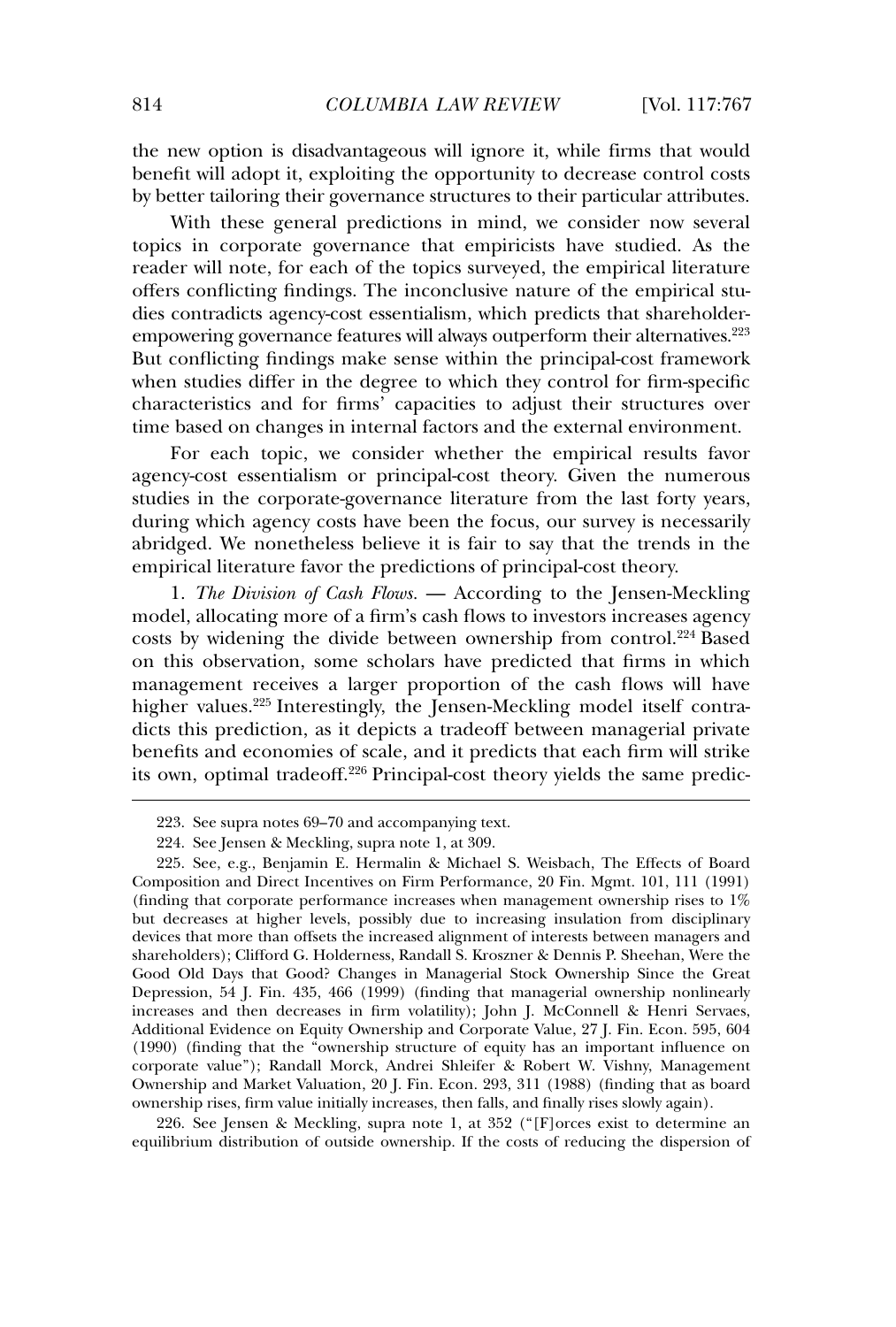tion, but for a different reason. Granting a larger proportion of the cash flows to managers reduces agent conflict costs but increases principal conflict costs. Given this tradeoff, firms will tailor the division of cash flows to their specific attributes and governance structures, yielding no general relationship between the division of cash flows and firm value.

When the question has been investigated empirically, some studies have found that firm value varies depending on changes in management's share of ownership; from this, the studies' authors have concluded that some arrangements are superior to others.<sup>227</sup> When, however, these studies are corrected for missing controls and other problems, the relationship between the division of cash flows and firm performance tends to disappear, as principal-cost theory predicts.<sup>228</sup>

2. *Dual-Class Shares.* — Relative to the dispersed-ownership structure, the dual-class share structure gives more power to management, making it harder for outside shareholders to hold managers accountable.<sup>229</sup> Accordingly, many scholars predict that firms with dual-class shares will perform poorly.<sup>230</sup> Taken as a whole, however, the empirical studies do not support this claim.<sup>231</sup> While some studies have linked the dual-class share structure to lower firm value, $232$  others have found no correlation

227. See supra note 225.

228. See Harold Demsetz & Belén Villalonga, Ownership Structure and Corporate Performance, 7 J. Corp. Fin. 209, 211 (2001) (supporting "the belief that ownership structure is endogenous but not the belief that ownership structure affects firm performance"); Demsetz & Lehn, supra note 30, at 1176 (finding that "the structure of corporate ownership varies systematically in ways that are consistent with value maximization"); Charles P. Himmelberg, R. Glenn Hubbard & Darius Palia, Understanding the Determinants of Managerial Ownership and the Link Between Ownership and Performance, 53 J. Fin. Econ. 353, 381 (1999) (finding that "it becomes difficult to conclude that changes in firm managerial ownership affect performance" when "firm characteristics and firm fixed effects" are controlled).

229. As mentioned earlier, the management and the controlling shareholder are treated as a unity, as the controlling shareholder can replace management. See supra text accompanying note 198.

230. See, e.g., Bebchuk et al., Stock Pyramids, supra note 7, at 310–11 ("[T]he agency costs associated with [controlling-minority-structure] firms increase very rapidly as the fraction of equity cash-flow rights held by controllers declines.").

231. See Renée Adams & Daniel Ferreira, One Share-One Vote: The Empirical Evidence, 12 Rev. Fin. 51, 84 (2008) (surveying the empirical literature on dual-class share structures and concluding that "the findings . . . on ownership disproportionality often disagree" and that "simple conclusions may not be possible [because] [o]wnership disproportionality may destroy the value of outside equity in some contexts, but not in others").

232. See, e.g., Gompers et al., Extreme Governance, supra note 182, at 1051 (finding that in "single-stage regressions . . . strong evidence [exists] that firm value is increasing in insiders' cash-flow rights and decreasing in insider voting rights" and that in "instrumental variable regressions, the point estimates are similar but the significance levels are lower"); Masulis et al., supra note 183, at 1697 (finding that "managers with greater excess control

ownership are lower than the benefits . . . from reducing the agency costs, it will pay some individual or group of individuals to buy shares . . . to reduce the dispersion of ownership.").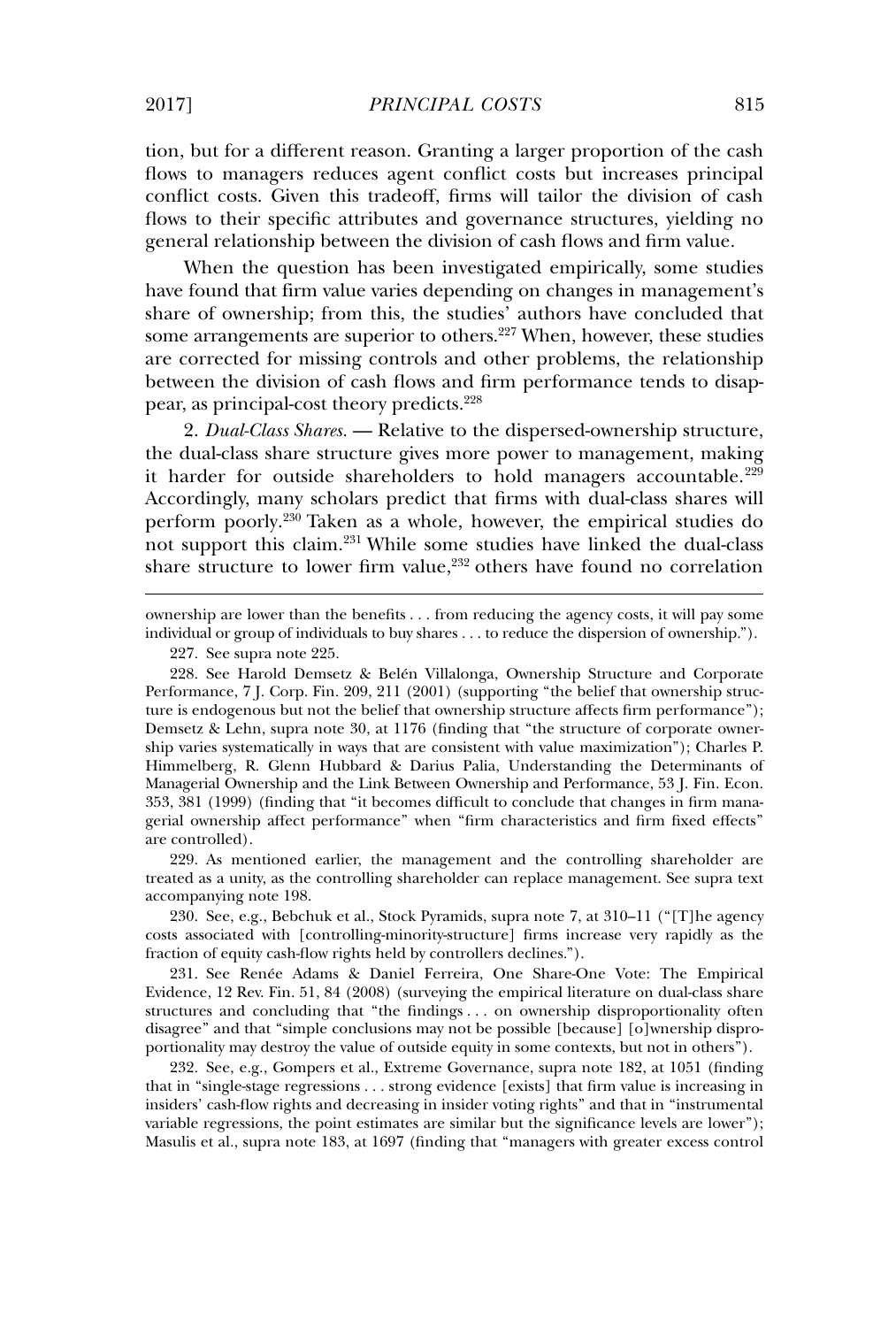once firm-specific attributes are taken into account,<sup>233</sup> as principal-cost theory predicts. In addition, studies have found that firms that switch from dispersed ownership to dual-class shares experience an increase in value, a result that principal-cost theory can explain but agency-cost essentialism cannot.<sup>234</sup>

3. *Takeover Defenses.* — Numerous prominent scholars have voiced support for hostile takeovers as a device for disciplining managers.<sup>235</sup> The stronger version of this position is that boards should be completely passive

233. See, e.g., Renée B. Adams & João A.C. Santos, Identifying the Effect of Managerial Control on Firm Performance, 41 J. Acct. & Econ. 55, 55 (2006) ("Contrary to the belief that managerial control is purely detrimental, we find that it has positive effects on performance over at least some range."); Ekkehart Böhmer, Gary C. Sanger & Sanjay Varshney, The Effect of Consolidated Control on Firm Performance: The Case of Dual-Class IPOs, *in* Empirical Issues in Raising Equity Capital 95, 95 (Mario Levis ed., 1996) (finding that dual-class IPOs "outperform . . . matched single-class counterparts in . . . returns" and "accounting measures of firm performance" and concluding that "going public with a dual-class equity structure has net benefits for investors"); M. Megan Partch, The Creation of a Class of Limited Voting Common Stock and Shareholder Wealth, 18 J. Fin. Econ. 313, 313 (1987) ("There is no evidence that current shareholders are harmed by the creation of limited voting common stock.").

234. See, e.g., Kenneth Lehn, Jeffry Netter & Annette Poulsen, Consolidating Corporate Control: Dual-Class Recapitalizations Versus Leveraged Buyouts, 27 J. Fin. Econ. 557, 557 (1990) (finding that dual-class recapitalizing firms grow faster than firms in a control group, and concluding that "[t]hese results . . . illustrat[e] that the method and effects of consolidating corporate control are systematically related to firm attributes"); Valentin Dimitrov & Prem C. Jain, Recapitalization of One Class of Common Stock into Dual-Class: Growth and Long-Run Stock Returns 1 (Sept. 1, 2004) (unpublished manuscript), http:// ssrn.com/abstract=422080 (on file with the *Columbia Law Review*) (finding that "dual-class recapitalizations are shareholder value enhancing corporate initiatives" and that "stockholders, on average, earn significant positive abnormal returns" following the announcement of the recapitalization, and finding no "evidence of managerial entrenchment").

235. The leading voice is Professor Henry Manne. See Henry G. Manne, Cash Tender Offers for Shares—A Reply to Chairman Cohen, 1967 Duke L.J. 231, 236–37 (observing that the threat of raiders encourages managers to manage their companies as efficiently as possible); see also Bebchuk, Undistorted Choice, supra note 119, 1765–68 (noting that acquisitions may "produce efficiency gains by . . . improving management"); Easterbrook & Fischel, The Proper Role, supra note 56, at 1169 (noting that a tender offer "polices managers" and "disciplines or replaces them if they stray too far from the service of the shareholders"); Gilson, Structural Approach, supra note 56, at 844 (observing that the tender offer is the "only displacement mechanism" with the potential to constrain management self-dealing).

rights over cash flow rights are more prone to pursue private benefits at shareholders' expense" and that "firm value is decreasing in insider excess control rights"); Scott B. Smart, Ramabhadran S. Thirumalai & Chad J. Zutter, What's in a Vote? The Short- and Long-Run Impact of Dual-Class Equity on IPO Firm Values, 45 J. Acct. & Econ. 94, 94 (2008) (finding that "relative to fundamentals, dual-class firms trade at lower prices than do single-class firms, both at the IPO and for at least the subsequent 5 years," and that "when duals unify their share classes, statistically and economically significant value gains occur").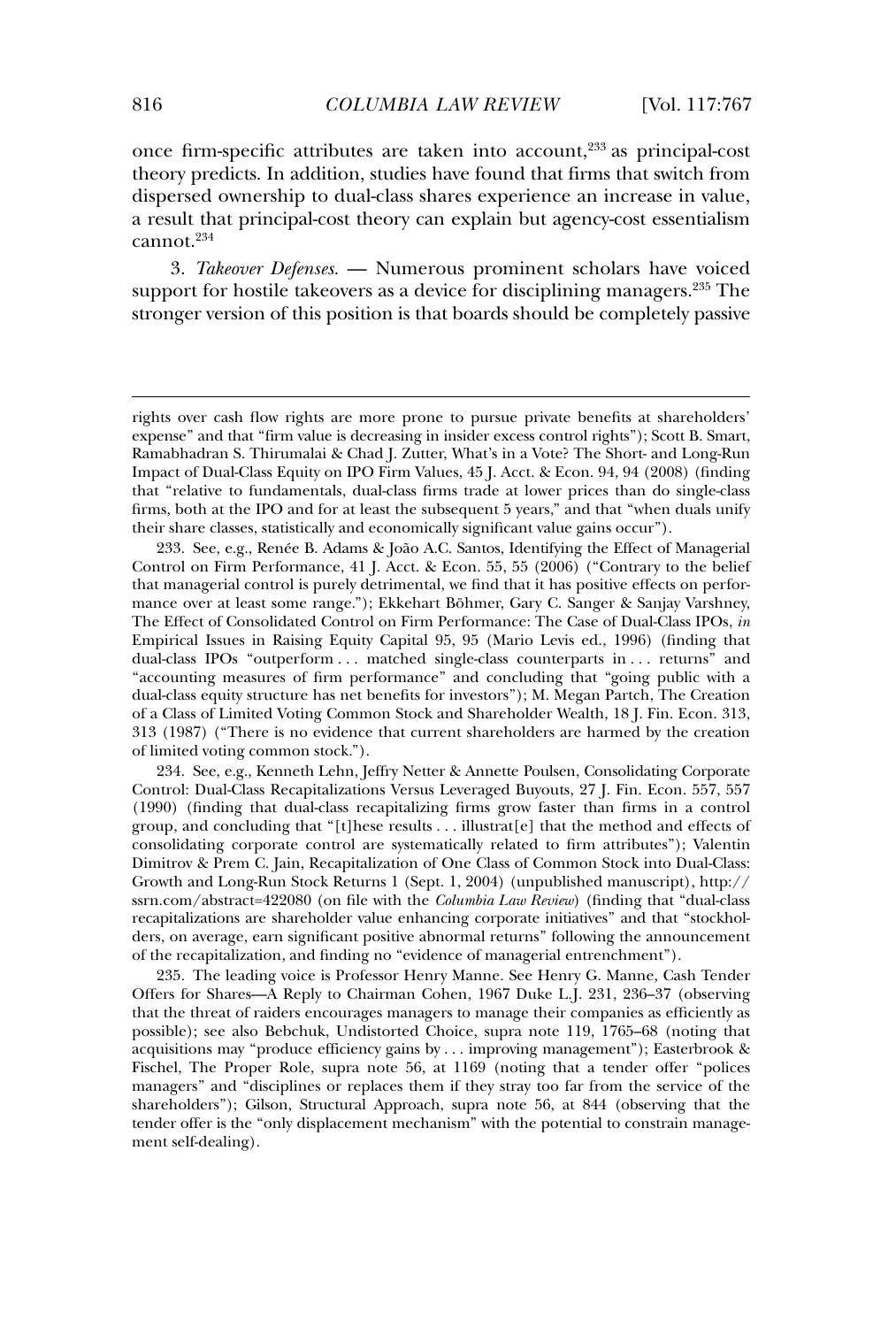when threatened by a raider, with no recourse to defensive measures.<sup>236</sup> A more moderate view allows defensive measures, but only if used to facilitate an auction of the target. $237$ 

Principal-cost theory implies that hostile raiders can generate costs as well as benefits. By using a tender offer to aggregate shareholder control in the hands of a single individual, a raider does indeed reduce agent costs. At the same time, however, allowing shareholders to accept a tender offer without board approval could generate principal costs. If the shareholders fail to appreciate the true value of the incumbent managers' strategy, they could tender at an inadequate price, thus giving away the firm's hidden value.<sup>238</sup> The anticipation of such value transfers from public shareholders to raiders may generate principal competence costs by raising firms' cost of equity capital. Similarly, groups of shareholders who would tender their shares because they prefer short-term profits at the expense of long-term returns might generate principal conflict costs by inducing the firm's managers to take expensive self-protective measures.<sup>239</sup> Permitting hostile takeovers could thus increase or decrease overall control costs, with the effect varying by firm based on factors such as the personal characteristics of its managers and shareholders, and its industry and competitive environment. $240$  For firms whose management is untrustworthy and whose business is easy for shareholders to understand, allocating control over takeovers to shareholders could reduce total control costs. But for firms whose management is trustworthy and whose business is difficult for shareholders to understand, allocating control to boards could be more efficient.

The same general analysis applies to specific takeover defenses. Consider, for example, poison pills, which impose prohibitive costs on raiders who acquire a large stake in a firm without board approval.<sup>241</sup> To

239. See Brian J. Bushee, The Influence of Institutional Investors on Myopic R&D Investment Behavior, 73 Acct. Rev. 305, 305 (1998) (arguing that a high level of institutional ownership by institutions exhibiting high portfolio turnover, diversification, and momentum trading significantly increases managerial incentives to pursue short-term projects).

240. See F.M. Scherer, Corporate Takeovers: The Efficiency Arguments, 2 J. Econ. Persp. 69, 74–76 (1988) (interpreting an empirical study that used a line-of-business approach to conclude that takeovers do not have uniform effects on targets' long-term value).

241. See Suzanne S. Dawson, Robert J. Pence & David S. Stone, Poison Pill Defensive Measures, 42 Bus. Law. 423, 426–32 (1987).

<sup>236.</sup> See Easterbrook & Fischel, The Proper Role, supra note 56, at 1194–204 (advocating antiresistance provisions that would prevent management from defeating tender offers).

<sup>237.</sup> See Gilson, Structural Approach, supra note 56, at 875–81 (suggesting a rule permitting management actions that facilitate shareholder decisionmaking and prohibiting management actions that interfere with shareholder decisions on tender offers).

<sup>238.</sup> But see Bernard Black & Reinier Kraakman, Delaware's Takeover Law: The Uncertain Search for Hidden Value, 96 Nw. U. L. Rev. 521, 528–34 (2002) (rejecting the claim of hidden value).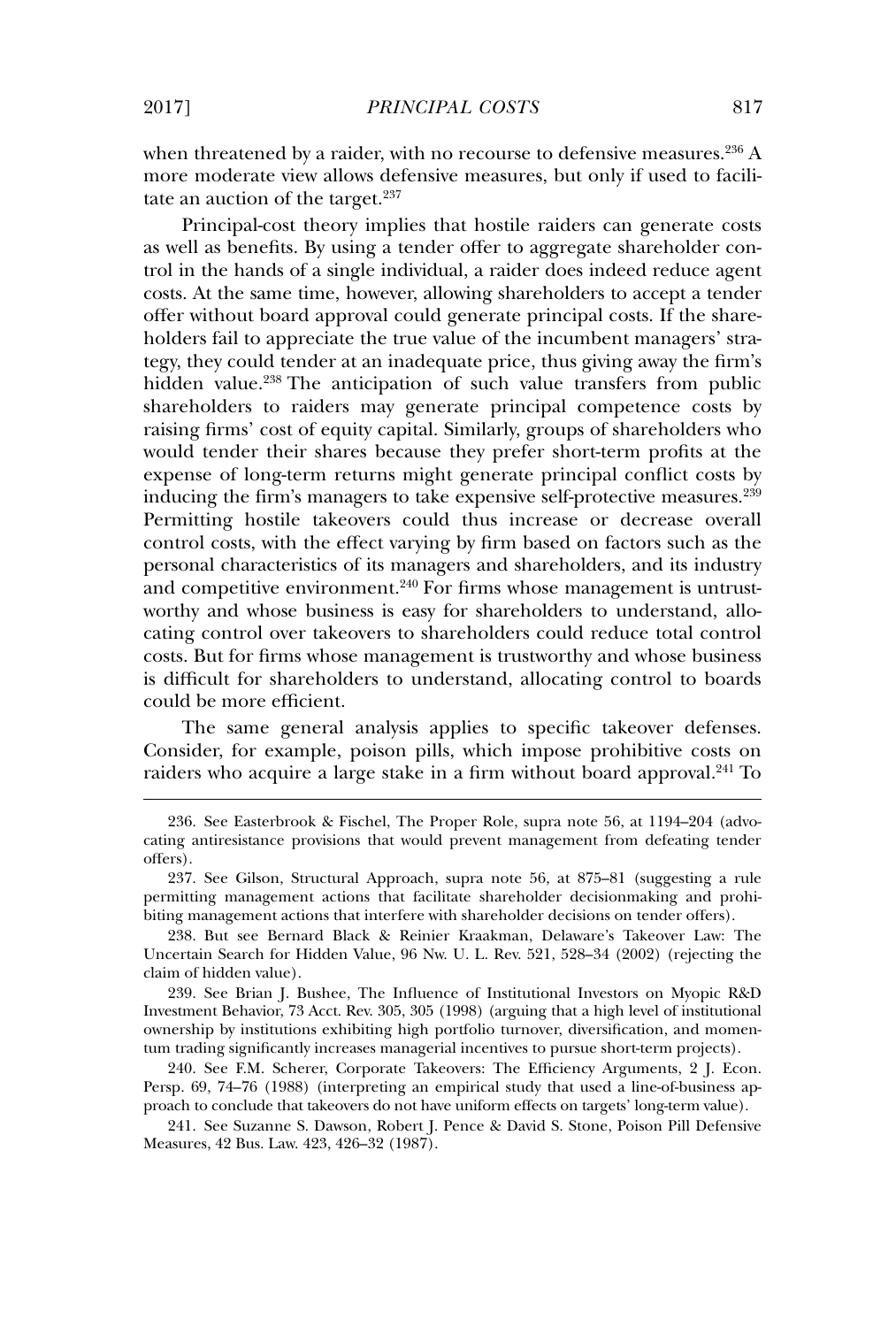circumvent a pill, a raider must take control of the target's board through a proxy fight, which requires time and money.<sup>242</sup> The pill thus increases board power relative to shareholder power, leading some scholars to condemn it as an entrenchment device that increases agency costs and thus reduces firm value.<sup>243</sup> But a pill can also reduce principal costs. Forcing raiders to wage proxy fights can reduce collective-action problems among shareholders, $244$  and the pill's capacity to encourage competing bids reduces the risk that shareholders will tender at an inadequate price.<sup>245</sup> Once again, the net effect on control costs will depend on the specific firm.<sup>246</sup> If honest managers are pursuing a business strategy with hidden value, a pill could reduce principal costs more than it increases agent costs.

A second common takeover defense is the staggered board, only one third, rather than the full slate, of whose members stands for election each year.<sup>247</sup> The practical consequence of a staggered board is that a raider must win proxy fights at two consecutive annual shareholder meetings to obtain control of the company.<sup>248</sup> Proponents argue that a staggered board provides stability and permits greater continuity in strategic planning.<sup>249</sup> But scholars who focus on agency costs harshly criticize the staggered board as an entrenchment mechanism that, when com-

247. See Del. Code Ann. tit. 8, § 141(d) (2016).

249. See, e.g., Lipton, supra note 174.

<sup>242.</sup> See Marcel Kahan & Edward B. Rock, How I Learned to Stop Worrying and Love the Pill: Adaptive Responses to Takeover Law, 69 U. Chi. L. Rev. 871, 913 (2002) [hereinafter Kahan & Rock, Adaptive Responses] ("To overcome a pill, a hostile raider must replace the board in a proxy contest. In a company with a staggered board, this takes over a year  $\dots$ .").

<sup>243.</sup> See, e.g., Lucian Arye Bebchuk, The Case Against Board Veto in Corporate Takeovers, 69 U. Chi. L. Rev. 973, 991–94 (2002) (examining the agency costs of poison pills).

<sup>244.</sup> Kahan & Rock, Adaptive Responses, supra note 242, at 903.

<sup>245.</sup> See Randall A. Heron & Erik Lie, On the Use of Poison Pills and Defensive Payouts by Takeover Targets, 79 J. Bus. 1783, 1801–03 (2006) (presenting evidence that poison pills increase bids and deal premiums).

<sup>246.</sup> See Heron & Lie, supra note 245, at 1794 (noting that responses to unsolicited takeovers differ based on a host of factors, including "the consequence . . . for incumbent management, the premium offered to shareholders, management's assessment of firm value, and the target's bargaining power"). That firms do not have a uniform response to poison pills is reflected in the conflicting empirical work on the subject. Compare Michael Ryngaert, The Effect of Poison Pill Securities on Shareholder Wealth, 20 J. Fin. Econ. 377, 386–411 (1988) (concluding from empirical evidence that poison pills do not, on average, benefit shareholders), with Heron & Lie, supra note 245, at 1801–03 (presenting empirical evidence that poison pills increase bids and premiums).

<sup>248.</sup> Air Prods. & Chems., Inc. v. Airgas, Inc., 16 A.3d 48, 114–15 (Del. Ch. 2011) (noting that the Delaware Supreme Court's opinion in Versata Enters. v. Selectica, 5 A.3d 586 (Del. 2010), observed that raiders can take control of staggered boards if willing to wait two years).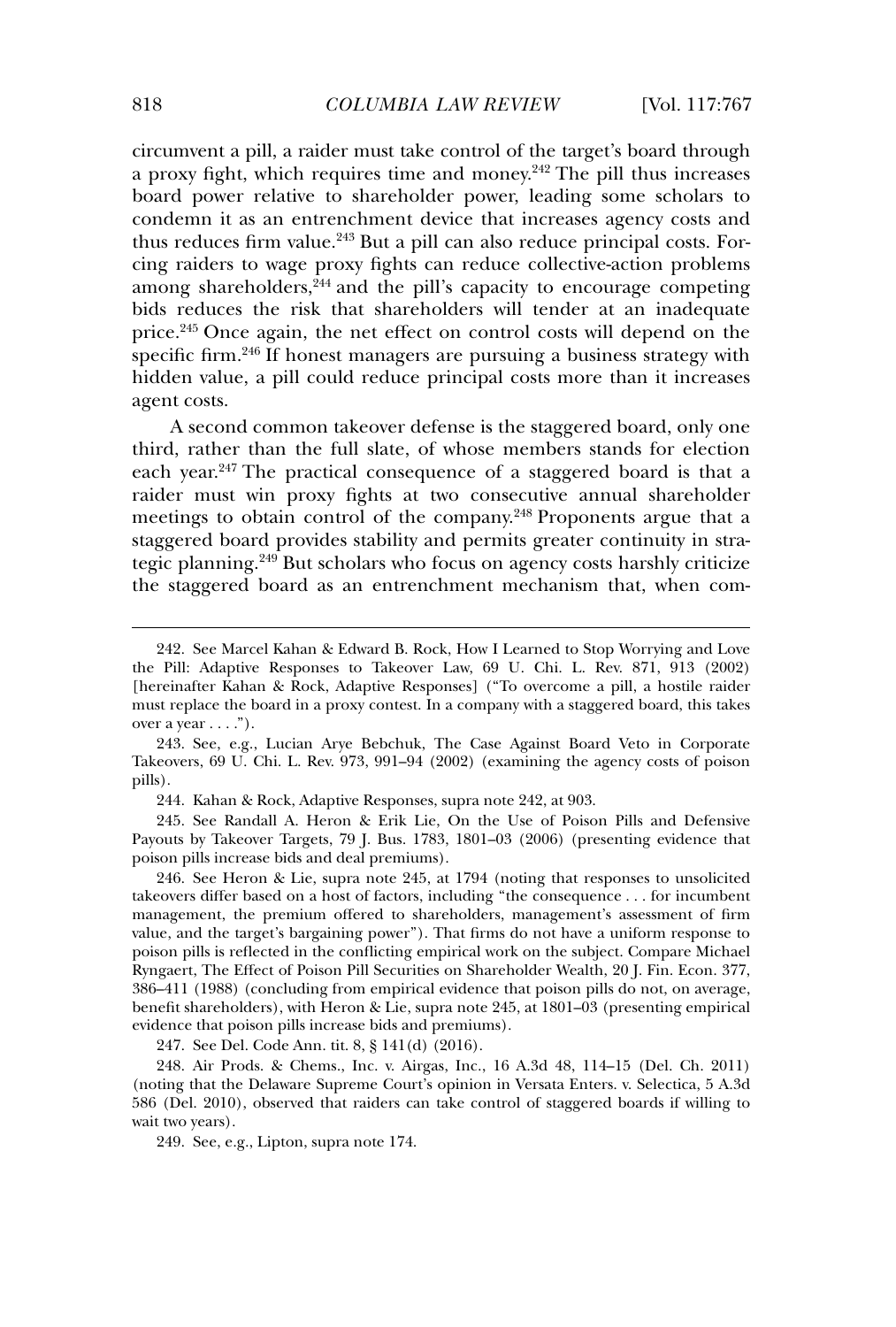bined with a pill, makes a firm essentially impervious to raids.<sup>250</sup> Their campaign against the staggered board has been effective: Over the past decade, Professor Lucian Bebchuk and Harvard Law School's Shareholder Rights Project have persuaded the boards of approximately one-third of all S&P 500 companies to destagger.<sup>251</sup> Before this campaign, the majority of S&P 500 companies had staggered boards; now, most do not.<sup>252</sup>

Principal-cost theory suggests that staggered boards increase agent costs but reduce principal costs. Due to a lack of information or a misunderstanding of their firm's business model, shareholders will sometimes fail to recognize their firm's hidden value and thus might tender to a raider at an inadequate price. Fearing such mistakes, boards might eschew complex, long-term business strategies that would ultimately deliver higher shareholder returns. Staggered boards make it harder for shareholders to make such mistakes, freeing boards to pursue multiyear strategies.<sup>253</sup> As with poison pills, some firms will benefit from staggered boards, while others will not.<sup>254</sup>

Empirical studies of takeover defenses have yielded mixed results.<sup>255</sup> While several studies have found that antitakeover devices reduce firm value,<sup>256</sup> others have identified flaws in these studies,<sup>257</sup> and a third set of

252. See Solomon, The Case, supra note 251 (noting that "302 S&P 500 companies had staggered boards in 2002" but by 2012 "the figure ha[d] fallen to 126").

253. See Lipton, supra note 174.

254. See K.J. Martijn Cremers, Lubomir P. Litov & Simone M. Sepe, Staggered Boards and Long-Term Firm Value, Revisited 9–25 (Nov. 2016) (unpublished manuscript), http://ssrn.com/abstract=2364165 (on file with the *Columbia Law Review*) (finding that the effect of a staggered board on firm value differs depending on the characteristics of the firm).

255. See Miroslava Straska & H. Gregory Waller, Antitakeover Provisions and Shareholder Wealth: A Survey of the Literature, 49 J. Fin. & Quantitative Analysis 933, 950 (2014) (reviewing forty years of studies and concluding that "[d]espite the considerable amount of time and attention devoted to examining how antitakeover provisions affect shareholders, the net effects of these provisions on shareholder wealth remain uncertain").

256. See, e.g., Paul H. Malatesta & Ralph A. Walkling, Poison Pill Securities: Stockholder Wealth, Profitability, and Ownership Structure, 20 J. Fin. Econ. 347, 362–63 (1988) (concluding from statistical analysis that "the adoption of poison pill defenses reduces stockholder wealth").

257. Emiliano M. Catan & Marcel Kahan, The Law and Finance of Antitakeover Statutes, 68 Stan. L. Rev. 629, 650–64 (2016); John C. Coates IV, Takeover Defenses in the Shadow of the Pill: A Critique of the Scientific Evidence, 79 Tex. L. Rev. 271, 280–86 (2000).

<sup>250.</sup> Bebchuk et al., Force of Staggered Boards, supra note 6, at 904–08 (explaining that for firms with staggered boards, the poison pill provides an "impenetrable barrier to control acquisitions").

<sup>251.</sup> See Lucian Bebchuk, Scott Hirst & June Rhee, Towards the Declassification of S&P 500 Boards, 3 Harv. Bus. L. Rev. 157, 171 & tbl.6 (2013); Steven Davidoff Solomon, The Case Against Staggered Boards, N.Y. Times: Dealbook (Mar. 20, 2012, 12:43 PM), http: //dealbook.nytimes.com/2012/03/20/the-case-against-staggered-boards (on file with the *Columbia Law Review*) [hereinafter Solomon, The Case] (describing Bebchuk's campaign).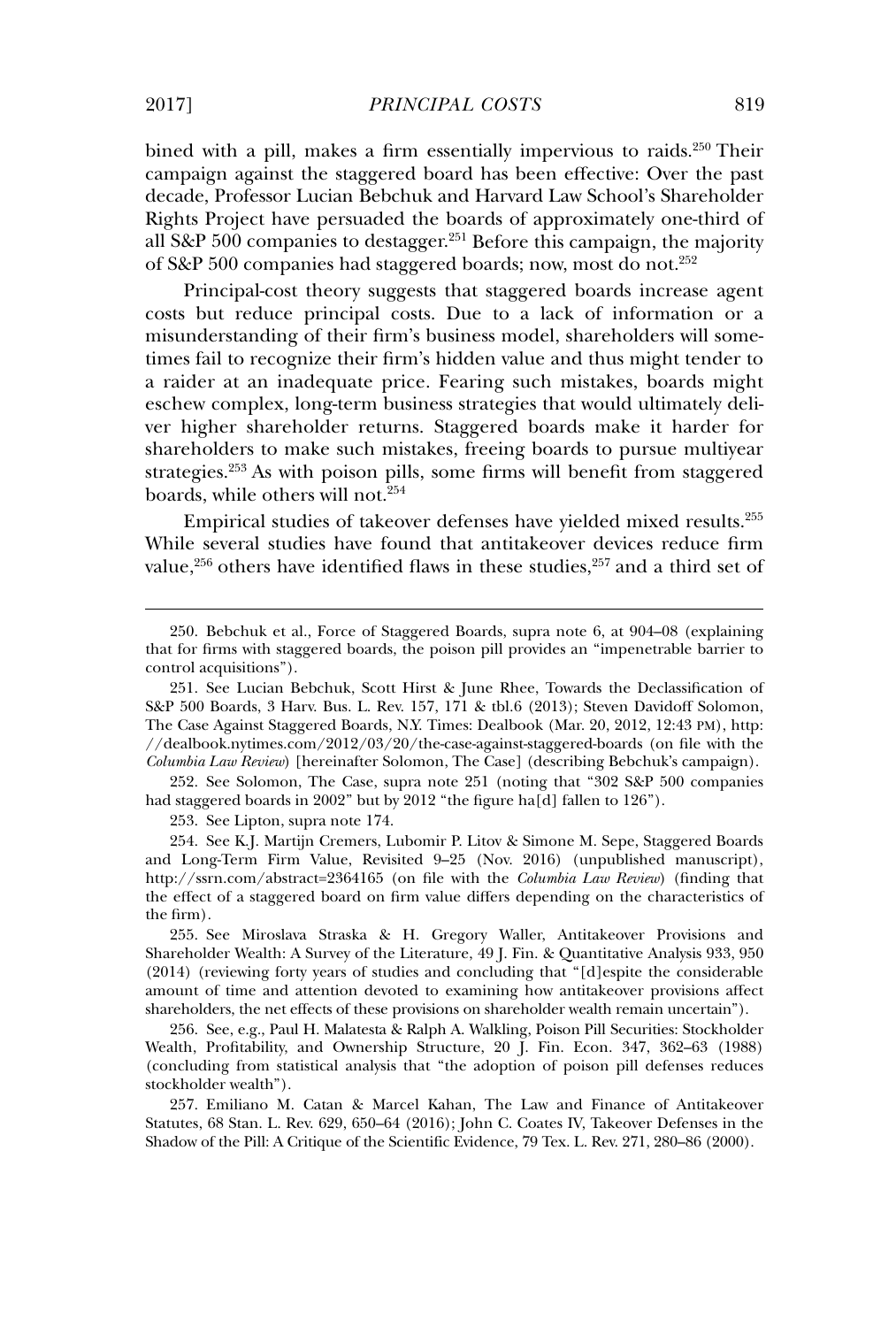studies has found that firms with certain attributes can increase their value by adopting antitakeover devices, $258$  as principal-cost theory predicts. Similarly conflicting results are seen in studies that seek to link staggered boards to reduced firm value: Some find such a link,<sup>259</sup> but others that control for firm-specific characteristics find no such connection.<sup>260</sup>

Perhaps the best illustration of the predictive power of principal-cost theory on this topic is a pair of studies of a 1990 Massachusetts law that required all public firms incorporated in that state to have staggered boards.<sup>261</sup> An event study by Professor Robert Daines found that the law reduced shareholder wealth.<sup>262</sup> This finding is consistent with agency-cost essentialism, which suggests that staggered boards are *always* value-decreasing; it also is consistent with principal-cost theory, which holds that a mandatory structural feature harms firms whose cost-minimizing governance structure does not include that feature.<sup>263</sup> However, in a recent study, Daines and two coauthors revisited the Massachusetts firms fifteen years later and found that those with specific attributes—namely, a high degree of innovation and investment in research and development—had rebounded in value.<sup>264</sup> The authors concluded that staggered boards can

259. See, e.g., Lucian A. Bebchuk & Alma Cohen, The Costs of Entrenched Boards, 78 J. Fin. Econ. 409, 419–26 (2005).

260. See, e.g., Thomas W. Bates, David A. Becher & Michael L. Lemmon, Board Classification and Managerial Entrenchment: Evidence from the Market for Corporate Control, 87 J. Fin. Econ. 656, 658 (2008) (finding that "the evidence is inconsistent with the view that board classification is associated with managerial entrenchment and instead suggests that classification improves the relative bargaining power of target managers on behalf of their constituent shareholders").

261. See Robert Daines, Shelley Xin Li & Charles C.Y. Wang, Can Staggered Boards Improve Value? Evidence from the Massachusetts Natural Experiment 4 (Stanford Law Sch. John M. Olin Program in Law & Econ., Paper No. 498, 2016) [hereinafter Daines et al., Can Staggered Boards Improve Value], http://ssrn.com/abstract=2836463 (on file with the *Columbia Law Review*) (reporting on the value of impacted firms eleven years after an initial study); Robert M. Daines, Do Classified Boards Affect Firm Value? Takeover Defenses After the Poison Pill 27 (unpublished manuscript) (on file with the *Columbia Law Review*) [hereinafter Daines, Classified Boards] (providing "evidence of investors' reaction to a 1990 Massachusetts law . . . that imposed [staggered] boards on its public firms").

<sup>258.</sup> See, e.g., Dalida Kadyrzhanova & Matthew Rhodes-Kropf, Concentrating on Governance, 66 J. Fin. 1649, 1654–82 (2011) (developing a model to predict which corporate governance tradeoffs firms should adopt based on their characteristics); Scott C. Linn & John J. McConnell, An Empirical Investigation of the Impact of 'Antitakeover' Amendments on Common Stock Prices, 11 J. Fin. Econ. 361, 397 (1983) (finding, after empirical analysis, that antitakeover amendments are associated with an "increase in common stock prices and that the removal of antitakeover amendments is associated with a decline in stock prices"); see also Straska & Waller, supra note 255, at 938–40 (finding that firm value increases in antitakeover indexes for firms with low bargaining power).

<sup>262.</sup> Daines, Classified Boards, supra note 261, at 27–28.

<sup>263.</sup> See supra text accompanying notes 221–222.

<sup>264.</sup> Daines et al., Can Staggered Boards Improve Value, supra note 261, at 4.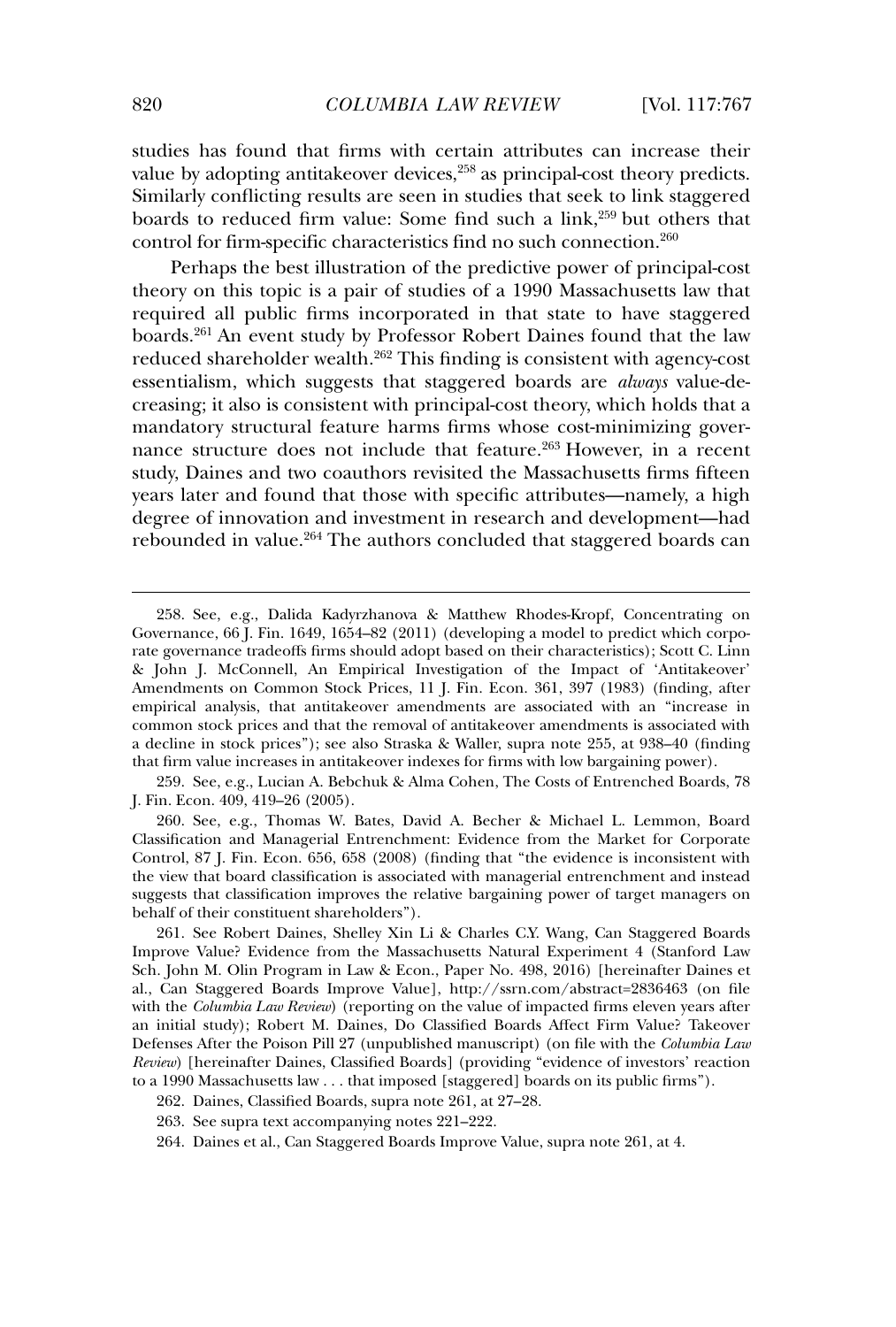benefit firms with certain attributes.<sup>265</sup> This result is consistent with principal-cost theory, which predicts that firms will respond to external legal shocks by adjusting other structural features as well as attributes such as their business strategies.

4. *Hedge Fund Activism.* — Scholars whose primary concern is agency costs strongly support activist hedge funds,<sup>266</sup> whose business model is to challenge incumbent directors of public companies through publicity campaigns and proxy fights.<sup>267</sup> Such challenges overcome shareholders' rational apathy and institutional investors' rational reticence, increasing the power of shareholder voting rights and thus reducing agent costs.<sup>268</sup> For example, an activist fund might force empire-building managers to reduce inefficient capital expenditures.<sup>269</sup> Yet activist funds can also generate principal costs, a downside that their academic supporters dismiss. Because information asymmetries can prevent shareholders from differentiating good activist campaigns from bad ones, a fund might force managers to slash capital expenditures that are actually efficient.<sup>270</sup> Ultimately, the impact of activism on control costs—the reduction in agent costs, net of the increase in principal costs—will be specific to the target firm.

Empirical studies of hedge fund activism have produced mixed results.<sup>271</sup> All studies show that firms experience an initial spike in share price when the market learns that they have been targeted.<sup>272</sup> But the long-term impact on share price is unclear: Some studies have found that activism improves long-term performance,<sup>273</sup> but others have found flaws in these studies.<sup>274</sup> A third set of studies has found that activism ultimately harms its targets, $275$  a result that principal-cost theory can explain but

267. See Kahan & Rock, Hedge Funds, supra note 60, at 1029.

270. See Coffee & Palia, supra note 174, at 41–49 (describing the activist hedge fund practice of slashing research and development in pharmaceutical industry targets).

271. See id. at 49–64 (reviewing and analyzing the empirical studies).

272. See, e.g., id. at 64 (concluding "the evidence is clearest that there is a short-term positive stock price reaction to a Schedule 13D's filing").

273. See, e.g., Bebchuk et al., Long-Term, supra note 62, at 1155.

274. See, e.g., Coffee & Palia, supra note 174, at 53.

275. See K.J. Martijn Cremers, Erasmo Giambona, Simone M. Sepe & Ye Wang, Hedge Fund Activism and Long-Term Firm Value 2 (Jan. 2016) (unpublished manuscript),

<sup>265.</sup> Id. at 4–5, 27 (finding that staggered boards can be beneficial when firms and investors face information asymmetries, which is especially likely when firms are young, innovative, or reliant on research and development).

<sup>266.</sup> See, e.g., Bebchuk et al., Long-Term, supra note 62, at 1087–89 (presenting evidence refuting the claim that shareholder activism reduces long-term firm value).

<sup>268.</sup> See Gilson & Gordon, supra note 60, at 897–98 (noting that the interaction between institutional investors and shareholder activists "can mitigate agency costs").

<sup>269.</sup> See Bebchuk et al., Long-Term, supra note 62, at 1136 (arguing that shareholder activism can combat "management's tendency to avoid distributing excess cash or assets to shareholders").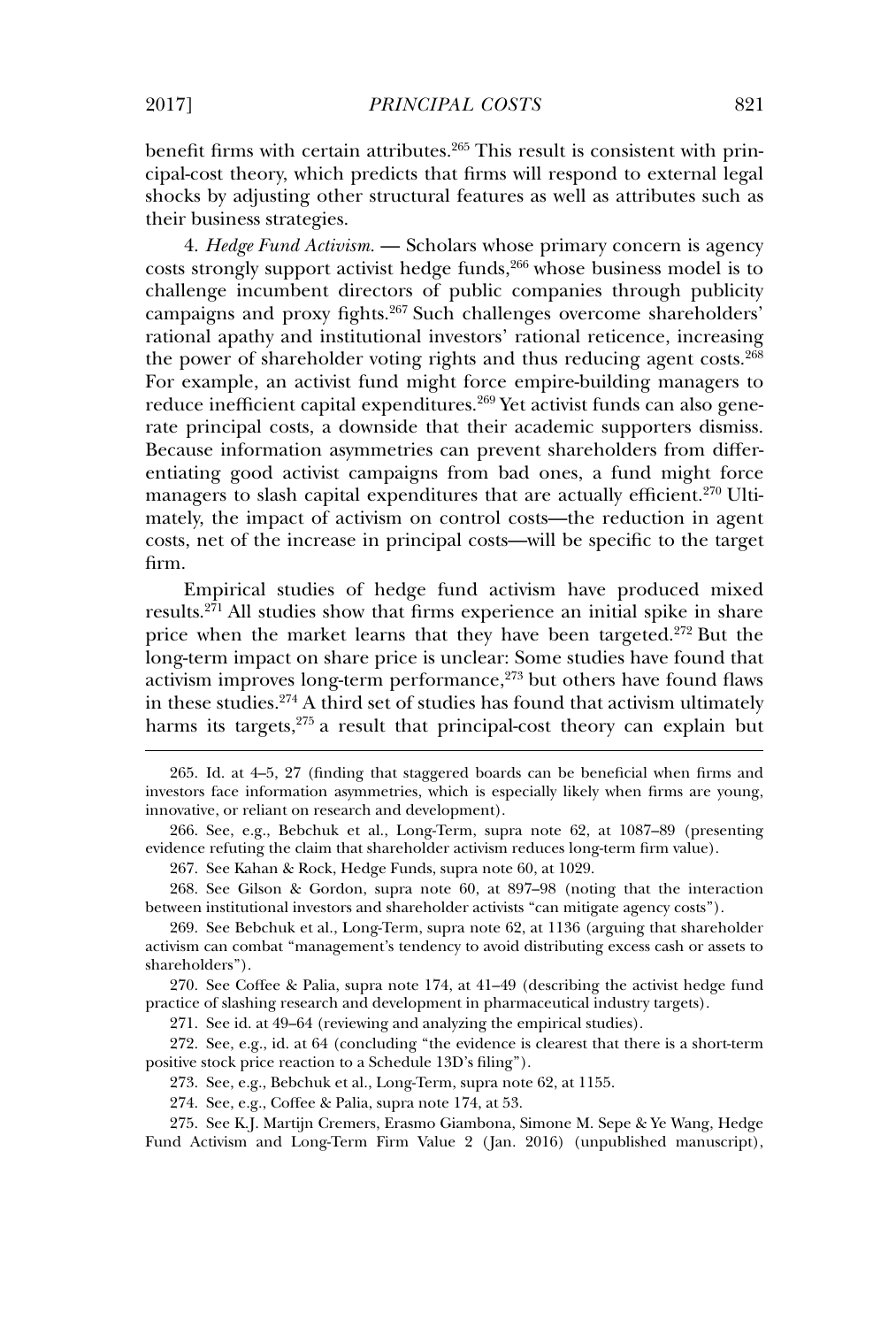agency-cost essentialism cannot. Furthermore, all existing studies of activism have considered only its impact on target firms and thus have not investigated whether the mere risk of being targeted causes managers of other firms to take preventative measures that increase or reduce firm value.<sup>276</sup> In other words, activist campaigns could generate both positive and negative externalities, but no study investigates them, precluding any conclusion about activism's net impact on social value.

5. *Majority Voting.* — The default rule for Delaware corporations is plurality voting, which permits an uncontested slate of directors to be elected even if holders of a majority of shares express disapproval by withholding their votes. $277$  The alternative rule is majority voting, under which directors who do not receive majority support must resign their seats.<sup>278</sup> Majority voting thus provides a cheap substitute for a proxy fight. Because majority voting increases shareholder power, many scholars view it positively.<sup>279</sup> But an increase in shareholder power raises principal costs and thus could increase total control costs at many firms. Unsurprisingly, studies of majority voting have produced inconclusive results: While one finds a positive effect, $280$  others find no impact on shareholder value. $281$ 

279. See, e.g., Majority Voting for Directors, Council of Institutional Inv'rs, http:// www.cii.org/majority\_voting\_directors [http://perma.cc/RUL3-RME2] (last visited Nov. 2, 2016) ("Majority voting for directors ensures that shareowners' votes have 'teeth', keeping board members responsive to the shareowners they represent.").

280. See Yonca Ertimur, Fabrizio Ferri & David Oesch, Does the Director Election System Matter? Evidence from Majority Voting, 20 Rev. Acct. Stud. 1, 11 (2015) (finding that the adoption of shareholder proposals for majority voting is associated with positive abnormal stock returns).

281. See Jay Cai, Jacqueline L. Garner & Ralph A. Walkling, A Paper Tiger? An Empirical Analysis of Majority Voting, 21 J. Corp. Fin. 119, 120 (2013) (finding that the "adoption of majority voting has little effect on director votes, director turnover, or improvement of firm performance"); Choi et al., supra note 278, at 1122 (finding that "under plurality voting, the likelihood that a director fails to receive a majority 'for' vote is nineteen times higher than under majority voting"); William K. Sjostrom, Jr. & Young Sang Kim, Majority Voting for the Election of Directors, 40 Conn. L. Rev. 459, 489–92

http://ccl.yale.edu/sites/default/files/files/leo16\_Sepe.pdf (on file with the *Columbia Law Review*) (finding that "firms targeted by activist hedge funds improve less in value subsequent to the start of an activist hedge fund campaign than ex-ante similarly poorly performing control firms that are not subject to hedge fund activism").

<sup>276.</sup> See Coffee & Palia, supra note 174, at 7–8 (noting the paucity of evidence about the marketwide impact of activism).

<sup>277.</sup> Del. Code Ann. tit. 8,  $\S 216(3)$  (2016) ("In the absence of such specification in the certificate of incorporation or bylaws of the corporation . . . [d]irectors shall be elected by a plurality of the votes of the shares present in person or represented by proxy at the meeting and entitled to vote on the election of directors."); see also Joseph A. Grundfest, Just Vote No: A Minimalist Strategy for Dealing with Barbarians Inside the Gates, 45 Stan. L. Rev. 857, 865–66 (1993) (advocating withholding votes for a symbolic "no").

<sup>278.</sup> See, e.g., Stephen J. Choi, Jill E. Fisch, Marcel Kahan & Edward B. Rock, Does Majority Voting Improve Board Accountability?, 83 U. Chi. L. Rev. 1119, 1124–28 (2016).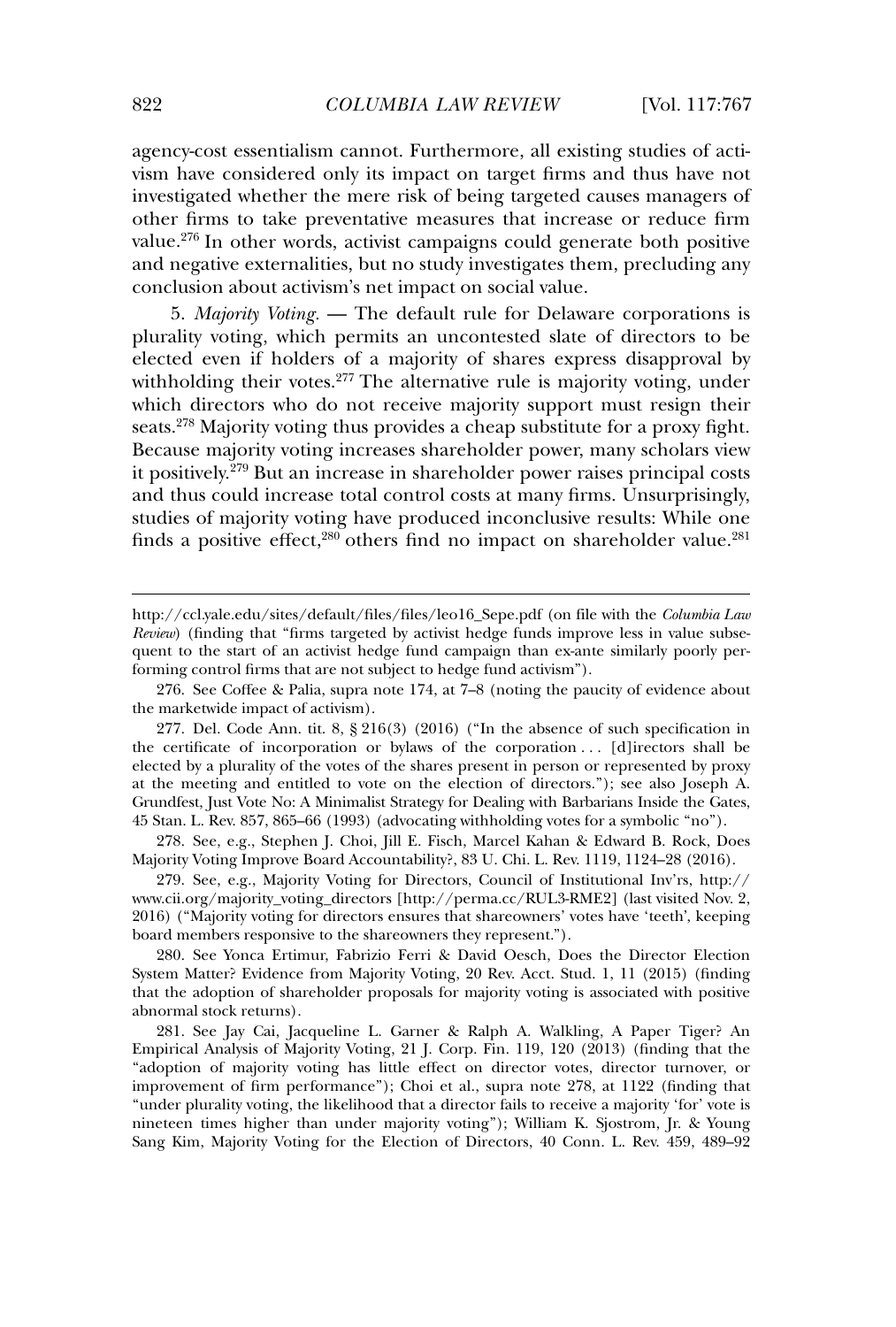Principal-cost theory predicts that, once one controls for firm-specific characteristics, firms with majority voting will not consistently outperform those without it. Studies that do find a directional result probably lack adequate controls or proper samples and therefore are unlikely to be confirmed by subsequent studies.

6. *Proxy Access.* — A proxy fight typically costs the challengers about  $$6,000,000,382$  and the corporation reimburses the challengers only if they prevail.<sup>283</sup> The consequence is a classic collective-action problem that discourages proxy challenges: Challengers internalize all of the expected costs of a proxy fight but only a fraction of the expected benefits. Many commentators have proposed to overcome this disincentive through proxy access, which permits shareholders with large, long-term holdings to use the corporation's proxy materials (and hence the corporation's funds) to seek votes for their own partial slates of director candidates.<sup>284</sup> Proxy access reinforces majority voting: When directors must resign for lack of majority support, proxy access enables shareholders, rather than the remaining incumbent directors, to nominate the replacements.<sup>285</sup> In this way, it reduces agent costs and hence, according to agency-cost essentialism, increases firm value.<sup>286</sup>

But proxy access also increases principal costs: Although it facilitates the replacement of lazy, incompetent, or disloyal directors, it also increases the risk that shareholders will mistakenly replace good directors (thus generating principal competence costs) or use greater entrée to board seats to extract private benefits (generating principal conflict costs). Indeed, we have direct evidence of the latter: Union pension funds

<sup>(2007) (</sup>finding no statistically significant market reaction to a company's adoption of majority voting).

<sup>282.</sup> See Nickolay Gantchev, The Costs of Shareholder Activism: Evidence from a Sequential Decision Model, 107 J. Fin. Econ. 610, 623 tbl.7, 624 (2013) (finding an average cost of \$5.94 million for proxy contests, which includes "printing and postage costs" and "significant disclosure, legal and other fees of hiring proxy solicitors, corporate governance experts, investment banks, public relations and advertising firms").

<sup>283.</sup> See Recent Developments, Contestants in Proxy Fight Entitled to Reimbursement of Expenses from Corporate Treasury, 56 Colum. L. Rev. 633, 634–35 (1956) (discussing when challengers may be reimbursed and noting the uncertainty of whether "losing insurgents can be reimbursed").

<sup>284.</sup> See, e.g., Lucian Arye Bebchuk, The Case for Shareholder Access to the Ballot, 59 Bus. Law. 43, 47 (2003) [hereinafter Bebchuk, Shareholder Access] (explaining how the proposal for proxy access "would make it easier for shareholders to elect candidates other than those proposed by incumbent directors"). A typical proxy-access bylaw would allow investors owning 3% to 5% of a company's stock for three or more years to nominate directors for the company's board of directors. See id.

<sup>285.</sup> See id. at 65 (arguing that empowering shareholders to replace directors through proxy access would "improve[] corporate governance").

<sup>286.</sup> See id. at 51–53.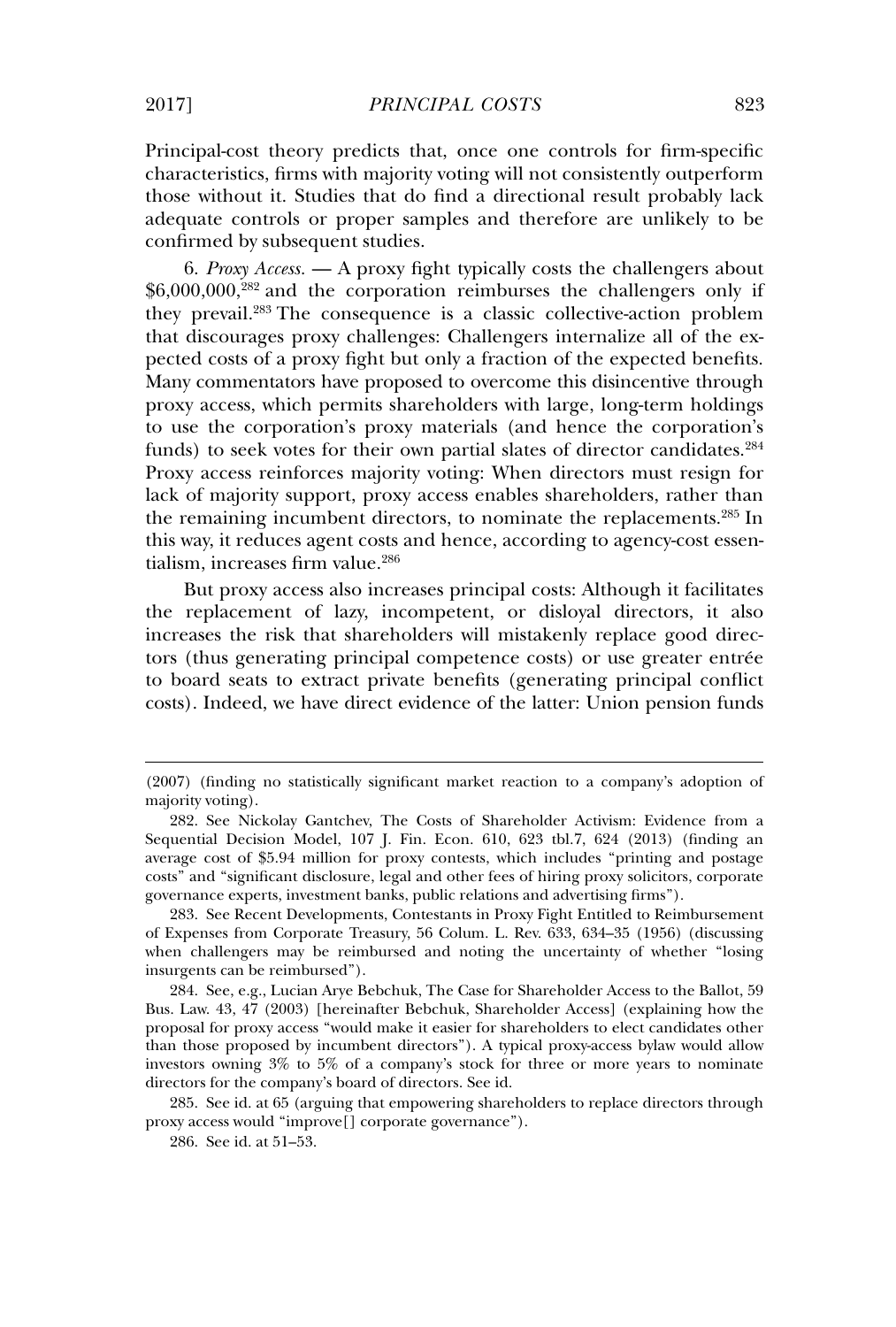have used proxy access as a bargaining chip in labor negotiations.<sup>287</sup> Whether proxy access will increase<sup>288</sup> or decrease<sup>289</sup> overall firm value is thus difficult to predict ex ante, which the empirical literature confirms.<sup>290</sup>

7. *The G Index.* — Finally, the most famous empirical paper cited in support of agency-cost essentialism is a study of a corporate-governance index, dubbed the G index, which consists of twenty-four governance factors (such as a staggered board) that purportedly reduce managerial accountability.<sup>291</sup> The study assigned each firm an index score equal to the number of such factors it possessed and then regressed the score against firm value. The study found a strong negative relationship between index score and firm value.<sup>292</sup> The study's use of different allocations of control rights—reflected in different G scores—to explain differences in firm value contradicts principal-cost theory's claim that, unless firms vary in their attributes, their choice of governance structure is irrelevant. Although the study's finding appears to support agency-cost essentialism, some academics have criticized the study for methodological flaws and misspecifications.<sup>293</sup> In addition, a follow-up study showed that six factors

289. See, e.g., Ali C. Akyol, Wei Fen Lim & Patrick Verwijmeren, Shareholders in the Boardroom: Wealth Effects of the SEC's Proposal to Facilitate Director Nominations, 47 J. Fin. & Quantitative Analysis, 1029, 1055 (2012) (presenting evidence that shareholder access decreases firm value); David F. Larcker, Gaizka Ormazabal & Daniel J. Taylor, The Market Reaction to Corporate Governance Regulation, 101 J. Fin. Econ. 431, 433 (2011) (presenting evidence that increased shareholder access lowers firm value).

290. See, e.g., Marcel Kahan & Edward Rock, The Insignificance of Proxy Access, 97 Va. L. Rev. 1347, 1426 (2011) (considering the positive and negative effects of proxy access and concluding that "the net effect of proxy access is likely to be close to zero and surely is not high enough to get very excited about").

291. Paul Gompers, Joy Ishii & Andrew Metrick, Corporate Governance and Equity Prices, 118 Q.J. Econ. 107, 114 (2003).

292. Id. at 144–45.

293. See, e.g., Jianxin (Daniel) Chi, Understanding the Endogeneity Between Firm Value and Shareholder Rights, 34 Fin. Mgmt. 65, 66 (2005) (finding that the negative relationship between the G index and Tobin's Q runs from G to Q and not vice versa); John E. Core, Wayne R. Guay & Tjomme O. Rusticus, Does Weak Governance Cause Weak Stock Returns? An Examination of Firm Operating Performance and Investors' Expectations,

<sup>287.</sup> See John G. Matsusaka, Oguzhan Ozbas & Irene Yi, Opportunistic Proposals by Union Shareholders 26 (Univ. of S. Cal. Ctr. for Law & Soc. Sci., Research Paper No. CLASS15-25, 2016), http://ssrn.com/abstract=2666064 (on file with the *Columbia Law Review*) (finding evidence of unions using "shareholder proposals opportunistically" in negotiations).

<sup>288.</sup> See, e.g., Bo Becker, Daniel Bergstresser & Guhan Subramanian, Does Shareholder Proxy Access Improve Firm Value? Evidence from the Business Roundtable's Challenge, 56 J.L. & Econ. 127, 129 (2013) (finding evidence that shareholders value access); Joanna Tochman Campbell, T. Colin Campbell, David G. Sirmon, Leonard Bierman & Christopher S. Tuggle, Shareholder Influence over Director Nomination via Proxy Access: Implications for Agency Conflict and Stakeholder Value, 33 Strategic Mgmt. J. 1431, 1447 (2012) (arguing that "additional value is created when owners are granted greater voice in the firm's governance").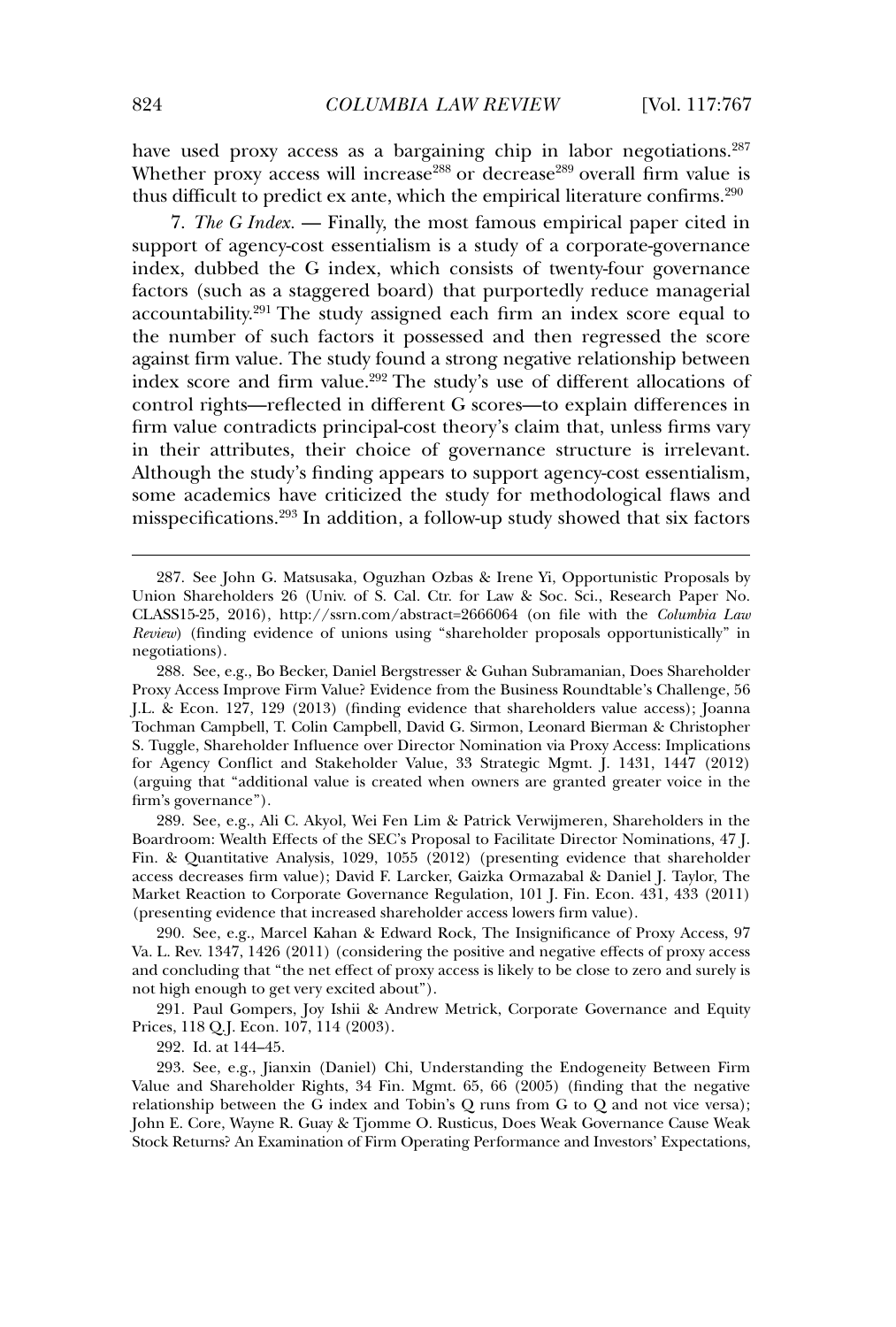related to takeover defenses fully explained the correlation identified by the original study.<sup>294</sup> And a more recent study has shown that, depending on firm-specific characteristics, only three of those six factors correlate negatively with firm value, while the other three correlate positively.<sup>295</sup> This trend in studies of the G index confirms principal-cost theory's prediction that, as such studies become more refined, fewer structural elements will correlate with firm performance.<sup>296</sup>

#### B. *Implications for Lawmakers*

Another important difference between agency-cost essentialism and principal-cost theory is their policy implications. Scholars who tend toward essentialism favor mandatory rules that shift control to shareholders: $297$  They would ban dual-class shares, $298$  poison pills,  $299$  and staggered

294. See Lucian Bebchuk, Alma Cohen & Allen Ferrell, What Matters in Corporate Governance?, 22 Rev. Fin. Stud. 783, 823 (2009) (identifying "six entrenching provisions" that "fully drive the findings documented by [the] prior research").

295. K.J. Martijn Cremers, Saura Masconale & Simone M. Sepe, Commitment and Entrenchment in Corporate Governance, 110 Nw. U. L. Rev. 727, 733 (2016).

296. See, e.g., Sanjai Bhagat, Brian Bolton & Roberta Romano, The Promise and Peril of Corporate Governance Indices, 108 Colum. L. Rev. 1803, 1808 (2008) (finding that "there is no consistent relation between the academic and related commercial governance indices and corporate performance"); Tatyana Sokolyk, The Effects of Antitakeover Provisions on Acquisition Targets, 17 J. Corp. Fin. 612, 612 (2011) (finding that while individual antitakeover provisions have significant effects on takeover outcomes, the G Index "is not significant in predicting a firm's risk of being acquired").

297. See, e.g., Lucian Arye Bebchuk, The Debate on Contractual Freedom in Corporate Law, 89 Colum. L. Rev. 1395, 1401 n.32 (1989) (advocating a mandatory rule limiting midstream amendments of corporate charters, as such amendments often transfer value from shareholders to managers); Lucian Arye Bebchuk, Limiting Contractual Freedom in Corporate Law: The Desirable Constraints on Charter Amendments, 102 Harv. L. Rev. 1820, 1836 (1989) (arguing that mandatory rules should preclude midstream amendments of corporate charters because shareholders lack information to make voting decisions).

298. See Bebchuk et al., Stock Pyramids, supra note 7, at 295 (claiming that dual-class shares produce a radical separation between control rights and cash-flow rights).

299. See, e.g., Lucian A. Bebchuk & Robert J. Jackson, Jr., Toward a Constitutional Review of the Poison Pill, 114 Colum. L. Rev. 1549, 1551 (2014) (arguing that the Williams Act may preempt state laws that authorize the use of the poison pill).

<sup>61</sup> J. Fin. 655, 680–81 (2006) (finding that weak shareholder rights are unlikely to cause lower abnormal stock returns and suggesting that market model misspecification may explain the difference in abnormal returns between high and low G-index firms); K.J. Martijn Cremers, Vinay B. Nair & Kose John, Takeovers and the Cross-Section of Returns, 22 Rev. Fin. Stud. 1409, 1432 (2009) (finding that the market model used in the G index was misspecified); Shane A. Johnson, Theodore C. Moorman & Sorin Sorescu, A Reexamination of Corporate Governance and Equity Prices, 22 Rev. Fin. Stud. 4753, 4755 (2009) (finding that the asset-pricing model used in the G index was misspecified); Kenneth Lehn, Sukesh Patro & Mengxin Zhao, Governance Indexes and Valuation: Which Causes Which?, 13 J. Corp. Fin. 907, 908–09 (2007) (finding it unlikely that high G index scores cause lower valuations).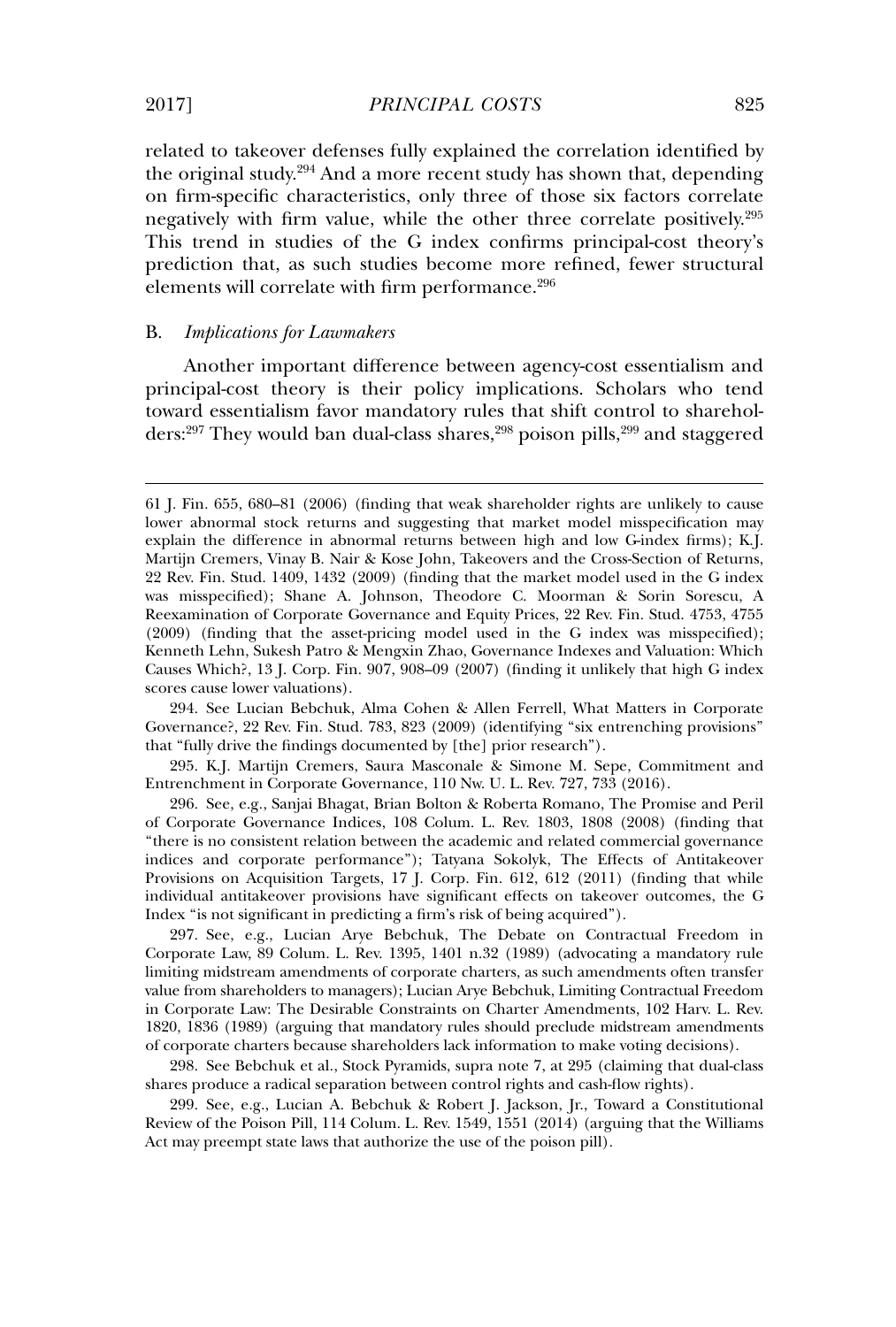boards<sup>300</sup> while requiring majority voting<sup>301</sup> and proxy access.<sup>302</sup> But the inescapable tradeoff between principal costs and agent costs cautions against such one-size-fits-all regulations. <sup>303</sup> It suggests that lawmakers should permit a range of governance structures, enabling each firm to allocate control rights in the manner that minimizes total control costs.

As an illustration, consider the debate over proxy access. Because proxy access reduces agent costs, many scholars would mandate it.<sup>304</sup> Their advocacy found success in 2010 when the SEC announced Rule 14a-11, which would have required proxy access at all public companies.<sup>305</sup> But before the rule could go into effect, the D.C. Circuit Court of Appeals vacated it on grounds that the SEC had failed to conduct an adequate cost-benefit analysis.<sup>306</sup> Shifting tactics, advocates pressed firms to adopt proxy access voluntarily.<sup>307</sup> Buttressing these efforts, the Delaware legislature amended the state's general corporations law to permit proxyaccess bylaws<sup>308</sup> and the SEC amended Rule 14a-8 (the town-meeting rule)

308. Del. Code Ann. tit. 8, § 112 (2016).

<sup>300.</sup> See, e.g., Bebchuk et al., Force of Staggered Boards, supra note 6, at 936–39 (arguing that the powerful antitakeover effect of staggered boards harms target shareholders).

<sup>301.</sup> See, e.g., Lucian A. Bebchuk, The Myth of the Shareholder Franchise, 93 Va. L. Rev. 675, 702 (2007) (arguing that majority voting should be the default rule due to the "clear and widely accepted flaws" of plurality voting).

<sup>302.</sup> See, e.g., Bebchuk, Shareholder Access, supra note 284, at 66 (concluding that a well-designed shareholder-access regime would contribute to making directors more accountable and would improve corporate governance).

<sup>303.</sup> See, e.g., Sridhar Arcot & Valentina Bruno, One Size Does Not Fit All, After All: Evidence from Corporate Governance 1 (Jan. 15, 2007) (unpublished manuscript), http://ssrn.com/abstract=887947 (on file with the *Columbia Law Review*) (finding that "companies that depart from governance best practice because of genuine circumstances outperform all others and cannot be considered badly-governed," and arguing that "flexibility in corporate governance regulation plays a crucial role, because companies are not homogenous entities").

<sup>304.</sup> See, e.g., Bebchuk & Hirst, supra note 5, at 350 (concluding that some firms whose shareholders favor proxy access will fail to adopt it unless proxy access is made the default rule).

<sup>305.</sup> See Facilitating Shareholder Director Nominations, 75 Fed. Reg. 56,668, 56,668 (Sept. 16, 2010) (codified at 17 C.F.R. pts. 200, 232, 240 and 249) (announcing changes to the federal proxy-access rules).

<sup>306.</sup> Bus. Roundtable v. SEC, 647 F.3d 1144, 1148–49 (D.C. Cir. 2011) ("[T]he Commission inconsistently and opportunistically framed the costs and benefits of the rule; failed adequately to quantify the certain costs or to explain why those costs could not be quantified; neglected to support its predictive judgments; contradicted itself; and failed to respond to substantial problems raised by commenters.").

<sup>307.</sup> See, e.g., Adam Brown, New York City Comptroller Expands Proxy Access Campaign, IR Mag. ( Jan. 12, 2016), http://www.irmagazine.com/articles/corporategovernance/21183/new-york-city-comptroller-expands-proxy-access-campaign/ (on file with the *Columbia Law Review*) (explaining the New York City pension fund system filed seventytwo shareholder resolutions demanding proxy access).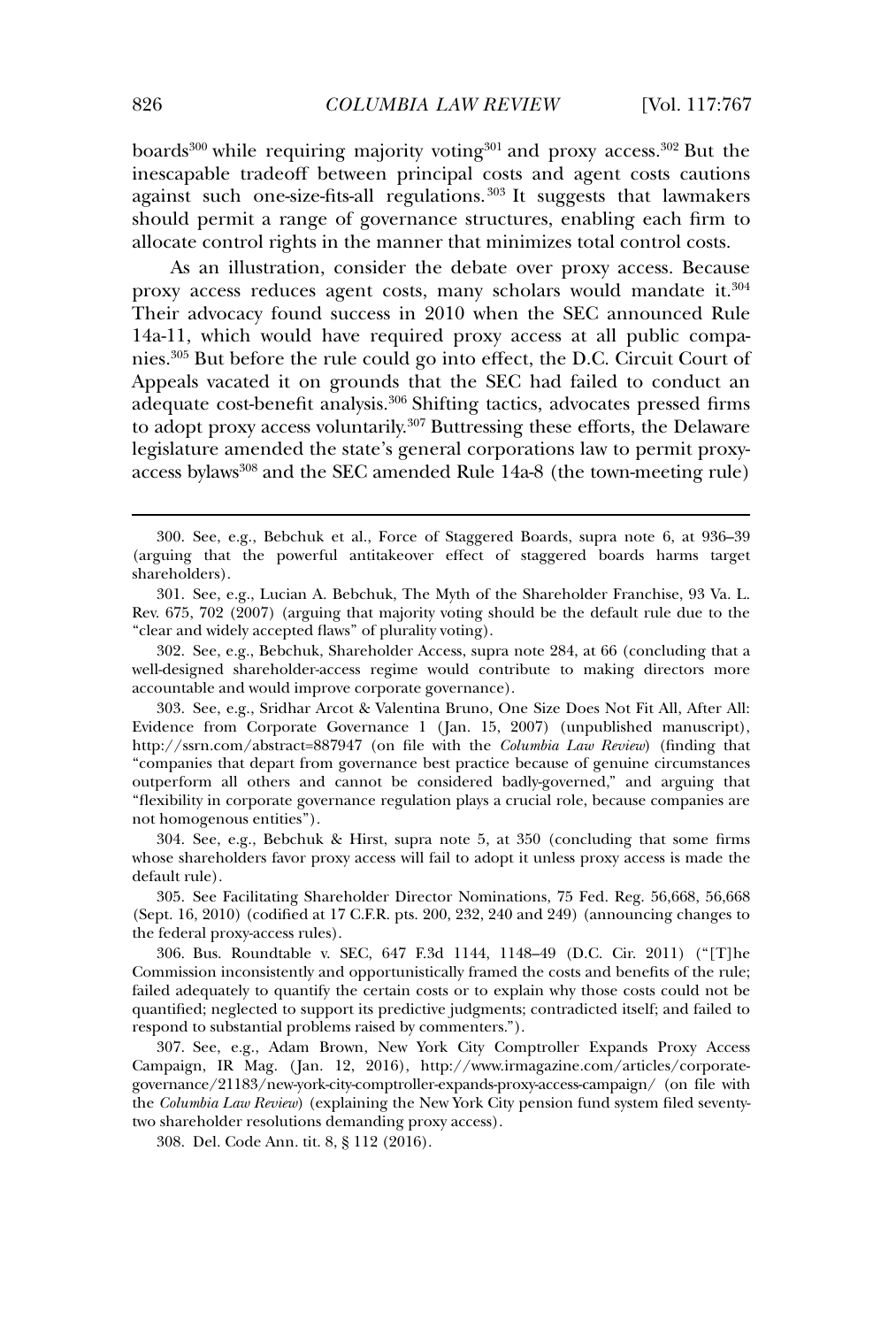to allow proxy-access proposals.<sup>309</sup> Consequently, in 2015 over half of all proxy-access proposals submitted under Rule 14a-8 passed,<sup>310</sup> and companies such as General Electric adopted proxy access unilaterally, without a shareholder proposal.<sup>311</sup>

Despite such successes, shareholders are not always receptive to proxy access, and most large companies have not adopted it.<sup>312</sup> Scholars who focus primarily on agency costs blame this continuing resistance on market failure and destructive conflicts of interest among institutional investors.<sup>313</sup> They thus continue to favor mandatory proxy access for all public firms.<sup>314</sup>

Principal-cost theory counsels against mandatory proxy access. Because its impact on control costs depends on firm-specific characteristics,<sup>315</sup> proxy access is likely to benefit some firms but harm others. Therefore, lawmakers should respect the shareholders' decision at each firm as to whether to adopt the measure. Indeed, the failure of approximately half of the shareholder proxy-access proposals during the 2015 proxy season suggests that, in many firms, shareholders believe that proxy access would increase principal costs more than it would decrease agent costs.<sup>316</sup> At the same time, the adoption of proxy access by numerous public corporations suggests that there are no persistent market failures or conflicts of interest that prevent investors from choosing the right governance features for their firms.<sup>317</sup> The lack of substantial market impediments to shareholder-initiated change<sup>318</sup> is also suggested by share-

<sup>309. 75</sup> Fed. Reg. at 56,730.

<sup>310.</sup> Holly J. Gregory, Sidley Austin LLP, Hot Topics for the 2016 Proxy Season 33 (2015), http://www.sidley.com/~/media/publications/oct15\_governancecounselor.pdf [http://perma.cc/HY6U-8KL3] (reporting that proxy-access proposals had received, on average, the support of 54.3% of voting shares and had passed at 51 out of 87 companies).

<sup>311.</sup> Ted Mann & Joann S. Lublin, GE to Allow Proxy Access for Big Investors, Wall St. J. (Feb. 11, 2015, 6:40 PM), http://www.wsj.com/articles/ge-amends-bylaws-to-allow-proxyaccess-for-big-investors-1423698010 (on file with the *Columbia Law Review*).

<sup>312.</sup> See Joann S. Lublin, Investors Gain Greater Clout over Boards, Wall St. J. ( Jan. 10, 2016, 7:00 PM), http://www.wsj.com/articles/investors-gain-greater-clout-over-boards-1452470402 (on file with the *Columbia Law Review*) (noting that Institutional Shareholder Services Inc. reported that only 21% of S&P 500 companies adopted proxy access in 2015).

<sup>313.</sup> See, e.g., Bebchuk & Hirst, supra note 5, at 332.

<sup>314.</sup> See id.

<sup>315.</sup> See supra section IV.A.6 (discussing how proxy access reallocates control rights from boards to shareholders and as such will decrease agent costs and increase principal costs, with the overall effect being firm-specific).

<sup>316.</sup> See supra note 310 and accompanying text.

<sup>317.</sup> See Lublin, supra note 312 (reporting that "American businesses are increasingly bowing to investors' demands for greater boardroom clout, with dozens of companies revising their bylaws" ahead of 2015 annual meetings).

<sup>318.</sup> See Bebchuk, Shareholder Access, supra note 284, at 45 (describing the "public good" problem with running proxy contests).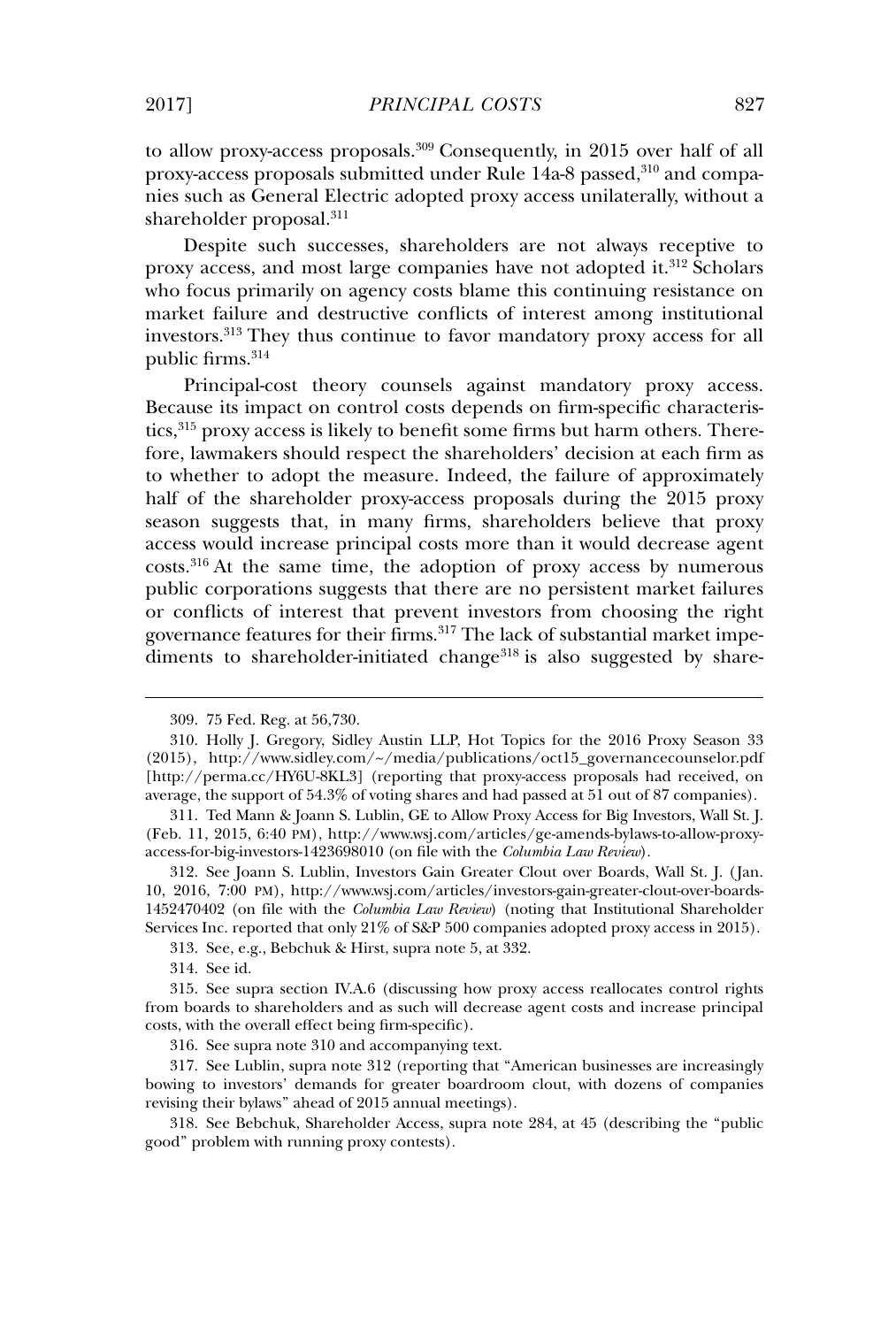holder-rights advocates' successful campaigns to destagger boards<sup>319</sup> and establish majority voting.<sup>320</sup> Even if collective-action problems were once formidable enough to militate for default rules that empower shareholders, the concern seems no longer justified given the prevalence of institutional ownership and shareholder activism today.<sup>321</sup>

In short, lawmakers should not mandate changes in the allocation of control rights between investors and managers. Instead they should adopt measures that enable parties to craft firm-specific solutions to the many nuances of the perennial principal–agent problem.<sup>322</sup> In particular, lawmakers should transform rules that dictate the allocation of control rights into default rules<sup>323</sup> unless there is a specific market failure.<sup>324</sup> Additionally, when choosing default settings for new firms, lawmakers should not simply pick the setting that empowers shareholders; rather, they should adopt a majoritarian default, setting the rule that would minimize total control costs at the majority of firms.<sup>325</sup> For firms that have already crafted their governance structures, lawmakers should respect the status quo. Certainly, they should never impose a new mandatory rule: As illustrated by Massachusetts's experience with compulsory staggered boards, most firms have already adjusted their governance structures, capital structures, and business strategies to minimize the sum of principal costs and agent costs within the existing legal environment.<sup>326</sup>

323. See, e.g., Stephen M. Bainbridge, Preserving Director Primacy by Managing Shareholder Interventions, *in* Research Handbook on Shareholder Power and Activism 231, 246 ( Jennifer G. Hill & Randall S. Thomas eds., 2015) (arguing that corporations should be permitted to opt out of the SEC's mandatory shareholder proposal rule).

324. Cf. Gabriel Rauterberg & Eric Talley, Contracting Out of the Fiduciary Duty of Loyalty: An Empirical Analysis of Corporate Opportunity Waivers, 117 Colum. L. Rev. (forthcoming 2017) (on file with the *Columbia Law Review*) (analyzing the effects of the newly provided option to opt out of the duty of loyalty as it pertains to corporate opportunities); Roberta Romano, Answering the Wrong Question: The Tenuous Case for Mandatory Corporate Laws, 89 Colum. L. Rev. 1599, 1616–17 (1989) (seeking to limit the role of mandatory corporate law to cases in which externalities are present).

325. See, e.g., Easterbrook & Fischel, The Economic Structure, supra note 322, at 28. 326. See supra notes 264–265 and accompanying text.

<sup>319.</sup> See supra note 251 and accompanying text (discussing how Professor Bebchuk and Harvard Law School's Shareholder Rights Project persuaded the boards of approximately one-third of all S&P 500 companies to destagger).

<sup>320.</sup> See Choi et al., supra note 278, at 1124–29.

<sup>321.</sup> See Gilson & Gordon, supra note 60, at 866–67 (arguing that institutional investors will respond to proposals initiated by activist shareholders).

<sup>322.</sup> The claim that corporate law should consist of default rules is a central tenet of the contractarian school. See, e.g., Frank H. Easterbrook & Daniel R. Fischel, The Economic Structure of Corporate Law 6–7 (1996) [hereinafter Easterbrook & Fischel, The Economic Structure]; cf. Hansmann & Kraakman, End of History, supra note 143, at 439– 41 (observing that corporate-governance structures throughout the world have converged around a "standard shareholder-oriented model").